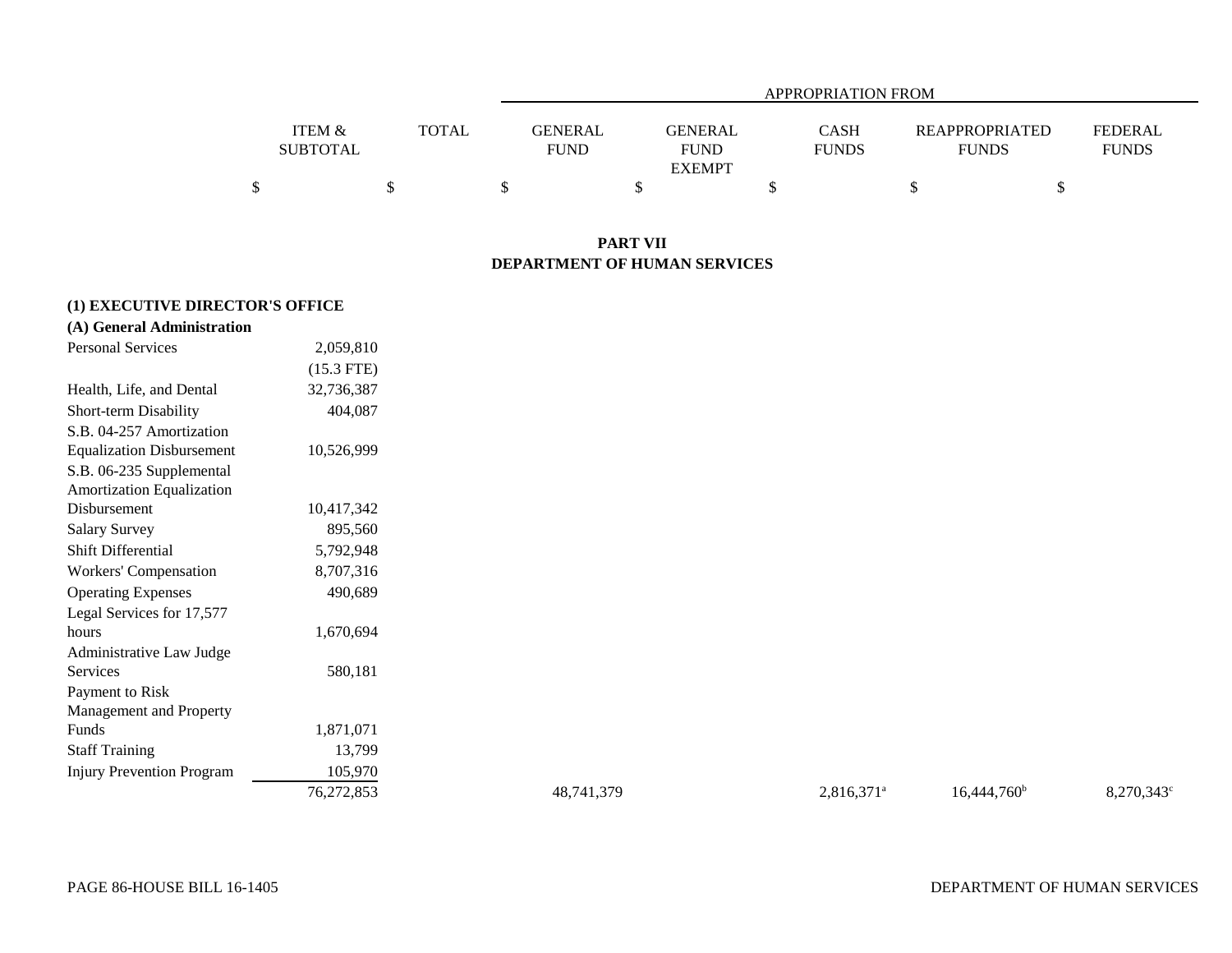|                 |       | APPROPRIATION FROM |                |              |                       |                |  |  |  |  |  |  |
|-----------------|-------|--------------------|----------------|--------------|-----------------------|----------------|--|--|--|--|--|--|
|                 |       |                    |                |              |                       |                |  |  |  |  |  |  |
| ITEM &          | TOTAL | <b>GENERAL</b>     | <b>GENERAL</b> | <b>CASH</b>  | <b>REAPPROPRIATED</b> | <b>FEDERAL</b> |  |  |  |  |  |  |
| <b>SUBTOTAL</b> |       | <b>FUND</b>        | <b>FUND</b>    | <b>FUNDS</b> | <b>FUNDS</b>          | <b>FUNDS</b>   |  |  |  |  |  |  |
|                 |       |                    | <b>EXEMPT</b>  |              |                       |                |  |  |  |  |  |  |
|                 |       |                    |                |              |                       |                |  |  |  |  |  |  |

<sup>a</sup> Of this amount, it is estimated that \$548,385 shall be from patient revenues collected by the Mental Health Institutes, \$167,677 shall be from the Records and Reports Fund created in Section 19-1-307 (2.5), C.R.S., \$153,470 shall be from statewide indirect cost recoveries or the Indirect Costs Excess Recovery Fund created in Section 24-75-1401 (2), C.R.S., \$31,870 shall be from fees and charges for workshops and conferences, and \$1,914,969 shall be from various sources of cash funds.

<sup>b</sup> Of this amount, it is estimated that \$15,326,658 shall be from Medicaid funds transferred from the Department of Health Care Policy and Financing, \$781,534 shall be from statewide indirect cost recoveries or the Indirect Costs Excess Recovery Fund created in Section 24-75-1401 (2), C.R.S., \$160,000 shall be from federal Medicaid indirect costs transferred from the Department of Health Care Policy and Financing, and \$176,568 shall be from various sources of reappropriated funds.

c Of this amount, it is estimated that \$707,332 shall be from the Temporary Assistance for Needy Families Block Grant, \$411,825 shall be from Child Care Development Funds, \$261,097 shall be from federal cost allocation recoveries, \$240,604 shall be from the Substance Abuse Prevention and Treatment Block Grant, and \$6,649,485 shall be from various sources of federal funds.

| 5,452,978    | 2,102,725    | $289,430^a$            | 722,954 <sup>b</sup>     | $2,337,869(I)^c$       |
|--------------|--------------|------------------------|--------------------------|------------------------|
| $(65.9$ FTE) |              |                        |                          |                        |
| 2,439,709    | 1,669,254(M) |                        |                          | $770,455$ <sup>d</sup> |
| $(26.2$ FTE) |              |                        |                          |                        |
|              |              |                        |                          |                        |
| 618,817      |              | $618,817$ <sup>e</sup> |                          |                        |
|              |              | $(7.5$ FTE)            |                          |                        |
| 263,019      | 184,165      |                        | 78,854 <sup>f</sup>      |                        |
|              |              |                        |                          |                        |
|              |              |                        |                          |                        |
| 908,013      |              |                        |                          | $908,013(I)^{g}$       |
|              |              |                        |                          | $(6.0$ FTE)            |
|              |              |                        |                          |                        |
|              |              |                        |                          |                        |
| 1,185,732    | 136,660      |                        | $1,049,072$ <sup>h</sup> |                        |
| $(6.3$ FTE)  |              |                        |                          |                        |
|              |              | $(2.2$ FTE)            |                          | $(1.0$ FTE)            |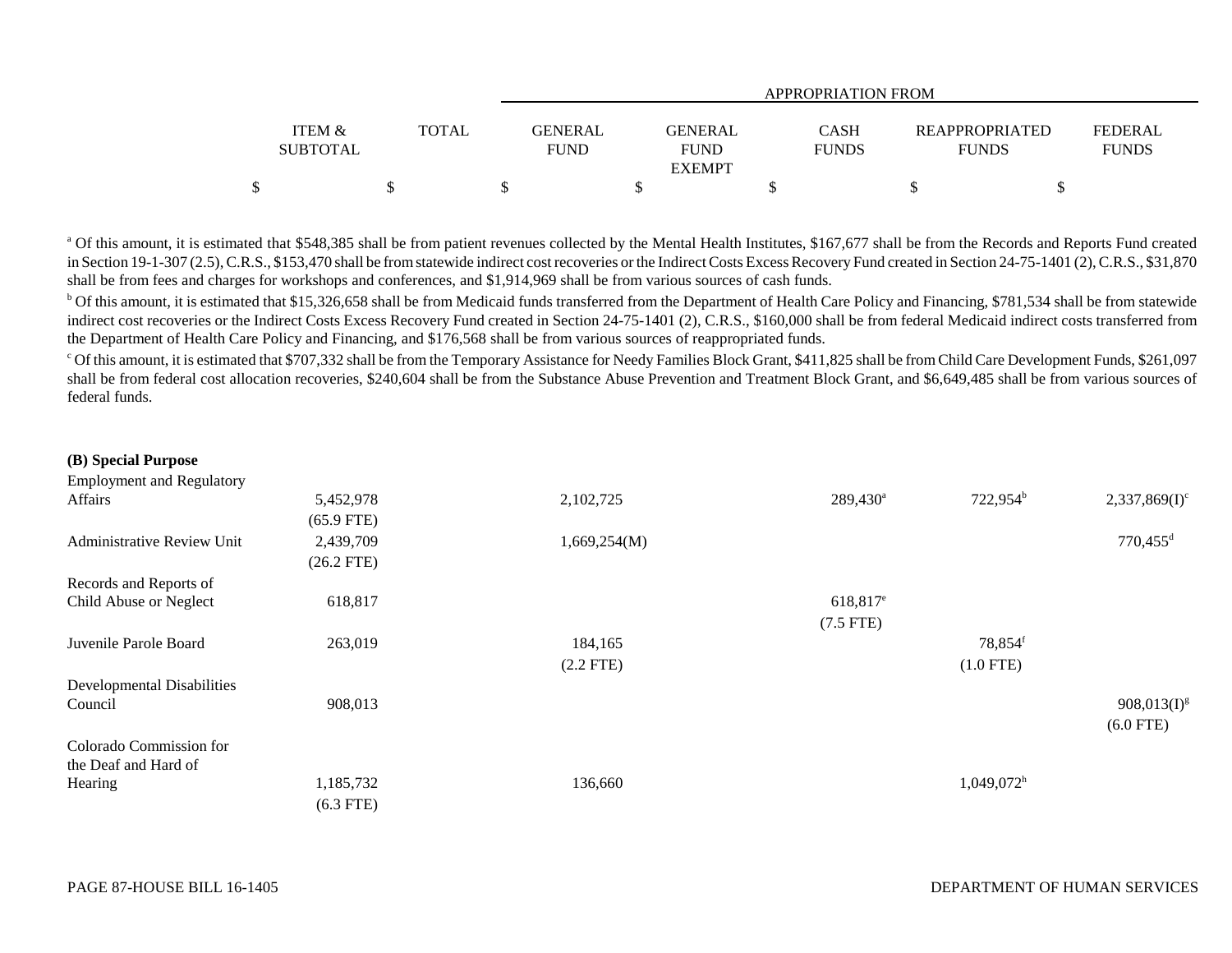|                                                                  |                           |              | APPROPRIATION FROM            |                                                |    |                             |    |                                       |                                |
|------------------------------------------------------------------|---------------------------|--------------|-------------------------------|------------------------------------------------|----|-----------------------------|----|---------------------------------------|--------------------------------|
|                                                                  | ITEM &<br><b>SUBTOTAL</b> | <b>TOTAL</b> | <b>GENERAL</b><br><b>FUND</b> | <b>GENERAL</b><br><b>FUND</b><br><b>EXEMPT</b> |    | <b>CASH</b><br><b>FUNDS</b> |    | <b>REAPPROPRIATED</b><br><b>FUNDS</b> | <b>FEDERAL</b><br><b>FUNDS</b> |
| \$                                                               |                           | \$           | \$<br>\$                      |                                                | \$ |                             | \$ | \$                                    |                                |
|                                                                  |                           |              |                               |                                                |    |                             |    |                                       |                                |
| <b>Health Insurance Portability</b><br>and Accountability Act of |                           |              |                               |                                                |    |                             |    |                                       |                                |
| 1996 - Security Remediation                                      | 318,538                   |              | 244,441                       |                                                |    | 298 <sup>a</sup>            |    | $60,261^b$                            | $13,538(I)^{i}$                |
|                                                                  | $(1.0$ FTE)               |              |                               |                                                |    |                             |    |                                       |                                |
| <b>CBMS</b> Emergency                                            |                           |              |                               |                                                |    |                             |    |                                       |                                |
| Processing Unit                                                  | 206,066                   |              | 76,268                        |                                                |    |                             |    |                                       | $129,798(1)^j$                 |
|                                                                  | $(4.0$ FTE)               |              |                               |                                                |    |                             |    |                                       |                                |
|                                                                  | 11,392,872                |              |                               |                                                |    |                             |    |                                       |                                |

<sup>a</sup> Of these amounts, an estimated \$50,000 shall be from patient revenues collected by the Mental Health Institutes and an estimated \$239,728 shall be from various sources of cash funds. <sup>b</sup> These amounts shall be from Medicaid funds transferred from the Department of Health Care Policy and Financing.

 $\degree$  Of this amount, it is estimated that \$1,216,222 shall be from federal cost allocation recoveries and \$1,121,647 shall be from various sources of federal funds. Although this federal funds amount is not appropriated, this amount was assumed in developing the appropriated fund source amounts in this line item.

<sup>d</sup> This amount shall be from Title IV-E of the Social Security Act. This amount is reflected pursuant to Section 26-1-111 (2) (d) (II) (B), C.R.S., and shall be used in determining the amount to be deposited to the Excess Federal Title IV-E Reimbursements Cash Fund pursuant to Section 26-1-111 (2) (d) (II) (C), C.R.S.

e This amount shall be from the Records and Reports Fund created in Section 19-1-307 (2.5), C.R.S.

<sup>f</sup> This amount shall be from the Victims Assistance and Law Enforcement Fund created in Section 24-33.5-506 (1), C.R.S., transferred from the Department of Public Safety, Division of Criminal Justice.

g This amount shall be from Title I of the Developmental Disabilities Assistance and Bill of Rights Act 2000.

<sup>h</sup> This amount shall be from the Colorado Commission for the Deaf and Hard of Hearing Cash Fund created in Section 26-21-107 (1), C.R.S., and from the Commission for the Deaf and Hard of Hearing Cash Fund line item in the Department of Regulatory Agencies, Public Utilities Commission.

<sup>i</sup> This amount shall be from the Substance Abuse Prevention and Treatment Block Grant. Although this federal funds amount is not appropriated, this amount was assumed in developing the appropriated fund source amounts in this line item.

<sup>j</sup> Although this federal funds amount is not appropriated, this amount was assumed in developing the appropriated fund source amounts in this line item.

87,665,725

## **(2) OFFICE OF INFORMATION TECHNOLOGY SERVICES**

**(A) Information Technology**

Operating Expenses  $560,634$  560,634 489,559  $14,474^{\circ}$  56,601<sup>b</sup>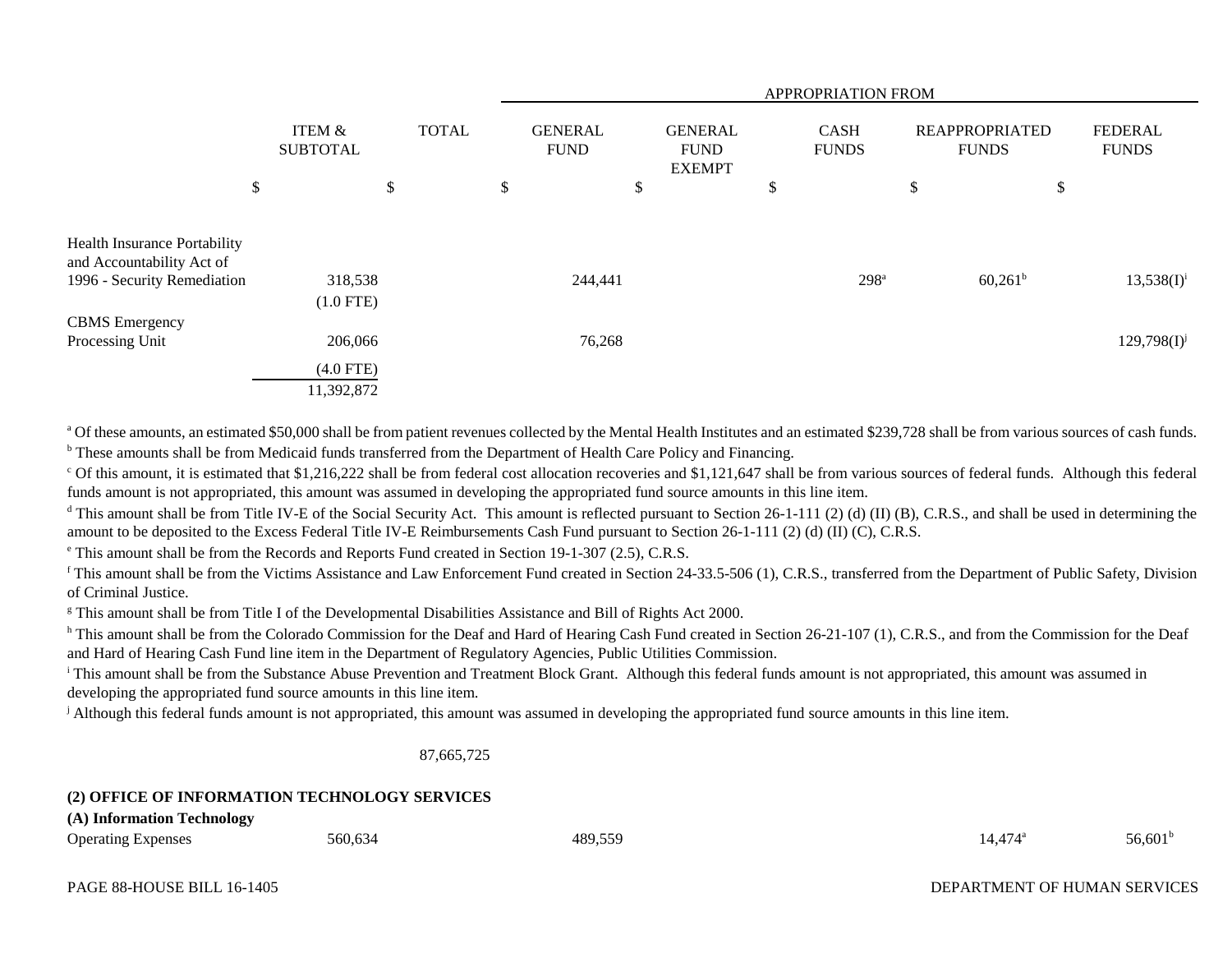|                                              |                                      |              |                               |                                                |      | <b>APPROPRIATION FROM</b>   |                                       |                                |
|----------------------------------------------|--------------------------------------|--------------|-------------------------------|------------------------------------------------|------|-----------------------------|---------------------------------------|--------------------------------|
|                                              | <b>ITEM &amp;</b><br><b>SUBTOTAL</b> | <b>TOTAL</b> | <b>GENERAL</b><br><b>FUND</b> | <b>GENERAL</b><br><b>FUND</b><br><b>EXEMPT</b> |      | <b>CASH</b><br><b>FUNDS</b> | <b>REAPPROPRIATED</b><br><b>FUNDS</b> | <b>FEDERAL</b><br><b>FUNDS</b> |
| \$                                           | \$                                   |              | $\$$<br>$\$$                  |                                                | $\$$ |                             | $\mathbb{S}$                          | $\$$                           |
|                                              |                                      |              |                               |                                                |      |                             |                                       |                                |
| Microcomputer Lease                          | 539,344                              |              | 301,832                       |                                                |      | $15,466^{\circ}$            | $128,647$ <sup>a</sup>                | $93,399^b$                     |
| Payments                                     |                                      |              |                               |                                                |      |                             |                                       |                                |
| <b>County Financial</b><br>Management System | 1,494,325                            |              | 770,740                       |                                                |      |                             |                                       | $723,585^b$                    |
| Client Index Project                         | 17,698                               |              | 10,154                        |                                                |      |                             |                                       | $7,544^b$                      |
| Colorado Trails                              | 4,970,392                            |              | 2,683,461                     |                                                |      |                             |                                       | 2,286,931 <sup>b</sup>         |
| National Aging Program                       |                                      |              |                               |                                                |      |                             |                                       |                                |
| <b>Information System</b>                    | 55,821                               |              | 12,089                        |                                                |      |                             |                                       | 43,732 <sup>b</sup>            |
| <b>Child Care Automated</b>                  |                                      |              |                               |                                                |      |                             |                                       |                                |
| <b>Tracking System</b>                       | 2,709,933                            |              |                               |                                                |      |                             |                                       | 2,709,933 <sup>b</sup>         |
| <b>Health Information</b>                    |                                      |              |                               |                                                |      |                             |                                       |                                |
| Management System                            | 339,168                              |              | 211,290                       |                                                |      |                             | 127,878 <sup>a</sup>                  |                                |
| <b>Adult Protective Services</b>             |                                      |              |                               |                                                |      |                             |                                       |                                |
| Data System                                  | 179,200                              |              | 179,200                       |                                                |      |                             |                                       |                                |
| Payments to OIT                              | 24,090,080                           |              | 12,939,609                    |                                                |      | 364,484°                    | 765,483 <sup>a</sup>                  | $10,020,504^{\rm b}$           |
| <b>CORE Operations</b>                       | 1,304,572                            |              | 670,744                       |                                                |      | 263,787 <sup>c</sup>        |                                       | $370,041^b$                    |
| <b>DYC</b> Education Support                 | 394,042                              |              | 394,042                       |                                                |      |                             |                                       |                                |
| IT Systems Interoperability                  | 1,323,360                            |              | 132,336                       |                                                |      |                             |                                       | $1,191,024$ <sup>d</sup>       |
| <b>Enterprise Content</b>                    |                                      |              |                               |                                                |      |                             |                                       |                                |
| Management                                   | 731,400                              |              | 731,400                       |                                                |      |                             |                                       |                                |
| Electronic Health Record and                 |                                      |              |                               |                                                |      |                             |                                       |                                |
| Pharmacy System                              | 1,757,802                            |              | 1,757,802                     |                                                |      |                             |                                       |                                |
|                                              | 40,467,771                           |              |                               |                                                |      |                             |                                       |                                |

<sup>a</sup> Of these amounts, an estimated \$647,220 shall be from Medicaid funds transferred from the Department of Health Care Policy and Financing, an estimated \$106,267 shall be transferred from the Mental Health Institutes, an estimated \$12,021 shall be transferred from the Department's Regional Centers, an estimated \$9,590 shall be transferred from the Division of Youth Corrections, and an estimated \$261,384 shall be from various sources of reappropriated funds.

<sup>b</sup> Of these amounts, an estimated \$3,628,390 shall be from Child Care Development Funds, an estimated \$2,419,600 shall be from the Temporary Assistance for Needy Families Block Grant, an estimated \$2,061,477 shall be from the U.S. Department of Agriculture for the Supplemental Nutrition Assistance Program, an estimated \$1,646,774 shall be from Title IV-E of the Social Security Act, an estimated \$79,637 shall be from the federal Substance Abuse Prevention and Treatment Block Grant, an estimated \$71,829 shall be from Title III Older Americans Act funds, and an estimated \$6,404,563 shall be from various sources of federal funds.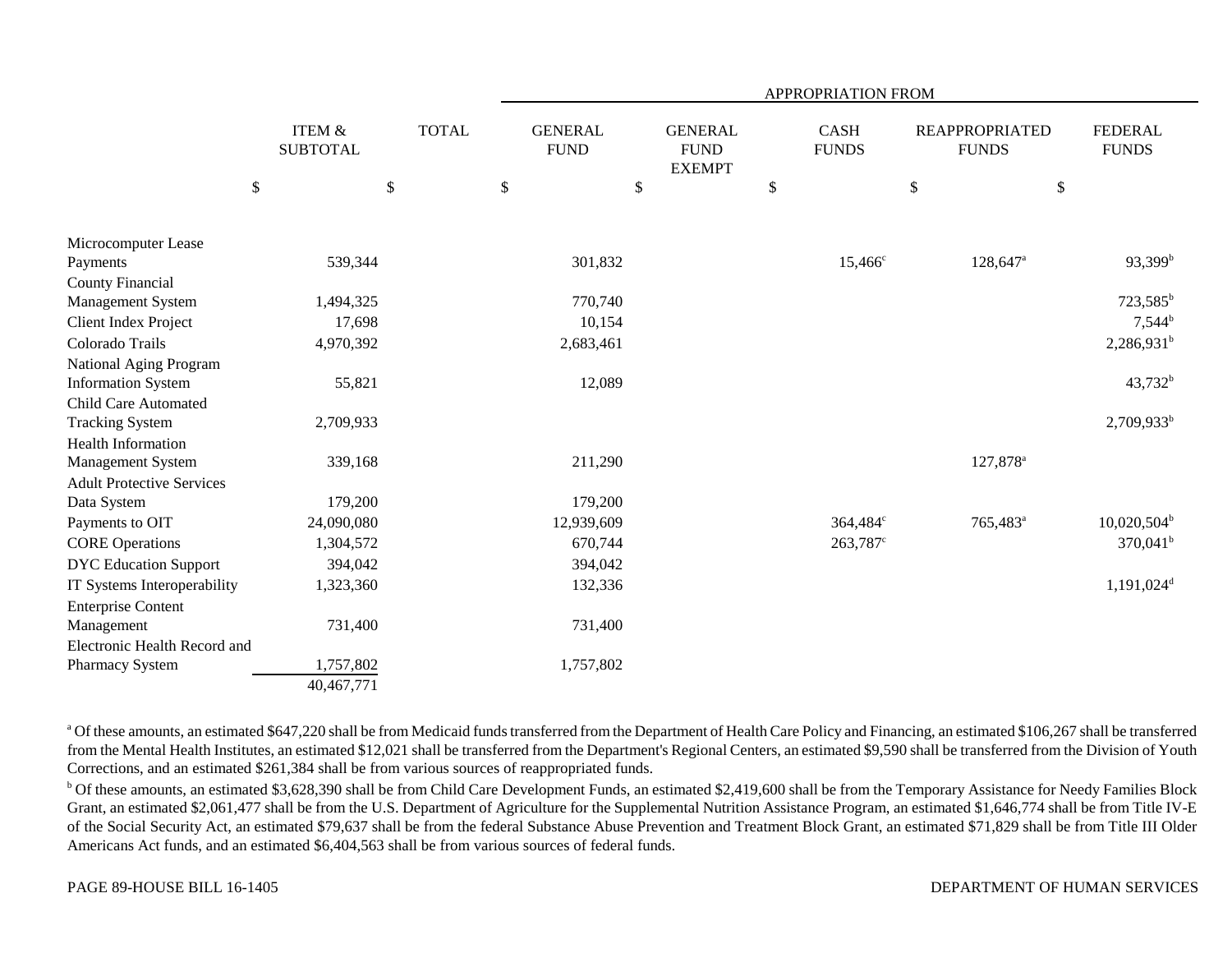|                   |              |             | APPROPRIATION FROM |              |                       |              |  |  |  |  |  |  |  |
|-------------------|--------------|-------------|--------------------|--------------|-----------------------|--------------|--|--|--|--|--|--|--|
|                   |              |             |                    |              |                       |              |  |  |  |  |  |  |  |
| <b>ITEM &amp;</b> | <b>TOTAL</b> | GENERAL     | <b>GENERAL</b>     | <b>CASH</b>  | <b>REAPPROPRIATED</b> | FEDERAL      |  |  |  |  |  |  |  |
| <b>SUBTOTAL</b>   |              | <b>FUND</b> | <b>FUND</b>        | <b>FUNDS</b> | <b>FUNDS</b>          | <b>FUNDS</b> |  |  |  |  |  |  |  |
|                   |              |             | <b>EXEMPT</b>      |              |                       |              |  |  |  |  |  |  |  |
|                   |              |             |                    |              |                       |              |  |  |  |  |  |  |  |

<sup>c</sup> Of these amounts, an estimated \$122,686 shall be from patient revenues collected by the Mental Health Institutes, an estimated \$2,698 shall be from the Records and Reports Fund created in Section 19-1-307 (2.5), C.R.S., and an estimated \$518,353 shall be from various sources of cash funds.

<sup>d</sup> This amount shall be from the U.S. Department of Health and Human Services.

| (B) Colorado Benefits<br><b>Management System</b> <sup>35</sup> |            |            |                        |                        |
|-----------------------------------------------------------------|------------|------------|------------------------|------------------------|
| (1) Ongoing Expenses                                            |            |            |                        |                        |
| <b>Personal Services</b>                                        | 2,810,459  | .151,666   | $91.260^{\circ}$       | $1,567,533^{\rm b}$    |
| <b>Centrally Appropriated Items</b>                             | 310,637    | 127,292    | $10,087$ <sup>a</sup>  | $173,258^{\rm b}$      |
| <b>Operating and Contract</b>                                   |            |            |                        |                        |
| Expenses <sup>36</sup>                                          | 27,422,567 | 17.987.567 | $890.451$ <sup>a</sup> | 8,544,549 <sup>b</sup> |
|                                                                 | 30,543,663 |            |                        |                        |

<sup>a</sup> These amounts shall be from the Old Age Pension Fund created in Section 1 of Article XXIV of the State Constitution.

<sup>b</sup> Of these amounts, an estimated \$6,132,293 shall be from the U.S. Department of Agriculture for the Supplemental Nutrition Assistance Program and an estimated \$4,153,047 shall be from the Temporary Assistance for Needy Families Block Grant.

| (2) Special Projects              |              |         |                       |                   |
|-----------------------------------|--------------|---------|-----------------------|-------------------|
| Health Care and Economic          |              |         |                       |                   |
| <b>Security Staff Development</b> |              |         |                       |                   |
| Center                            | 986,995      | 408,373 | $32,021$ <sup>a</sup> | $546,601^{\rm b}$ |
|                                   | $(11.0$ FTE) |         |                       |                   |

<sup>a</sup> This amount shall be from the Old Age Pension Fund created in Section 1 of Article XXIV of the State Constitution.

<sup>b</sup> Of this amount, an estimated \$325,862 shall be from the U.S. Department of Agriculture for the Supplemental Nutrition Assistance Program and an estimated \$220,739 shall be from the Temporary Assistance for Needy Families Block Grant.

71,998,429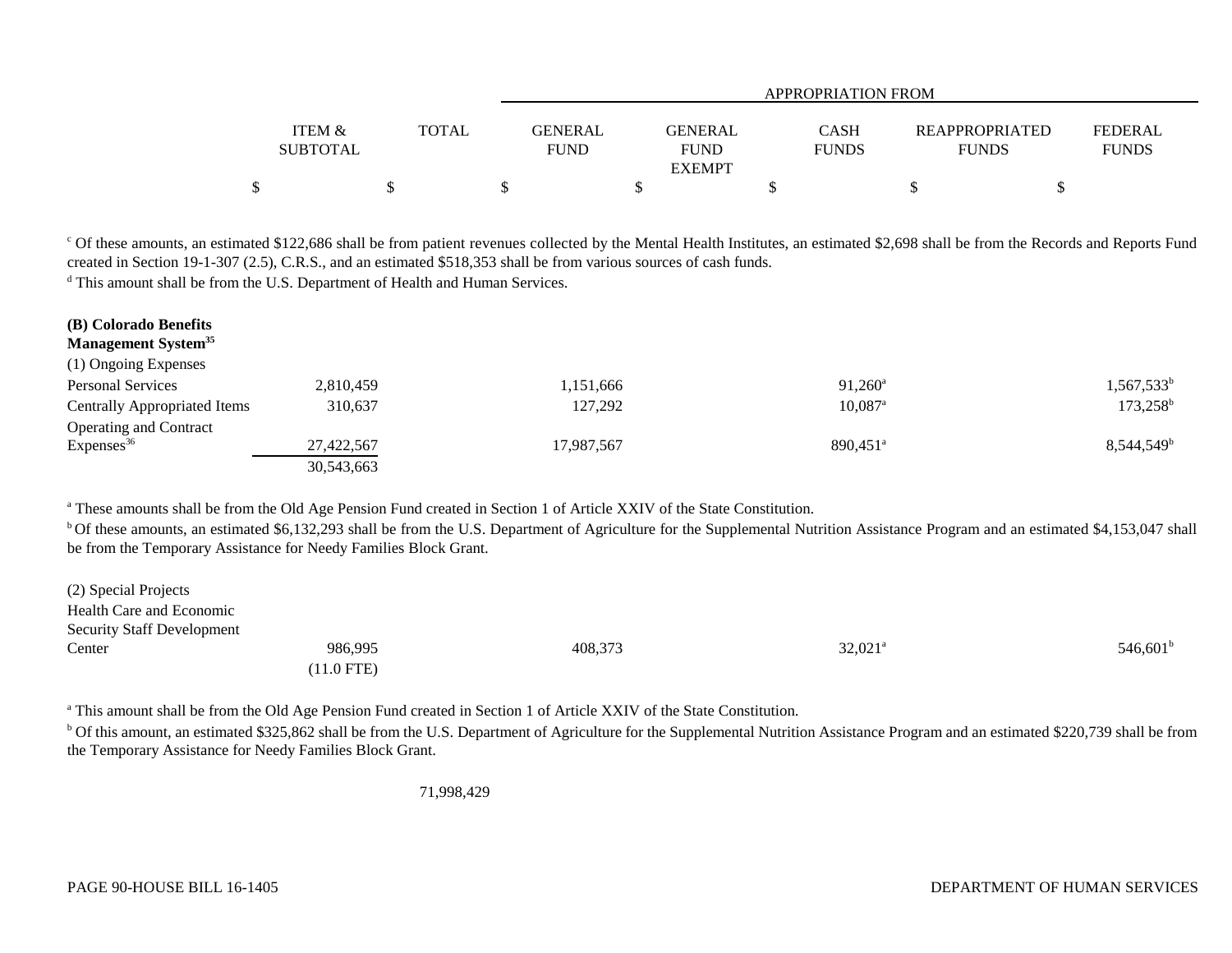|                               |                                                      |  | APPROPRIATION FROM            |    |                                                |    |                             |    |                                       |                                |
|-------------------------------|------------------------------------------------------|--|-------------------------------|----|------------------------------------------------|----|-----------------------------|----|---------------------------------------|--------------------------------|
|                               | <b>ITEM &amp;</b><br><b>TOTAL</b><br><b>SUBTOTAL</b> |  | <b>GENERAL</b><br><b>FUND</b> |    | <b>GENERAL</b><br><b>FUND</b><br><b>EXEMPT</b> |    | <b>CASH</b><br><b>FUNDS</b> |    | <b>REAPPROPRIATED</b><br><b>FUNDS</b> | <b>FEDERAL</b><br><b>FUNDS</b> |
|                               | \$<br>\$                                             |  | \$                            | \$ |                                                | \$ |                             | \$ |                                       | \$                             |
| (3) OFFICE OF OPERATIONS      |                                                      |  |                               |    |                                                |    |                             |    |                                       |                                |
| (A) Administration            |                                                      |  |                               |    |                                                |    |                             |    |                                       |                                |
| <b>Personal Services</b>      | 24,000,899                                           |  |                               |    |                                                |    |                             |    |                                       |                                |
|                               | $(422.2$ FTE)                                        |  |                               |    |                                                |    |                             |    |                                       |                                |
| <b>Operating Expenses</b>     | 3,691,360                                            |  |                               |    |                                                |    |                             |    |                                       |                                |
| <b>Vehicle Lease Payments</b> | 1,132,168                                            |  |                               |    |                                                |    |                             |    |                                       |                                |
| <b>Leased Space</b>           | 1,314,386                                            |  |                               |    |                                                |    |                             |    |                                       |                                |
| <b>Capitol Complex Leased</b> |                                                      |  |                               |    |                                                |    |                             |    |                                       |                                |
| Space                         | 1,562,573                                            |  |                               |    |                                                |    |                             |    |                                       |                                |
| Utilities                     | 9,418,424                                            |  |                               |    |                                                |    |                             |    |                                       |                                |
|                               | 41,119,810                                           |  | 25,991,173(M)                 |    |                                                |    | 2,535,063 <sup>a</sup>      |    | $9,496,790^b$                         | 3,096,784°                     |

<sup>a</sup> Of this amount, an estimated \$1,407,372 shall be from patient revenues collected by the Mental Health Institutes, an estimated \$50,903 shall be from the Early Intervention Services Trust Fund created in Section 27-10.5-709 (2) (a), C.R.S., and an estimated \$1,076,788 shall be from various sources of cash funds, including the Old Age Pension Fund created in Section 1 of Article XXIV of the State Constitution.

<sup>b</sup> Of this amount, an estimated \$5,656,943 shall be from Medicaid funds transferred from the Department of Health Care Policy and Financing, \$1,391,041 shall be transferred from the Department of Corrections, \$318,456 shall be from patient revenues collected by the Mental Health Institutes that represent Medicaid revenue earned from behavioral health organizations through Behavioral Health Capitation Payments, \$800,000 shall be from the Central Fund for Veterans Community Living Centers, \$340,000 shall be from federal Medicaid indirect costs transferred from the Department of Health Care Policy and Financing, and an estimated \$990,350 shall be from various sources of reappropriated funds. Of the amount of Medicaid funds transferred form the Department of Health Care Policy and Financing, an estimated \$5,150,923 shall be from revenues earned by the Regional Centers and an estimated \$506,020 shall be from revenues earned by the Mental Health Institutes.

c Of this amount, \$760,920 shall be from the Social Security Administration for disability determination services, \$422,263 shall be from Child Care Development Funds, \$246,194 shall be from the Substance Abuse Prevention and Treatment Block Grant, \$69,568 shall be from the U.S. Department of Health and Human Services, Office of Refugee Resettlement, \$4,223 shall be from the Temporary Assistance for Needy Families Block Grant, and \$1,593,616 shall be from various sources of federal funds.

**(B) Special Purpose**

Buildings and Grounds Rental  $1,032,638$   $1,032,638$ 

(6.5 FTE)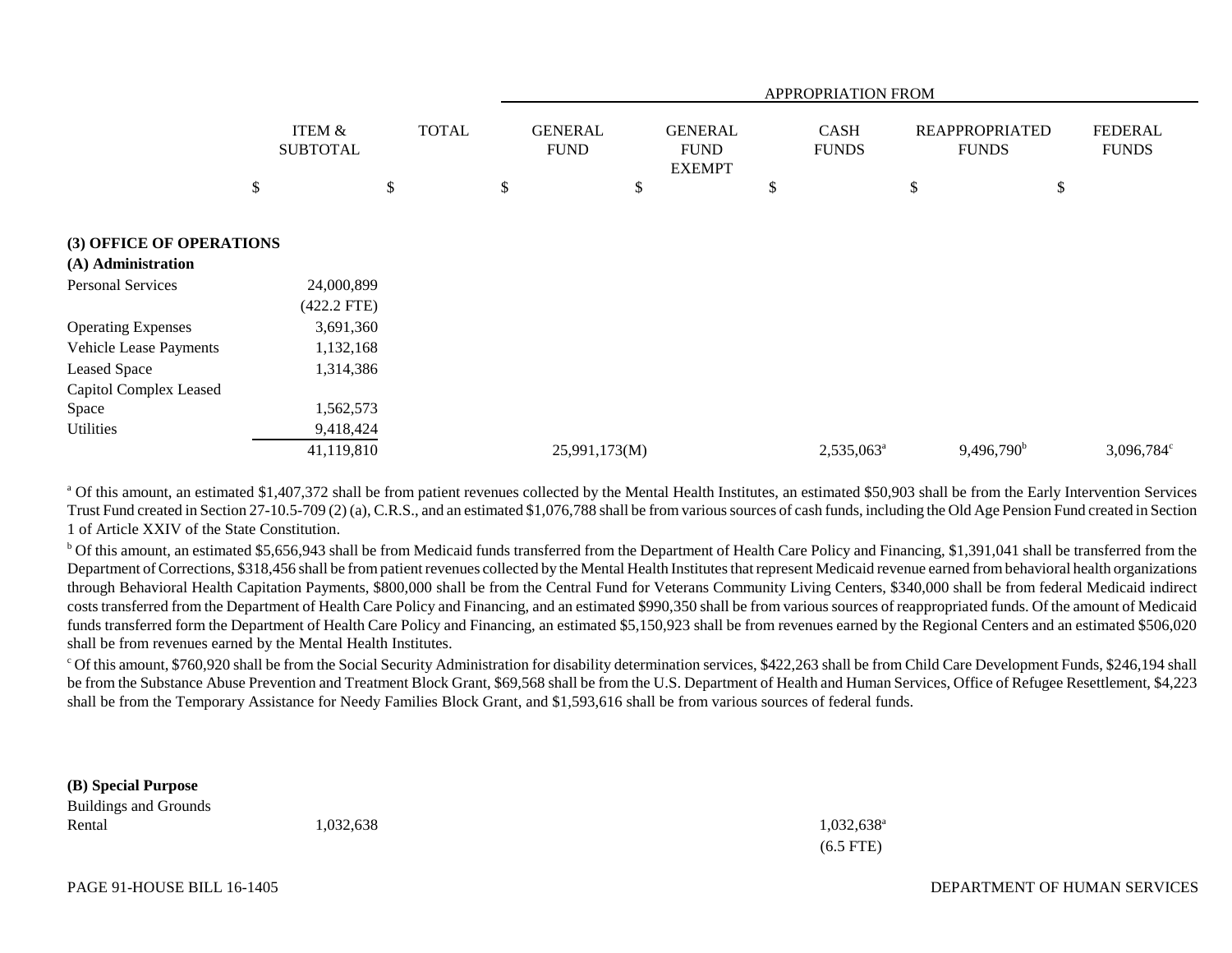|                          |                           |              | APPROPRIATION FROM            |  |                                         |   |                             |    |                                  |                                |
|--------------------------|---------------------------|--------------|-------------------------------|--|-----------------------------------------|---|-----------------------------|----|----------------------------------|--------------------------------|
|                          | ITEM &<br><b>SUBTOTAL</b> | <b>TOTAL</b> | <b>GENERAL</b><br><b>FUND</b> |  | GENERAL<br><b>FUND</b><br><b>EXEMPT</b> |   | <b>CASH</b><br><b>FUNDS</b> |    | REAPPROPRIATED<br><b>FUNDS</b>   | <b>FEDERAL</b><br><b>FUNDS</b> |
|                          | \$<br><sup>\$</sup>       |              | \$                            |  |                                         | D |                             | \$ | \$                               |                                |
| <b>State Garage Fund</b> | 740,640                   |              |                               |  |                                         |   |                             |    | $740,640^{\rm b}$<br>$(2.6$ FTE) |                                |
|                          | 1,773,278                 |              |                               |  |                                         |   |                             |    |                                  |                                |

<sup>a</sup> This amount shall be from the Department of Human Services Buildings and Grounds Cash Fund created in Section 26-1-133.5 (2), C.R.S.

<sup>b</sup> This amount shall be from moneys in the State Garage Fund collected from various Department of Human Services divisions and other state agencies pursuant to Section 24-30-1104 (2) (b), C.R.S.

42,893,088

| (4) COUNTY ADMINISTRATION               |            |               |                           |                           |
|-----------------------------------------|------------|---------------|---------------------------|---------------------------|
| County Administration <sup>37</sup>     | 56,384,304 | 19,666,869(M) | $10,436,967$ <sup>a</sup> | $26,280,468$ <sup>b</sup> |
| County Tax Base Relief                  | 3,879,756  | 3,879,756     |                           |                           |
| County Share of Offsetting              |            |               |                           |                           |
| $Re$ venues <sup>38</sup>               | 2.986,000  |               | $2,986,000^{\circ}$       |                           |
| County Incentive Payments <sup>39</sup> | 4.113.000  |               | $4,113,000$ <sup>d</sup>  |                           |
|                                         |            | 67.363.060    |                           |                           |

<sup>a</sup> This amount shall be from local funds. The (L) notation and the (I) notation apply to this amount.

<sup>b</sup> This amount shall be from various sources of federal funds.

<sup>c</sup> This amount shall be from the counties' share of offsetting cash funds revenues, including retained child support collections, retained fraud refunds, state revenue intercepts, and other refunds, pursuant to Section 26-13-108, C.R.S.

<sup>d</sup> This amount shall be from the State's share of retained child support collections and fraud refunds, pursuant to Section 26-13-108, C.R.S.

## **(5) DIVISION OF CHILD WELFARE<sup>40</sup>**

| Administration | 6,124,168    | 5,025,978(M) |                  | $142,640^{\circ}$ | $955,550^{\rm b}$      |
|----------------|--------------|--------------|------------------|-------------------|------------------------|
|                | $(65.3$ FTE) |              |                  |                   |                        |
| Training       | 5,709,605    | 3,462,477    | $37,230^{\circ}$ |                   | 3,209,898 <sup>d</sup> |
|                | $(7.0$ FTE)  |              |                  |                   |                        |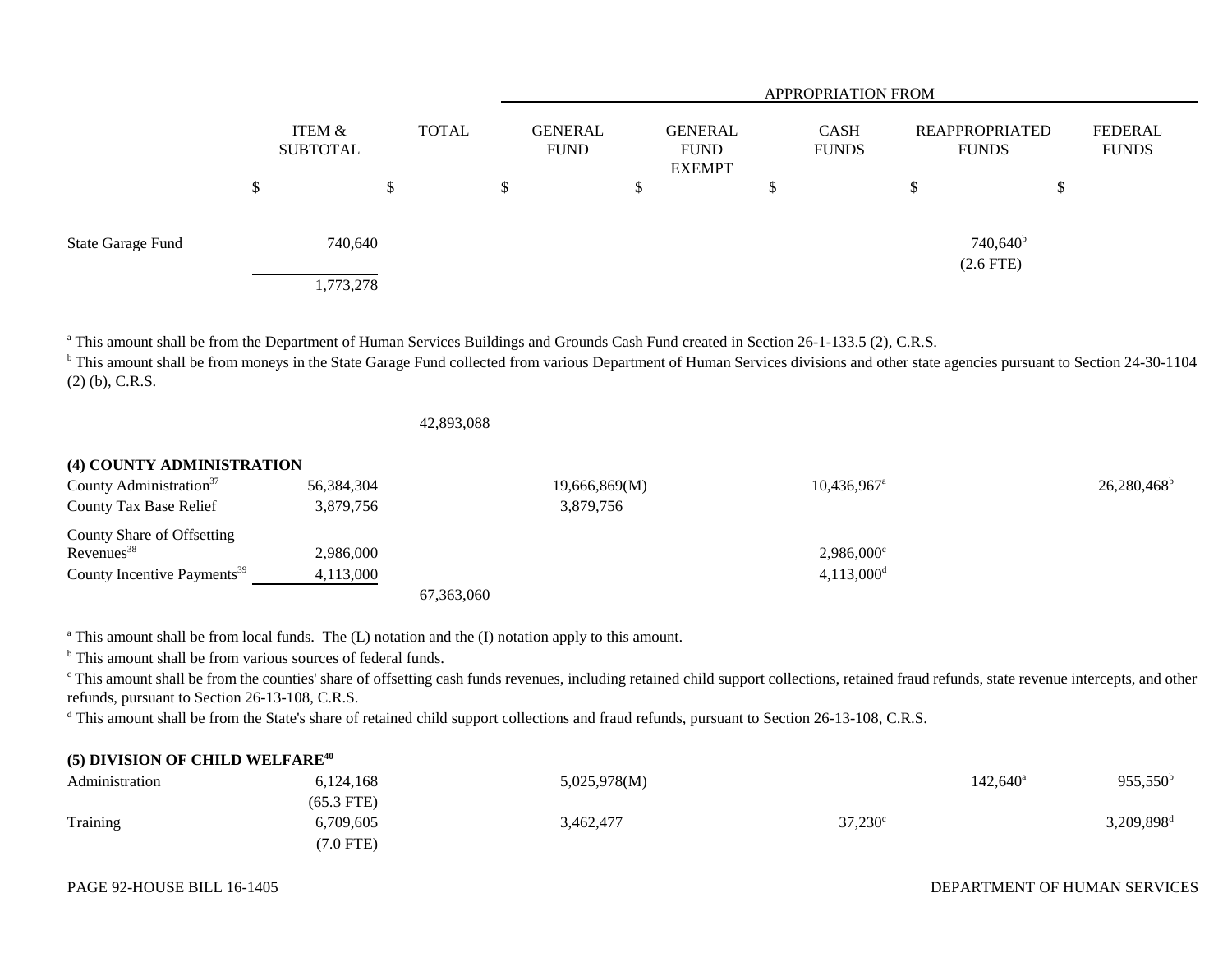|                                                                                  |                                      |              | APPROPRIATION FROM       |                                                 |                             |                                       |                                   |  |  |  |  |  |
|----------------------------------------------------------------------------------|--------------------------------------|--------------|--------------------------|-------------------------------------------------|-----------------------------|---------------------------------------|-----------------------------------|--|--|--|--|--|
|                                                                                  | <b>ITEM &amp;</b><br><b>SUBTOTAL</b> | <b>TOTAL</b> |                          | <b>GENERAL</b><br>${\rm FUND}$<br><b>EXEMPT</b> | <b>CASH</b><br><b>FUNDS</b> | <b>REAPPROPRIATED</b><br><b>FUNDS</b> | <b>FEDERAL</b><br><b>FUNDS</b>    |  |  |  |  |  |
| $\$$                                                                             |                                      | \$           | $\$$                     | \$                                              | $\mathbb{S}$                | $\$\,$<br>$\$\,$                      |                                   |  |  |  |  |  |
| Foster and Adoptive Parent<br>Recruitment, Training, and                         |                                      |              |                          |                                                 |                             |                                       |                                   |  |  |  |  |  |
| Support                                                                          | 341,008<br>$(1.0$ FTE)               |              | 273,216(M)               |                                                 |                             |                                       | $67,792^b$                        |  |  |  |  |  |
| <b>Child Welfare Services</b><br>County Level Child Welfare                      | 350,945,409 <sup>e</sup>             |              | 180,376,207              |                                                 | $65,171,137$ <sup>c</sup>   | 15,197,702 <sup>a</sup>               | 90,200,363f                       |  |  |  |  |  |
| Staffing<br>Title IV-E Waiver and                                                | 11,545,648                           |              | 10,345,420               |                                                 | $1,172,830^{\circ}$         |                                       | 27,398f                           |  |  |  |  |  |
| <b>Evaluation Development</b><br>Title IV-E Waiver                               | 500,018                              |              | 250,009                  |                                                 |                             |                                       | $250,009^{\rm b}$                 |  |  |  |  |  |
| Demonstration<br>Family and Children's                                           | 12,000,000                           |              |                          |                                                 | 12,000,000 <sup>g</sup>     |                                       |                                   |  |  |  |  |  |
| $\mbox{Programs}^{\mbox{\scriptsize 41}}$<br>Performance-based                   | 54,003,032                           |              | 45,233,989               |                                                 | 5,645,945 <sup>c</sup>      |                                       | $3,123,098$ <sup>h</sup>          |  |  |  |  |  |
| <b>Collaborative Management</b><br>Incentives<br><b>Collaborative Management</b> | 4,500,000                            |              | 1,500,000                |                                                 | $3,000,000$ <sup>i</sup>    |                                       |                                   |  |  |  |  |  |
| Program Administration and<br>Evaluation                                         | 348,945                              |              | 348,945<br>$(1.5$ FTE)   |                                                 |                             |                                       |                                   |  |  |  |  |  |
| <b>Independent Living</b><br>Programs                                            | 2,841,449                            |              |                          |                                                 |                             |                                       | $2,841,449(I)^{j}$<br>$(4.0$ FTE) |  |  |  |  |  |
| <b>Federal Child Abuse</b><br>Prevention and Treatment<br>Act Grant              | 448,993                              |              |                          |                                                 |                             |                                       | $448,993(I)^k$<br>$(3.0$ FTE)     |  |  |  |  |  |
| Community-based Child<br><b>Abuse Prevention Services</b>                        | 8,442,653                            |              | 8,442,653<br>$(2.0$ FTE) |                                                 |                             |                                       |                                   |  |  |  |  |  |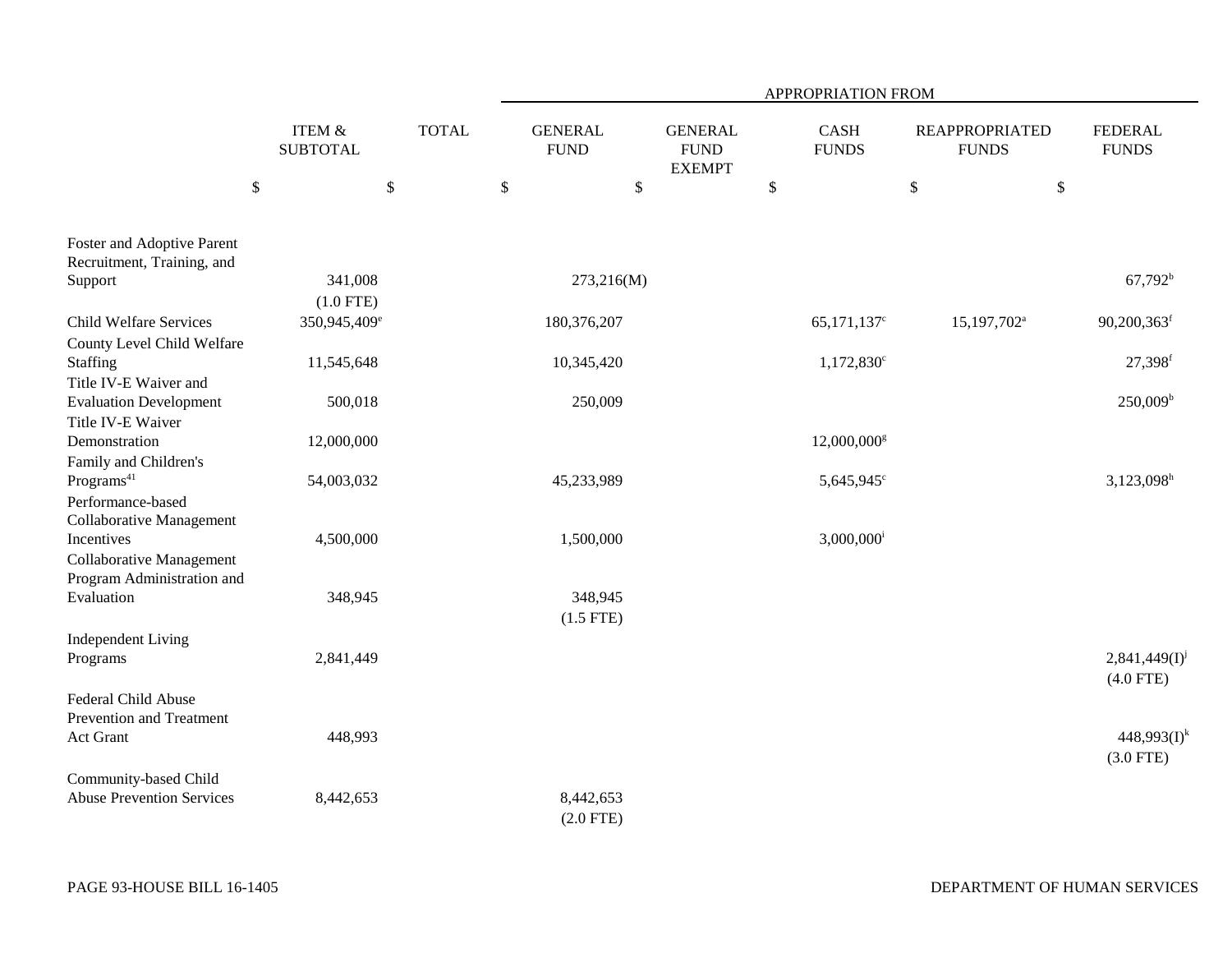|                                                               |                           |              |                               |                                                | APPROPRIATION FROM                      |                                       |                                |
|---------------------------------------------------------------|---------------------------|--------------|-------------------------------|------------------------------------------------|-----------------------------------------|---------------------------------------|--------------------------------|
|                                                               | ITEM &<br><b>SUBTOTAL</b> | <b>TOTAL</b> | <b>GENERAL</b><br><b>FUND</b> | <b>GENERAL</b><br><b>FUND</b><br><b>EXEMPT</b> | CASH<br><b>FUNDS</b>                    | <b>REAPPROPRIATED</b><br><b>FUNDS</b> | <b>FEDERAL</b><br><b>FUNDS</b> |
|                                                               | \$                        | $\$\,$       | \$                            | \$                                             | \$                                      | \$<br>\$                              |                                |
| Hotline for Child Abuse and                                   |                           |              |                               |                                                |                                         |                                       |                                |
| Neglect                                                       | 3,130,078<br>$(6.0$ FTE)  |              | 3,075,081                     |                                                |                                         |                                       | $54,997(I)^{b}$                |
| Public Awareness Campaign<br>for Child Welfare                | 1,393,250<br>$(1.0$ FTE)  |              | 1,393,250                     |                                                |                                         |                                       |                                |
| <b>Interagency Prevention</b><br>Programs Coordination        | 135,210                   |              | 135,210                       |                                                |                                         |                                       |                                |
| Tony Grampsas Youth<br>Services Program                       | $(1.0$ FTE)<br>8,960,220  |              | 1,457,278                     |                                                | $6,502,942$ <sup>1</sup><br>$(3.0$ FTE) | $1,000,000^{\rm m}$                   |                                |
| Appropriation to the Youth<br>Mentoring Services Cash<br>Fund | 1,000,000                 |              |                               |                                                | $1,000,000$ <sup>n</sup>                |                                       |                                |
|                                                               |                           | 473,369,686  |                               |                                                |                                         |                                       |                                |

<sup>a</sup> These amounts shall be from Medicaid funds transferred from the Department of Health Care Policy and Financing, Department of Human Services Medicaid-funded Programs. <sup>b</sup> These amounts shall be from Title IV-E of the Social Security Act. They are reflected pursuant to Section 26-1-111 (2) (d) (II) (B), C.R.S., and shall be used in determining the amount to be deposited to the Excess Federal Title IV-E Reimbursements Cash Fund pursuant to Section 26-1-111 (2) (d) (II) (C), C.R.S.

 $\epsilon$  These amounts shall be from local funds. The (L) notation and the (I) notation apply to these amounts.

<sup>d</sup> Of this amount, \$2,954,182 (I) shall be from Title IV-E of the Social Security Act and \$255,716 shall be from the Title XX Social Services Block Grant.

<sup>e</sup> For informational purposes, this amount includes \$4,605,011 that is anticipated to be initially held out from state and federal funds that are allocated to county departments of social services for the administration and provision of child welfare services, including the following estimated amounts: \$3,208,511 for parental fee reimbursements to counties pursuant to Section 26-5-104 (2), C.R.S., \$950,000 for department-approved child welfare services that promote the safety and well-being of Native American children and youth, \$346,500 for a statewide insurance policy for county-administered foster homes, and \$100,000 for contractual services related to the allocation of funds among counties. The remaining \$346,340,398 includes the state and federal funds to be allocated to county departments of social services pursuant to Section 26-5-104, C.R.S., the estimated local share of child welfare services expenditures, and federal Medicaid funds estimated to be available to county departments of social services for certain expenditures.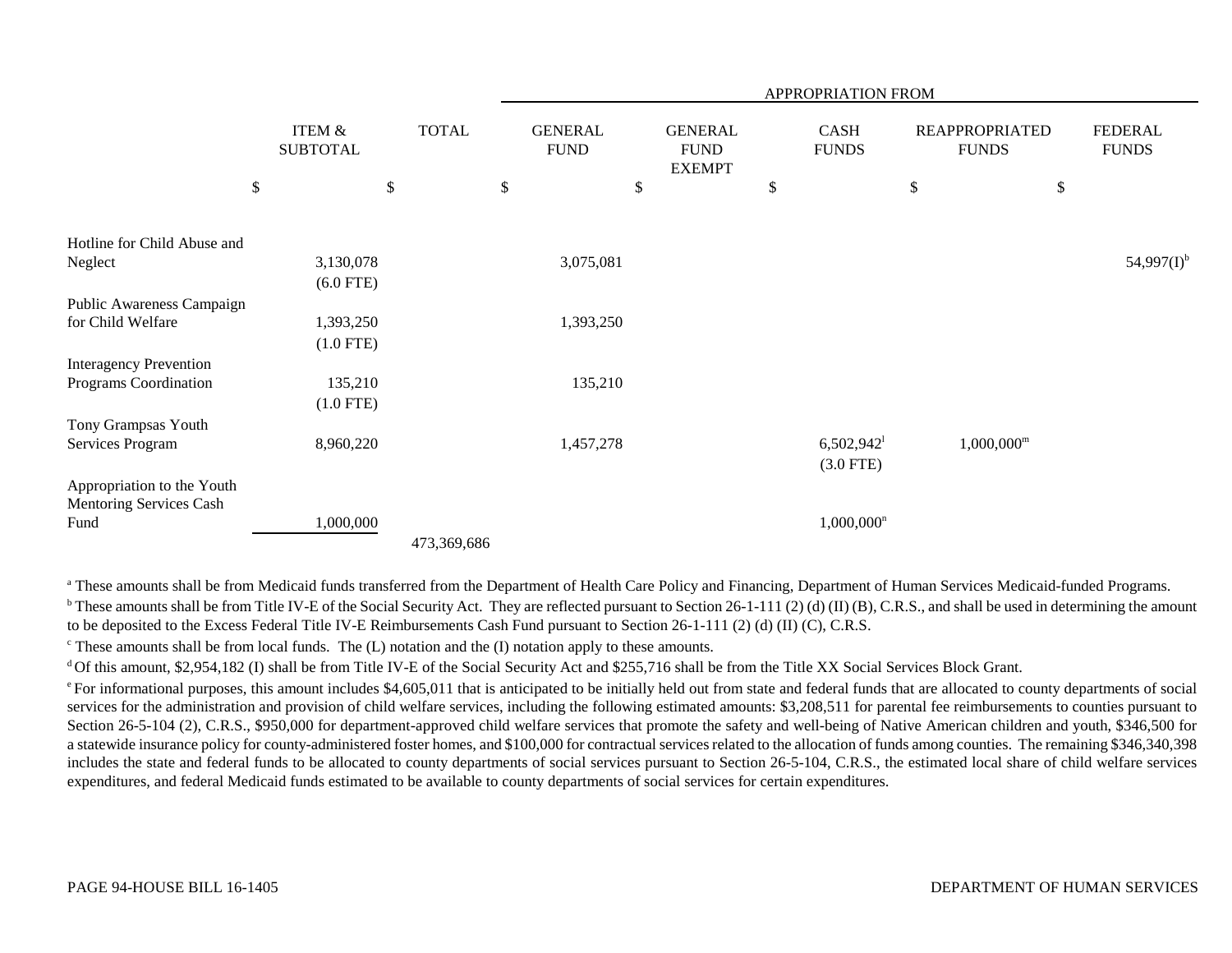|                   |       |                | APPROPRIATION FROM |              |                |                |  |  |  |  |  |  |
|-------------------|-------|----------------|--------------------|--------------|----------------|----------------|--|--|--|--|--|--|
| <b>ITEM &amp;</b> | TOTAL | <b>GENERAL</b> | <b>GENERAL</b>     | <b>CASH</b>  | REAPPROPRIATED | <b>FEDERAL</b> |  |  |  |  |  |  |
| <b>SUBTOTAL</b>   |       | <b>FUND</b>    | <b>FUND</b>        | <b>FUNDS</b> | <b>FUNDS</b>   | <b>FUNDS</b>   |  |  |  |  |  |  |
|                   |       |                | <b>EXEMPT</b>      |              |                |                |  |  |  |  |  |  |
| \$                |       |                |                    |              |                |                |  |  |  |  |  |  |

<sup>f</sup> Of these amounts, \$62,617,899 (I) shall be from Title IV-E of the Social Security Act, \$23,590,313 shall be from the Title XX Social Services Block Grant, and \$4,019,549 (I) shall be from Title IV-B, Subpart 1, of the Social Security Act. These amounts were assumed in developing the appropriated fund source amounts in these line items. The amount from Title IV-E of the Social Security Act is reflected pursuant to Section 26-1-111 (2) (d) (II) (B), C.R.S., and shall be used in determining the amount to be deposited to the Excess Federal Title IV-E Reimbursements Cash Fund pursuant to Section 26-1-111 (2) (d) (II) (C), C.R.S.

<sup>g</sup> This amount shall be from the Title IV-E Waiver Demonstration Project Cash Fund created in Section 26-5-105.4 (4) (b), C.R.S.

<sup>h</sup> This amount shall be from Title IV-E of the Social Security Act and is reflected for informational purposes pursuant to Section 26-1-111 (2) (d) (II) (B), C.R.S., and shall be used in determining the amount to be deposited to the Excess Federal Title IV-E Reimbursements Cash Fund pursuant to Section 26-1-111 (2) (d) (II) (C), C.R.S.

<sup>i</sup> This amount shall be from the Performance-based Collaborative Management Incentive Cash Fund created in Section 24-1.9-104 (1), C.R.S.

<sup>j</sup> This amount shall be from Title IV-E of the Social Security Act, including an estimated \$2,117,352 for the Chafee Foster Care Independence Program and \$719,688 for the Education and Training Voucher Program.

k This amount shall be from the Child Abuse Prevention and Treatment Act state grant.

<sup>1</sup> Of this amount, \$3,000,000 shall be from the Marijuana Tax Cash Fund created in Section 39-28.8-501 (1), C.R.S., and \$3,502,942 shall be from the Youth Services Program Fund created in Section 26-6.8-102 (2) (d), C.R.S., which is received as a damage award and, as such, does not constitute fiscal year spending for the purposes of Section 20 of Article X of the State Constitution.

m This amount shall be from the Youth Mentoring Services Cash Fund created in Section 26-6.8-104, C.R.S.

n This amount shall be from the Marijuana Tax Cash Fund created in Section 39-28.8-501 (1), C.R.S.

## **(6) OFFICE OF EARLY CHILDHOOD**

## **(A) Division of Early Care and Learning**

| Promoting Safe and Stable |              |              |                          |                          |
|---------------------------|--------------|--------------|--------------------------|--------------------------|
| <b>Families Program</b>   | 4,215,147    | 54,882       | $1,064,934$ <sup>a</sup> | $3,095,331(I)^{b}$       |
|                           | $(2.0$ FTE)  |              |                          |                          |
| Child Care Licensing and  |              |              |                          |                          |
| Administration            | 7,959,729    | 2,474,340(M) | $857,080(I)^c$           | $4,628,309$ <sup>d</sup> |
|                           | $(52.8$ FTE) |              |                          |                          |
| Fine Assessed Against     |              |              |                          |                          |
| Licensees                 | 20,000       |              | $20,000(I)^e$            |                          |
| Child Care Assistance     |              |              |                          |                          |
| Program                   | 89,593,241   | 23,931,865   | 9,762,470 <sup>f</sup>   | 55,898,906 <sup>g</sup>  |
|                           |              |              |                          |                          |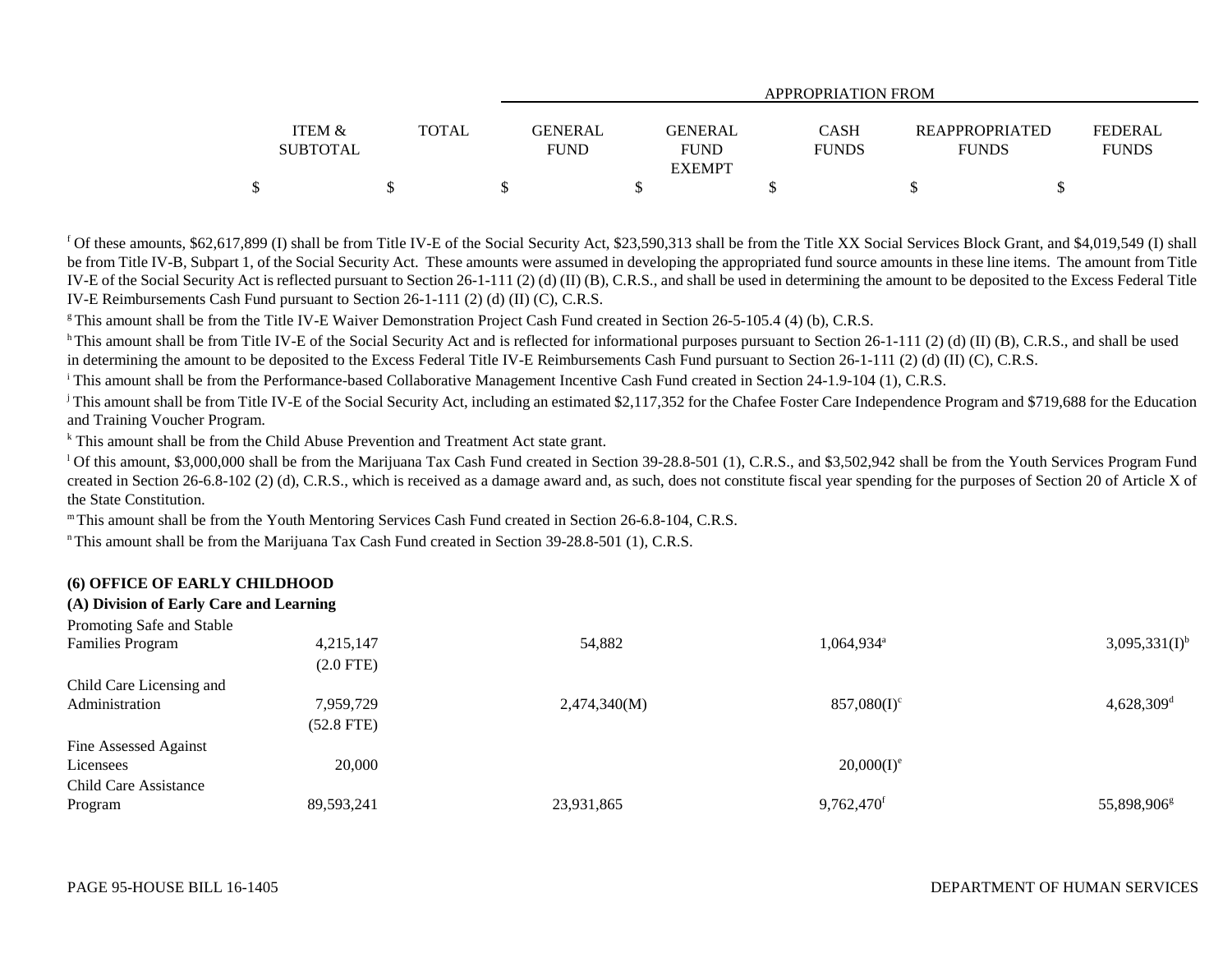|                                                                                        |                                      |              | APPROPRIATION FROM            |                                                |                             |                          |                                       |                                |  |  |  |
|----------------------------------------------------------------------------------------|--------------------------------------|--------------|-------------------------------|------------------------------------------------|-----------------------------|--------------------------|---------------------------------------|--------------------------------|--|--|--|
|                                                                                        | <b>ITEM &amp;</b><br><b>SUBTOTAL</b> | <b>TOTAL</b> | <b>GENERAL</b><br><b>FUND</b> | <b>GENERAL</b><br><b>FUND</b><br><b>EXEMPT</b> | <b>CASH</b><br><b>FUNDS</b> |                          | <b>REAPPROPRIATED</b><br><b>FUNDS</b> | <b>FEDERAL</b><br><b>FUNDS</b> |  |  |  |
|                                                                                        | $\$$<br>\$                           |              | $\$$<br>\$                    |                                                | \$                          | \$                       | \$                                    |                                |  |  |  |
| Colorado Child Care<br><b>Assistance Cliff Effect Pilot</b>                            |                                      |              |                               |                                                |                             |                          |                                       |                                |  |  |  |
| Program                                                                                | 1,269,453                            |              | 69,453                        |                                                |                             | $1,200,000$ <sup>h</sup> |                                       |                                |  |  |  |
|                                                                                        |                                      |              | $(1.0$ FTE)                   |                                                |                             |                          |                                       |                                |  |  |  |
| Colorado Child Care<br>Assistance Program Market                                       |                                      |              |                               |                                                |                             |                          |                                       |                                |  |  |  |
| Rate Study                                                                             | 55,000                               |              | 55,000                        |                                                |                             |                          |                                       |                                |  |  |  |
| Child Care Grants for<br>Quality and Availability and<br><b>Federal Targeted Funds</b> |                                      |              |                               |                                                |                             |                          |                                       |                                |  |  |  |
| Requirements                                                                           | 8,671,947                            |              | 4,758,371                     |                                                |                             | 439,495 $(I)^c$          |                                       | 3,474,081 <sup>i</sup>         |  |  |  |
|                                                                                        | $(1.0$ FTE)                          |              |                               |                                                |                             |                          |                                       |                                |  |  |  |
| School-readiness Quality                                                               |                                      |              |                               |                                                |                             |                          |                                       |                                |  |  |  |
| <b>Improvement Program</b>                                                             | 2,229,652                            |              |                               |                                                |                             |                          |                                       | $2,229,652^i$                  |  |  |  |
|                                                                                        |                                      |              |                               |                                                |                             |                          |                                       | $(1.0$ FTE)                    |  |  |  |
| Early Literacy Book<br>Distribution Partnership                                        | 100,000                              |              | 100,000                       |                                                |                             |                          |                                       |                                |  |  |  |
| Micro Loans to Increase                                                                |                                      |              |                               |                                                |                             |                          |                                       |                                |  |  |  |
| Access to Child Care                                                                   | 338,200                              |              |                               |                                                |                             |                          |                                       | 338,200 <sup>i</sup>           |  |  |  |
| Micro Grants to Increase                                                               |                                      |              |                               |                                                |                             |                          |                                       |                                |  |  |  |
| Access to Child Care                                                                   | 250,000                              |              |                               |                                                |                             |                          |                                       | $250,000$ <sup>i</sup>         |  |  |  |
| Continuation of Child Care<br><b>Quality Initiatives</b>                               | 1,431,255                            |              |                               |                                                |                             |                          |                                       | 1,431,255                      |  |  |  |
|                                                                                        | 116,133,624                          |              |                               |                                                |                             |                          |                                       | $(7.3$ FTE)                    |  |  |  |

a This amount shall be from local funds. The (L) notation and the (I) notation apply to this amount.

<sup>b</sup> This amount shall be from Title IV-B, Subpart 2, of the Social Security Act.

<sup>c</sup> These amounts shall be from the Child Care Licensing Cash Fund created in Section 26-6-105 (4), C.R.S.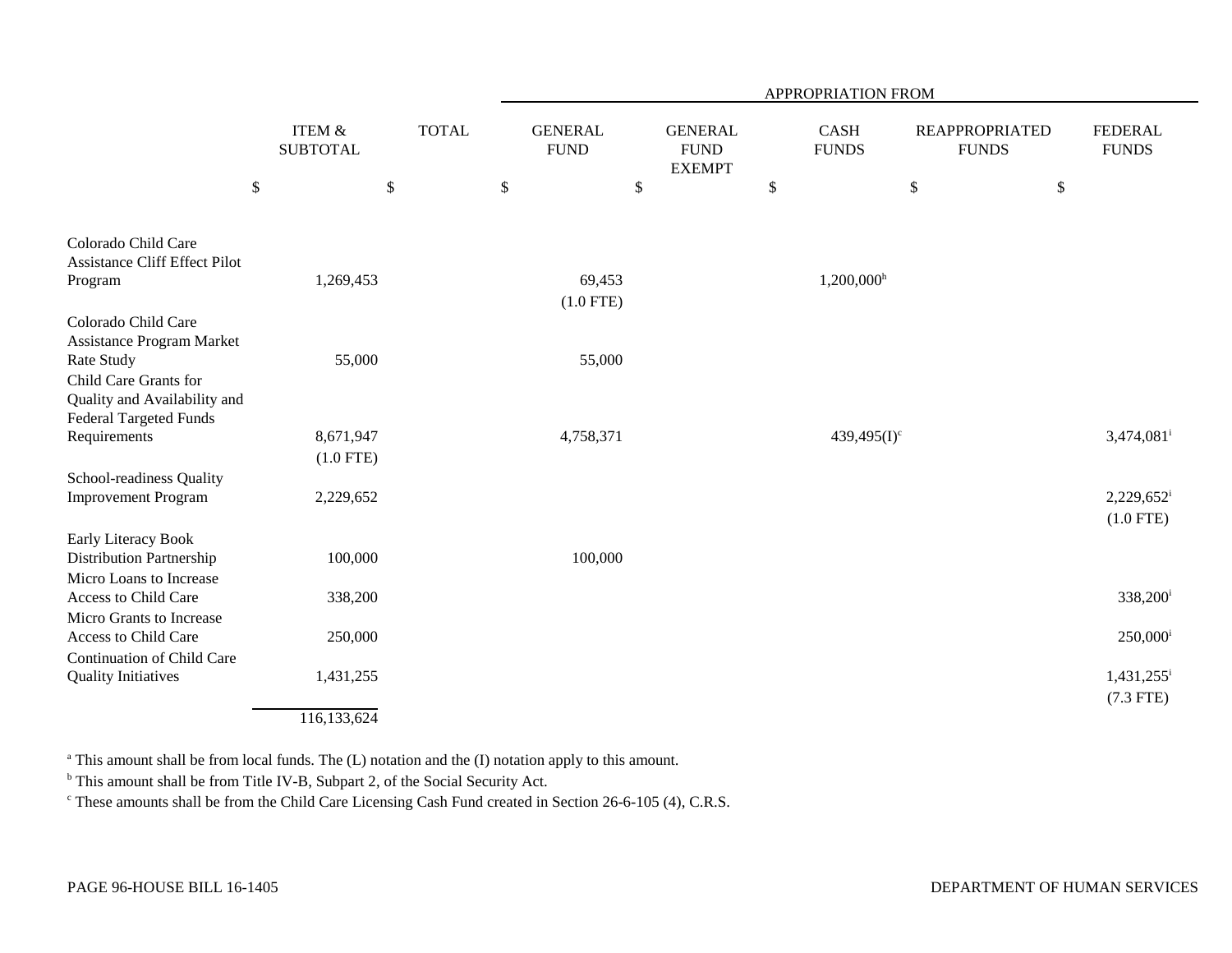|                 |              | <b>APPROPRIATION FROM</b> |                |              |                |                |  |  |  |  |  |
|-----------------|--------------|---------------------------|----------------|--------------|----------------|----------------|--|--|--|--|--|
|                 |              |                           |                |              |                |                |  |  |  |  |  |
| ITEM &          | <b>TOTAL</b> | <b>GENERAL</b>            | <b>GENERAL</b> | <b>CASH</b>  | REAPPROPRIATED | <b>FEDERAL</b> |  |  |  |  |  |
| <b>SUBTOTAL</b> |              | <b>FUND</b>               | <b>FUND</b>    | <b>FUNDS</b> | <b>FUNDS</b>   | <b>FUNDS</b>   |  |  |  |  |  |
|                 |              |                           | <b>EXEMPT</b>  |              |                |                |  |  |  |  |  |
|                 |              |                           |                |              |                |                |  |  |  |  |  |

<sup>d</sup> Of this amount, \$4,478,309 shall be from Child Care Development Funds, and \$150,000 (I) shall be from Title IV-E of the Social Security Act. The amount from Title IV-E of the Social Security Act is reflected pursuant to Section 26-1-111 (2) (d) (II) (B), C.R.S., and shall be used in determining the amount to be deposited to the Excess Federal Title IV-E Reimbursements Cash Fund pursuant to Section 26-1-111 (2) (d) (II) (C), C.R.S.

<sup>e</sup> This amount shall be from the Child Care Cash Fund created in Section 26-6-114 (5), C.R.S. This amount is shown for informational purposes as it is continuously appropriated to the Department of Human Services for activities related to the improvement of the quality of child care in Colorado, pursuant to Section 26-6-114 (5), C.R.S.

<sup>f</sup> This amount shall be from local funds and reflects the local share of the costs of administering the Child Care Assistance Program and the local share of child care subsidies. The (L) notation and the (I) notation apply to this amount. County maintenance of effort for this Program, pursuant to federal requirements, totals \$9,260,049.

g Of this amount, \$55,798,906 shall be from Child Care Development Funds and \$100,000 shall be from the Title XX Social Services Block Grant.

h This amount shall be from the Colorado Child Care Assistance Cliff Effect Pilot Program Fund created in Section 26-2-808 (2.5), C.R.S.

i These amounts shall be from Child Care Development Funds.

| (B) Division of Community and Family Support |            |             |                           |                              |
|----------------------------------------------|------------|-------------|---------------------------|------------------------------|
| Early Childhood Councils                     | 1,984,169  |             |                           | $1,984,169^a$<br>$(1.0$ FTE) |
| Early Childhood Mental                       |            |             |                           |                              |
| Health Services <sup>42</sup>                | 2,944,683  | 1,241,247   |                           | 1,703,436 <sup>a</sup>       |
|                                              |            | $(0.2$ FTE) |                           | $(0.5$ FTE)                  |
| <b>Early Intervention Services</b>           | 43,981,037 | 23,304,162  | $12,518,502(I)^{b}$       | $8,158,373(I)^c$             |
|                                              |            |             |                           | $(6.5$ FTE)                  |
| Early Intervention Services                  |            |             |                           |                              |
| Case Management                              | 10,985,005 | 4,421,652   | $6,563,353$ <sup>d</sup>  |                              |
| Colorado Children's Trust                    |            |             |                           |                              |
| Fund                                         | 1,098,958  |             | 455,358 <sup>e</sup>      | 643,600(I)                   |
|                                              |            |             | $(1.5$ FTE)               |                              |
| Nurse Home Visitor Program                   | 16,843,577 |             | $16,638,977$ <sup>f</sup> | 204,600(I)                   |
|                                              |            |             | $(3.0$ FTE)               |                              |
| <b>Family Support Services</b>               | 1,035,593  | 750,000     | $22,500^{\circ}$          | $263,093(I)^{g}$             |
|                                              |            | $(0.5$ FTE) |                           |                              |
|                                              | 78,873,022 |             |                           |                              |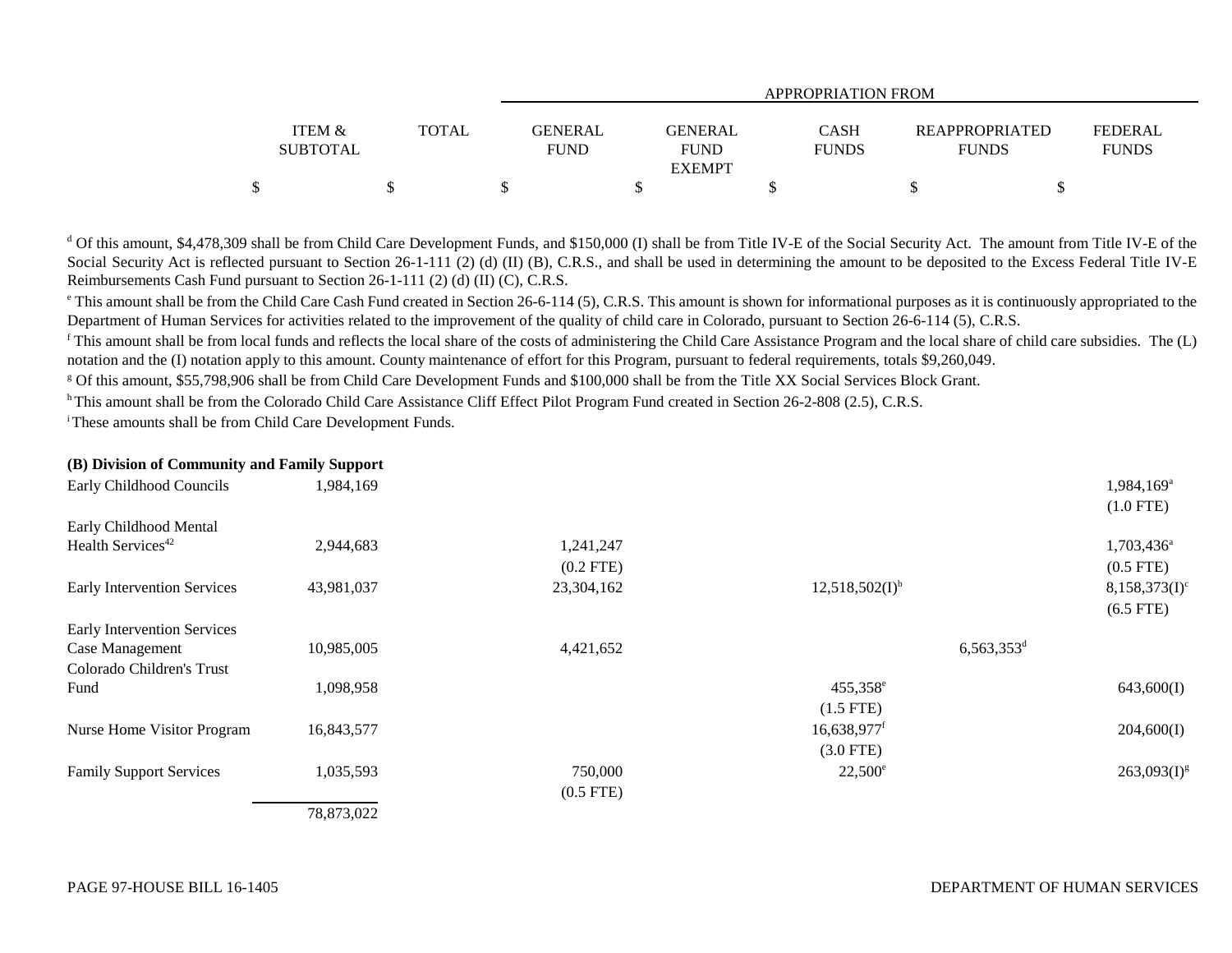|                           |       |                               | <b>APPROPRIATION FROM</b> |                      |                                       |                |  |  |  |  |  |  |
|---------------------------|-------|-------------------------------|---------------------------|----------------------|---------------------------------------|----------------|--|--|--|--|--|--|
|                           |       |                               | <b>GENERAL</b>            |                      |                                       | <b>FEDERAL</b> |  |  |  |  |  |  |
| ITEM &<br><b>SUBTOTAL</b> | TOTAL | <b>GENERAL</b><br><b>FUND</b> | <b>FUND</b>               | CASH<br><b>FUNDS</b> | <b>REAPPROPRIATED</b><br><b>FUNDS</b> | <b>FUNDS</b>   |  |  |  |  |  |  |
|                           |       |                               | <b>EXEMPT</b>             |                      |                                       |                |  |  |  |  |  |  |
| ↶                         |       |                               |                           |                      |                                       |                |  |  |  |  |  |  |

a These amounts shall be from Child Care Development Funds.

 $b$  Of this amount, an estimated \$7,277,109 (L) shall be from local funds and \$5,241,393 shall be from the Early Intervention Services Trust Fund created in Section 27-10.5-709 (2) (a), C.R.S. The amount from the Early Intervention Services Trust Fund is exempt from the restrictions on state spending imposed by Section 20 of Article X of the State Constitution pursuant to Section 27-10.5-709 (2) (a), C.R.S.

<sup>c</sup> This amount reflects funds anticipated to be received pursuant to Part C of the federal Individuals with Disabilities Education Improvement Act.

<sup>d</sup> This amount shall be from Medicaid funds transferred from the Division of Community and Family Support, Early Intervention Services line item in the Department of Health Care Policy and Financing.

e These amounts shall be from the Colorado Children's Trust Fund created in Section 19-3.5-106 (1), C.R.S.

<sup>f</sup> This amount shall be from the Nurse Home Visitor Program Fund created in Section 26-6.4-107 (2) (b), C.R.S., which is received as a damage award and, as such, does not constitute fiscal year spending for the purposes of Section 20 of Article X of the State Constitution.

<sup>g</sup> This amount shall be from Title IV-B, Subpart 2, of the Social Security Act.

195,006,646

| (7) OFFICE OF SELF SUFFICIENCY     |              |         |                |                          |
|------------------------------------|--------------|---------|----------------|--------------------------|
| (A) Administration                 |              |         |                |                          |
| Personal Services <sup>43</sup>    | 814,293      | 324,085 |                | 490,208(I)               |
|                                    | $(15.0$ FTE) |         |                |                          |
| Operating Expenses <sup>43</sup>   | 27,883       | 27,883  |                |                          |
|                                    | 842,176      |         |                |                          |
| (B) Colorado Works Program         |              |         |                |                          |
| Administration                     | 1,618,865    |         |                | 1,618,865 <sup>a</sup>   |
|                                    |              |         |                | $(18.0$ FTE)             |
| <b>County Block</b>                |              |         |                |                          |
| Grants <sup>39,44, 45,46, 47</sup> | 152,548,087  |         | $22,349,730^b$ | 130,198,357 <sup>a</sup> |
| <b>County Training</b>             | 382,397      |         |                | 382,397 <sup>a</sup>     |
|                                    |              |         |                | $(2.0$ FTE)              |
| Domestic Abuse Program             | 1,848,993    |         | $1,219,316^c$  | 629,677 <sup>a</sup>     |
|                                    | $(2.7$ FTE)  |         |                |                          |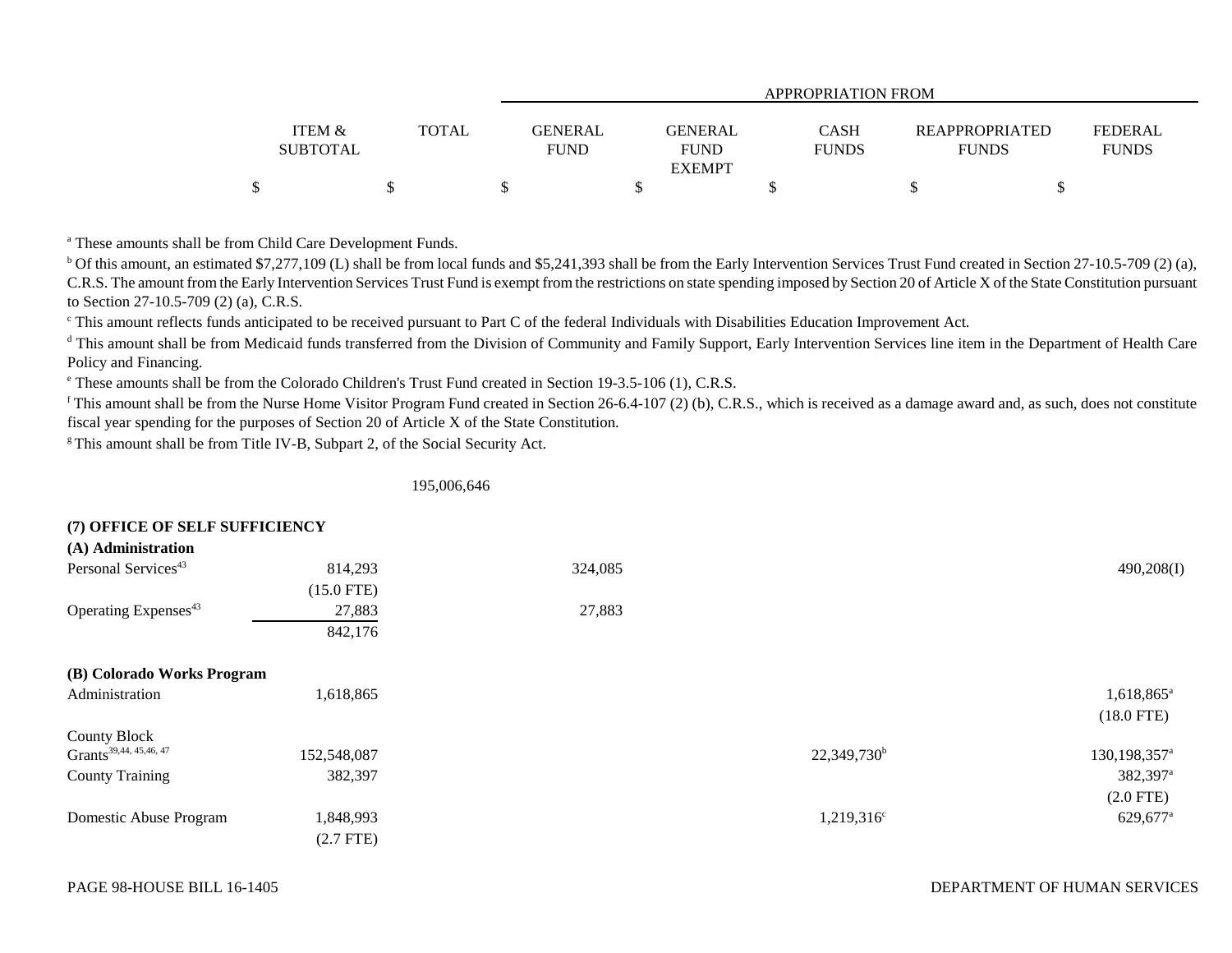|                                                   |                                         |              | <b>APPROPRIATION FROM</b> |                               |    |                                                |   |                             |    |                                       |                                |  |
|---------------------------------------------------|-----------------------------------------|--------------|---------------------------|-------------------------------|----|------------------------------------------------|---|-----------------------------|----|---------------------------------------|--------------------------------|--|
|                                                   | ITEM &<br><b>SUBTOTAL</b>               | <b>TOTAL</b> |                           | <b>GENERAL</b><br><b>FUND</b> |    | <b>GENERAL</b><br><b>FUND</b><br><b>EXEMPT</b> |   | <b>CASH</b><br><b>FUNDS</b> |    | <b>REAPPROPRIATED</b><br><b>FUNDS</b> | <b>FEDERAL</b><br><b>FUNDS</b> |  |
|                                                   | \$                                      | \$           | \$                        |                               | \$ |                                                | D |                             | \$ | \$                                    |                                |  |
| Works Program Evaluation<br>Workforce Development | 495,440                                 |              |                           |                               |    |                                                |   |                             |    |                                       | 495,440 <sup>a</sup>           |  |
| Council                                           | 76,211                                  |              |                           |                               |    |                                                |   |                             |    |                                       | $76,211^a$                     |  |
| <b>Transitional Jobs Program</b>                  | 1,198,202<br>$(1.0$ FTE)<br>158,168,195 |              |                           | 1,198,202                     |    |                                                |   |                             |    |                                       |                                |  |

<sup>a</sup> These amounts shall be from the Temporary Assistance for Needy Families Block Grant.

 $^{\circ}$  Of this amount, an estimated \$22,149,730(L) shall be from local funds and shall represent the local cash funds expenditure obligation pursuant to Section 26-2-714 (6) (c) (I), C.R.S., and an estimated \$200,000 shall be from the State's share of cash funds recoveries, including retained fraud refunds, state revenue intercepts, and other refunds.

<sup>c</sup> This amount shall be from the Colorado Domestic Abuse Program Fund established pursuant to Section 39-22-802, C.R.S., and shall include donations and moneys generated from fees pursuant to Section 26-7.5-105, (1) (b), C.R.S.

| (C) Special Purpose Welfare Programs |              |         |                        |                                    |
|--------------------------------------|--------------|---------|------------------------|------------------------------------|
| Low Income Energy                    |              |         |                        |                                    |
| <b>Assistance Program</b>            | 48, 141, 574 |         | $4,250,000(I)^a$       | $43,891,574(I)^{b}$<br>$(5.2$ FTE) |
| <b>Supplemental Nutrition</b>        |              |         |                        |                                    |
| <b>Assistance Program</b>            |              |         |                        |                                    |
| Administration <sup>43</sup>         | 1,392,473    | 697,679 |                        | $694,794(I)^c$                     |
|                                      | $(10.0$ FTE) |         |                        |                                    |
| <b>Supplemental Nutrition</b>        |              |         |                        |                                    |
| <b>Assistance Program State</b>      |              |         |                        |                                    |
| <b>Staff Training</b>                | 25,000       | 12,500  |                        | $12,500(I)^c$                      |
| Food Stamp Job Search                |              |         |                        |                                    |
| Units - Program Costs                | 2,081,582    | 188,194 | $410,182$ <sup>d</sup> | $1,483,206(1)$ <sup>c</sup>        |
|                                      | $(6.2$ FTE)  |         |                        |                                    |
| Food Stamp Job Search                |              |         |                        |                                    |
| Units - Supportive Services          | 261,452      | 78,435  | $52,291$ <sup>d</sup>  | $130,726(I)^c$                     |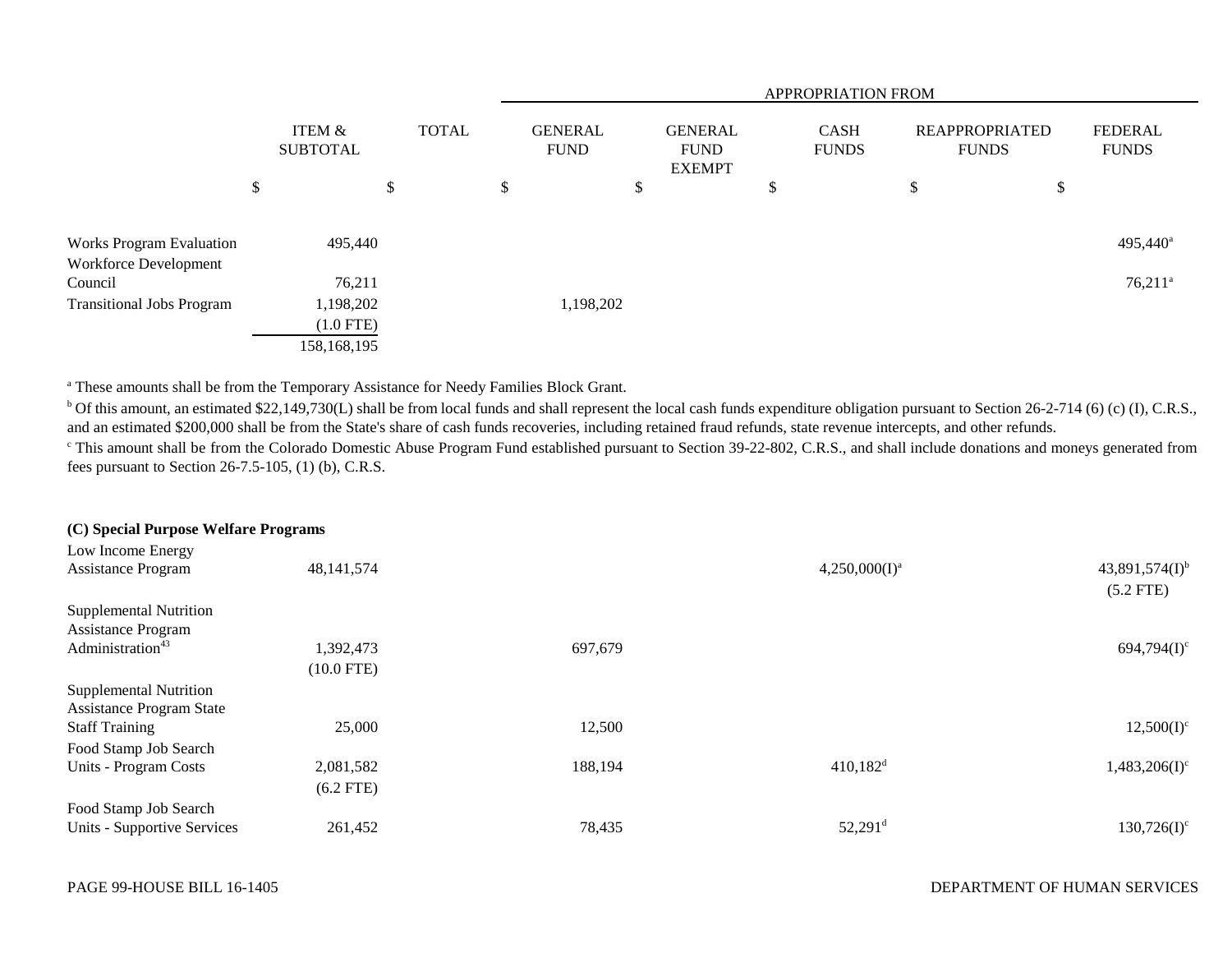|                                     |                                      |              |                               |                                                | <b>APPROPRIATION FROM</b>   |                                       |                                           |
|-------------------------------------|--------------------------------------|--------------|-------------------------------|------------------------------------------------|-----------------------------|---------------------------------------|-------------------------------------------|
|                                     | <b>ITEM &amp;</b><br><b>SUBTOTAL</b> | <b>TOTAL</b> | <b>GENERAL</b><br><b>FUND</b> | <b>GENERAL</b><br><b>FUND</b><br><b>EXEMPT</b> | <b>CASH</b><br><b>FUNDS</b> | <b>REAPPROPRIATED</b><br><b>FUNDS</b> | <b>FEDERAL</b><br><b>FUNDS</b>            |
| \$                                  | \$                                   |              | \$                            | \$                                             | \$                          | \$                                    | \$                                        |
| Food Distribution Program           | 586,062<br>$(6.5$ FTE)               |              | 47,137                        |                                                | $252,169^e$                 |                                       | $286,756(I)^c$                            |
| Income Tax Offset                   | 4,128                                |              | 2,064(M)                      |                                                |                             |                                       | $2,064(I)^c$                              |
| <b>Electronic Benefits Transfer</b> |                                      |              |                               |                                                |                             |                                       |                                           |
| Service                             | 3,723,956                            |              | 1,003,975                     |                                                | 995,853 $(I)^f$             |                                       | 1,724,128 $s$                             |
|                                     | $(7.0$ FTE)                          |              |                               |                                                |                             |                                       |                                           |
| Refugee Assistance                  | 10,754,243                           |              |                               |                                                |                             |                                       | $10,754,243$ <sup>h</sup><br>$(10.0$ FTE) |
| <b>Systematic Alien</b>             |                                      |              |                               |                                                |                             |                                       |                                           |
| Verification for Eligibility        | 41,785                               |              | 5,845                         |                                                | $2,295(I)^{i}$              | $25,779$ <sup>j</sup>                 | $7,866^k$                                 |
|                                     | $(1.0$ FTE)                          |              |                               |                                                |                             |                                       |                                           |
|                                     | 67,012,255                           |              |                               |                                                |                             |                                       |                                           |

<sup>a</sup> Of this amount, \$3,250,000 (I) is shown for informational purposes and reflects anticipated expenditures from the Department of Human Services Low-income Energy Assistance Fund, created in Section 40-8.7-112 (1) (a), C.R.S., based on allocations from the Severance Tax Operational Fund to the Low-income Energy Assistance Fund pursuant to Section 39-29-109.3 (2) (f) (V) (A), C.R.S., and \$1,000,000 shall be from Energy Outreach Colorado.

<sup>b</sup> This amount is estimated to be received from the federal Department of Health and Human Services, Office of Energy Assistance.

<sup>c</sup> These amounts shall be from the U.S. Department of Agriculture. Although these federal funds amounts are not appropriated, they were assumed in developing the appropriated fund source amounts in these line items.

<sup>d</sup> Of these amounts,  $$261,673(L)(I)$  shall be from county matching funds and  $$200,800$  shall be from in-kind donations.

e This amount shall be from recipient non-governmental agencies.

f Of this amount, an estimated \$740,469(L) shall be from local funds and is shown for informational purposes only, and an estimated \$255,384 shall be from the Old Age Pension Fund established in Section 1, Article XXIV, of the State Constitution. For purposes of complying with the limitation on state fiscal year spending imposed by Section 20, Article X, of the State Constitution, the Old Age Pension Fund moneys are included for informational purposes as they are continuously appropriated by Article XXIV of the State Constitution.

<sup>g</sup> Of this amount, \$204,679 shall be from the Temporary Assistance for Needy Families Block Grant, \$35,575 shall be from Child Care Development Funds, and \$1,483,874(I) shall be from various sources of federal funds. Although the various sources of federal funds amount is not appropriated, this amount was assumed in developing the appropriated fund source amounts in this line item.

<sup>h</sup> Of this amount, an estimated \$8,048,909(I) is to be received from the federal Department of Health and Human Services, Office of Refugee Resettlement, and an estimated \$2,705,334 shall be from the Temporary Assistance for Needy Families Block Grant.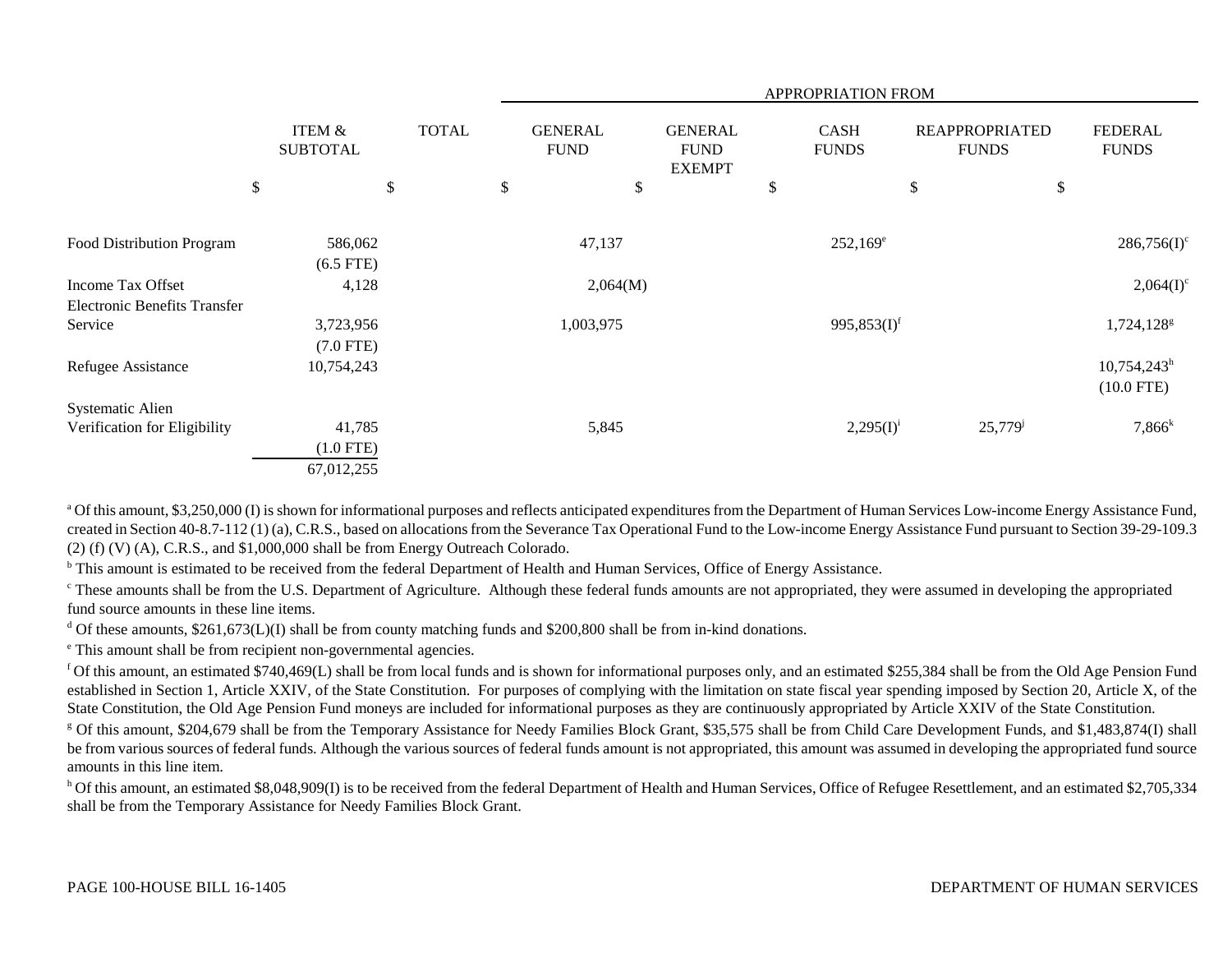|                   |              |                | APPROPRIATION FROM |              |                |              |  |  |  |  |
|-------------------|--------------|----------------|--------------------|--------------|----------------|--------------|--|--|--|--|
| <b>ITEM &amp;</b> | <b>TOTAL</b> | <b>GENERAL</b> | <b>GENERAL</b>     | CASH         | REAPPROPRIATED | FEDERAL      |  |  |  |  |
| <b>SUBTOTAL</b>   |              | <b>FUND</b>    | <b>FUND</b>        | <b>FUNDS</b> | <b>FUNDS</b>   | <b>FUNDS</b> |  |  |  |  |
|                   |              |                | <b>EXEMPT</b>      |              |                |              |  |  |  |  |
| ¢<br>Φ            |              |                |                    |              |                |              |  |  |  |  |

<sup>i</sup> This amount shall be from the Old Age Pension Fund pursuant to Section 1, Article XXIV, of the State Constitution. For purposes of complying with the limitation on state fiscal year spending imposed by Section 20, Article X, of the State Constitution, these moneys are included for informational purposes as they are continuously appropriated by Article XXIV of the State Constitution.

<sup>j</sup> This amount shall be from Medicaid funds transferred from the Department of Health Care Policy and Financing, Department of Human Services Medicaid-funded Programs. <sup>k</sup> Of this amount, \$2,321 shall be from the Temporary Assistance for Needy Families Block Grant and \$5,545(I) shall be from various sources of federal funds.

| (D) Child Support Enforcement           |              |              |                   |               |
|-----------------------------------------|--------------|--------------|-------------------|---------------|
| <b>Automated Child Support</b>          |              |              |                   |               |
| <b>Enforcement System</b>               | 9,084,664    | 2,581,234(M) | $724,065^{\circ}$ | $5,779,365^b$ |
|                                         | $(16.9$ FTE) |              |                   |               |
| Child Support Enforcement <sup>39</sup> | 5,025,629    | 2,654,483(M) | $76,921^{\circ}$  | $2,294,225^b$ |
|                                         | $(24.5$ FTE) |              |                   |               |
|                                         | 14,110,293   |              |                   |               |

<sup>a</sup> Of this amount, \$297,566 shall be from the state's share of retained child support collections and fraud refunds, \$280,380 shall be from the federal government's share of revenues earned on funds in the Family Support Registry Fund created in Section 26-13-115.5 (1), C.R.S., and \$146,119 shall be from the State's share of revenues earned on funds in the Family Support Registry Fund.

b These amounts shall be from Title IV-D of the Social Security Act.

c This amount shall be from the state's share of retained child support collections and fraud refunds.

| (E) Disability Determination Services |            |                   |
|---------------------------------------|------------|-------------------|
| Program Costs                         | 18,026,707 | $18,026,707(1)^a$ |
|                                       |            | $(121.7$ FTE)     |

a This amount shall be from Titles II and XVI of the Social Security Act.

258,159,626

 $\sum_{i=1}^{n}$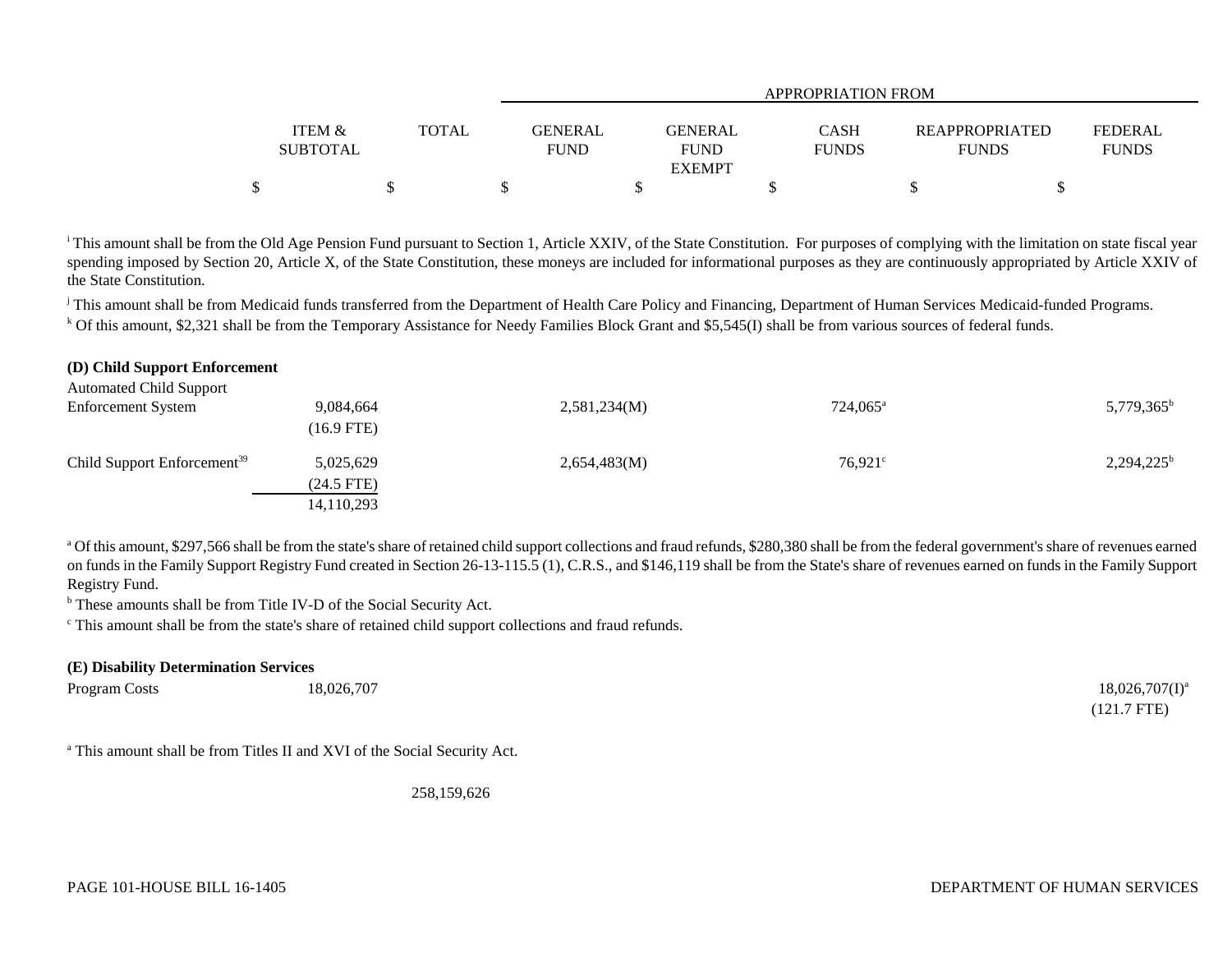|                                                                                                              |                                                           | <b>APPROPRIATION FROM</b> |                               |           |                                                |    |                                               |                                       |                                                   |
|--------------------------------------------------------------------------------------------------------------|-----------------------------------------------------------|---------------------------|-------------------------------|-----------|------------------------------------------------|----|-----------------------------------------------|---------------------------------------|---------------------------------------------------|
|                                                                                                              | ITEM &<br><b>SUBTOTAL</b>                                 | <b>TOTAL</b>              | <b>GENERAL</b><br><b>FUND</b> |           | <b>GENERAL</b><br><b>FUND</b><br><b>EXEMPT</b> |    | <b>CASH</b><br><b>FUNDS</b>                   | <b>REAPPROPRIATED</b><br><b>FUNDS</b> | <b>FEDERAL</b><br><b>FUNDS</b>                    |
|                                                                                                              | \$                                                        | \$                        | \$                            | \$        |                                                | \$ |                                               | \$                                    | \$                                                |
| (8) BEHAVIORAL HEALTH SERVICES<br>(A) Community Behavioral Health Administration<br><b>Personal Services</b> | 5,204,927                                                 |                           |                               | 1,659,469 |                                                |    | $318,090^a$                                   | 878,854 <sup>b</sup>                  | $2,348,514(I)^c$                                  |
| <b>Operating Expenses</b><br>Federal Programs and Grants<br><b>Indirect Cost Assessment</b>                  | $(61.6$ FTE)<br>293,030<br>21,000<br>270,861<br>5,789,818 |                           |                               | 22,529    |                                                |    | $36,524$ <sup>d</sup><br>$3,280$ <sup>f</sup> | $16,266^{\circ}$                      | $217,711(I)^c$<br>$21,000(I)^c$<br>$267,581(I)^c$ |

<sup>a</sup> Of this amount, \$95,333 shall be from the Offender Mental Health Services Fund created in Section 27-66-104 (4) (a), C.R.S., \$95,221 shall be from patient revenues collected by the Mental Health Institutes, \$55,382 shall be from the Alcohol and Drug Abuse Community Prevention and Treatment Fund created in Section 24-75-1104.5 (1.5) (a) (VIII) (A), C.R.S., \$27,423 shall be from the Law Enforcement Assistance Fund created in Section 43-4-401, C.R.S., \$22,721 shall be from the Persistent Drunk Driver Cash Fund created in Section 42-3-303 (1), C.R.S., \$5,719 shall be from the Controlled Substances Program Fund created in Section 27-80-206, C.R.S., \$3,407 shall be from the Addiction Counselor Training Fund created in Section 27-80-111 (2), C.R.S., and \$12,884 shall be from various sources of cash funds.

<sup>b</sup>Of this amount, \$475,024 shall be funds transferred from the Judicial Department, Probation and Related Services, from the Probation Programs appropriation for the Alcohol and Drug Driving Safety Program created in Section 42-4-1301.3 (3) (a), C.R.S., and \$403,830 shall be transferred from Medicaid funds appropriated to the Department of Health Care Policy and Financing.

c Of these amounts, it is estimated that \$1,925,282 shall be from the Substance Abuse Prevention and Treatment Block Grant, \$908,524 shall be from the Mental Health Services Block Grant, and \$21,000 shall be from various sources of federal funds.

<sup>d</sup> Of this amount, \$11,538 shall be from money in the Tobacco Litigation Settlement Cash Fund created in Section 24-22-115 (1) (a), C.R.S., that is transferred to the Alcohol and Drug Abuse Community Prevention and Treatment Fund pursuant to Section 24-75-1104.5 (1.5) (a) (VIII) (A), C.R.S., \$10,508 shall be from the Addiction Counselor Training Fund created in Section 27-80-111 (2), C.R.S., \$6,496 shall be from the Law Enforcement Assistance Fund created in Section 43-4-401, C.R.S., \$4,482 shall be from the Offender Mental Health Services Fund created in Section 27-66-104 (4) (a), C.R.S., and \$3,500 shall be from the Persistent Drunk Driver Cash Fund created in Section 42-3-303 (1), C.R.S.

e Of this amount, \$12,226 shall be Medicaid funds transferred from the Department of Health Care Policy and Financing and \$4,040 shall be transferred from the Judicial Department, Probation and Related Services, from the Probation Programs appropriation for the Alcohol and Drug Driving Safety Program created in Section 42-4-1301.3 (3) (a), C.R.S. f This amount shall be from the Law Enforcement Assistance Fund created in Section 43-4-401, C.R.S.

## **(B) Mental Health Community Programs**

| Services for Indigent              |            |           |                        |                    |
|------------------------------------|------------|-----------|------------------------|--------------------|
| Mentally Ill Clients <sup>48</sup> | 38,136,753 | 1,539,452 | $161,909$ <sup>a</sup> | $6,435,392(1)^{b}$ |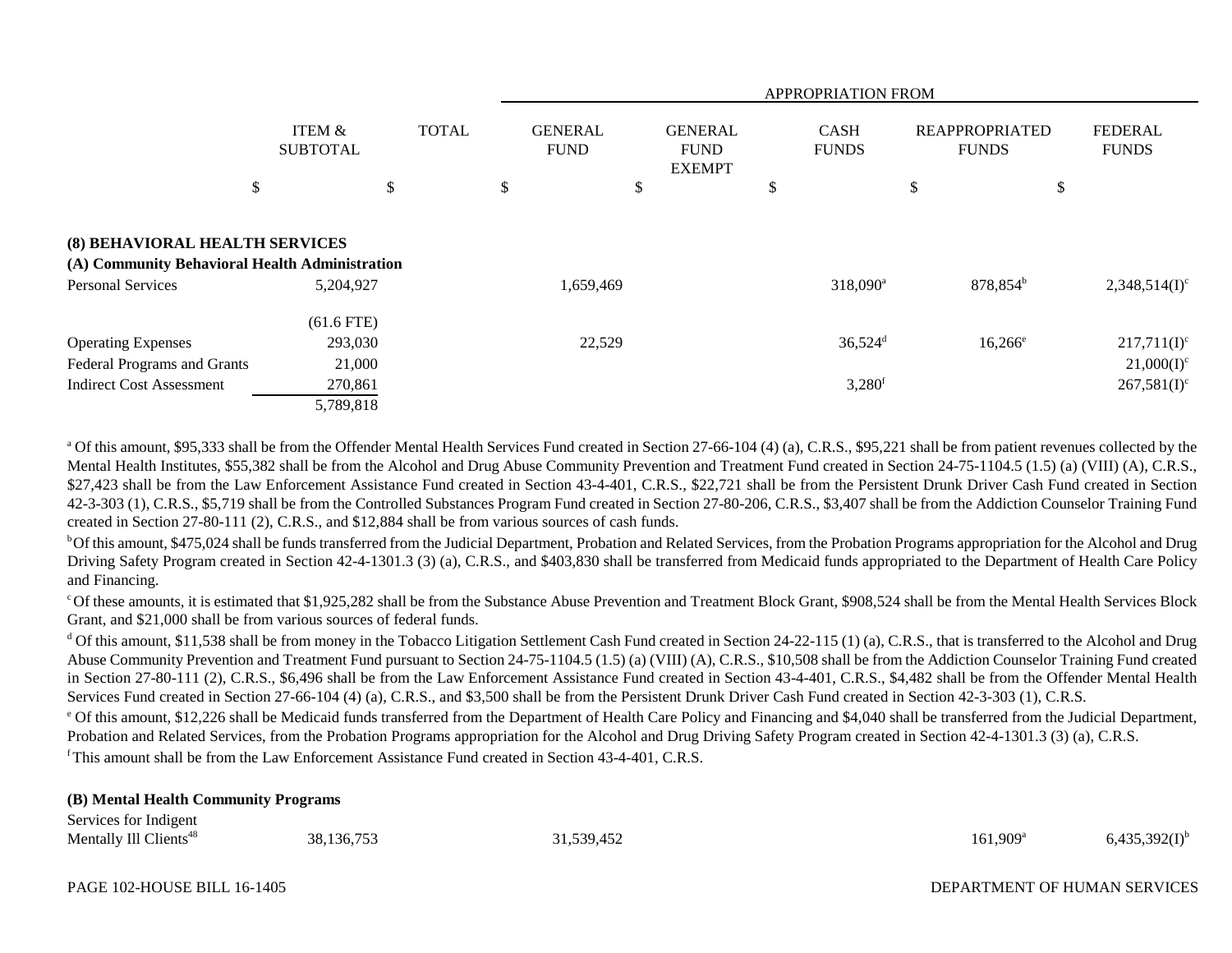|                                                                |                                      |              |                               |                                                | APPROPRIATION FROM          |      |                                       |                                |
|----------------------------------------------------------------|--------------------------------------|--------------|-------------------------------|------------------------------------------------|-----------------------------|------|---------------------------------------|--------------------------------|
|                                                                | <b>ITEM &amp;</b><br><b>SUBTOTAL</b> | <b>TOTAL</b> | <b>GENERAL</b><br><b>FUND</b> | <b>GENERAL</b><br><b>FUND</b><br><b>EXEMPT</b> | <b>CASH</b><br><b>FUNDS</b> |      | <b>REAPPROPRIATED</b><br><b>FUNDS</b> | <b>FEDERAL</b><br><b>FUNDS</b> |
| \$                                                             |                                      | $\mathbb{S}$ | \$<br>\$                      |                                                | \$                          | $\$$ |                                       | \$                             |
| Medications for Indigent                                       |                                      |              |                               |                                                |                             |      |                                       |                                |
| Mentally Ill Clients                                           | 1,554,437                            |              | 1,554,437                     |                                                |                             |      |                                       |                                |
| School-based Mental Health<br>Services                         | 1,213,254                            |              | 1,213,254                     |                                                |                             |      |                                       |                                |
| <b>Assertive Community</b>                                     |                                      |              |                               |                                                |                             |      |                                       |                                |
| <b>Treatment Programs</b><br>Alternatives to Inpatient         | 5,489,587                            |              | 4,803,563                     |                                                | 686,024°                    |      |                                       |                                |
| Hospitalization at a Mental                                    |                                      |              |                               |                                                |                             |      |                                       |                                |
| <b>Health Institute</b>                                        | 3,337,487                            |              | 3,337,487                     |                                                |                             |      |                                       |                                |
| Mental Health Services for<br>Juvenile and Adult Offenders     | 3,025,192                            |              |                               |                                                | $3,025,192$ <sup>d</sup>    |      |                                       |                                |
| <b>Mental Health Treatment</b><br>Services for Youth (H.B. 99- |                                      |              |                               |                                                |                             |      |                                       |                                |
| 1116)                                                          | 1,078,847                            |              | 655,223                       |                                                | 300,000 <sup>e</sup>        |      | $123,624$ <sup>f</sup>                |                                |
| Mental Health First Aid                                        | 210,000                              |              | 210,000                       |                                                |                             |      |                                       |                                |
|                                                                | 54,045,557                           |              |                               |                                                |                             |      |                                       |                                |

<sup>a</sup> This amount shall be transferred from the Department of Labor and Employment, Division of Vocational Rehabilitation.

<sup>b</sup> Of this amount, an estimated \$5,661,632 shall be from the Mental Health Services Block Grant and an estimated \$773,760 shall be from the Projects for Assistance in Transition from Homelessness (PATH) Grant.

 $\epsilon$  This amount shall be from local matching funds. The (L) notation and the (I) notation apply to this amount.

<sup>d</sup> This amount shall be from the Offender Mental Health Services Fund created in Section 27-66-104 (4) (a), C.R.S.

<sup>e</sup> This amount shall be from the Tobacco Litigation Settlement Cash Fund created in Section 24-22-115 (1) (a), C.R.S., pursuant to Section 24-75-1104.5 (1) (k), C.R.S.

f This amount shall be from Medicaid funds transferred from the Department of Health Care Policy and Financing.

# **(C) Substance Use Treatment and Prevention**

(1) Treatment Services Treatment and Deterification

| I reatment and Detoxincation |            |            |                   |                         |                   |
|------------------------------|------------|------------|-------------------|-------------------------|-------------------|
| Contracts                    | 30,397,316 | 12,242,908 | $359.905^{\circ}$ | $+.688^{\circ}$<br>.064 | $16,729,815(I)^c$ |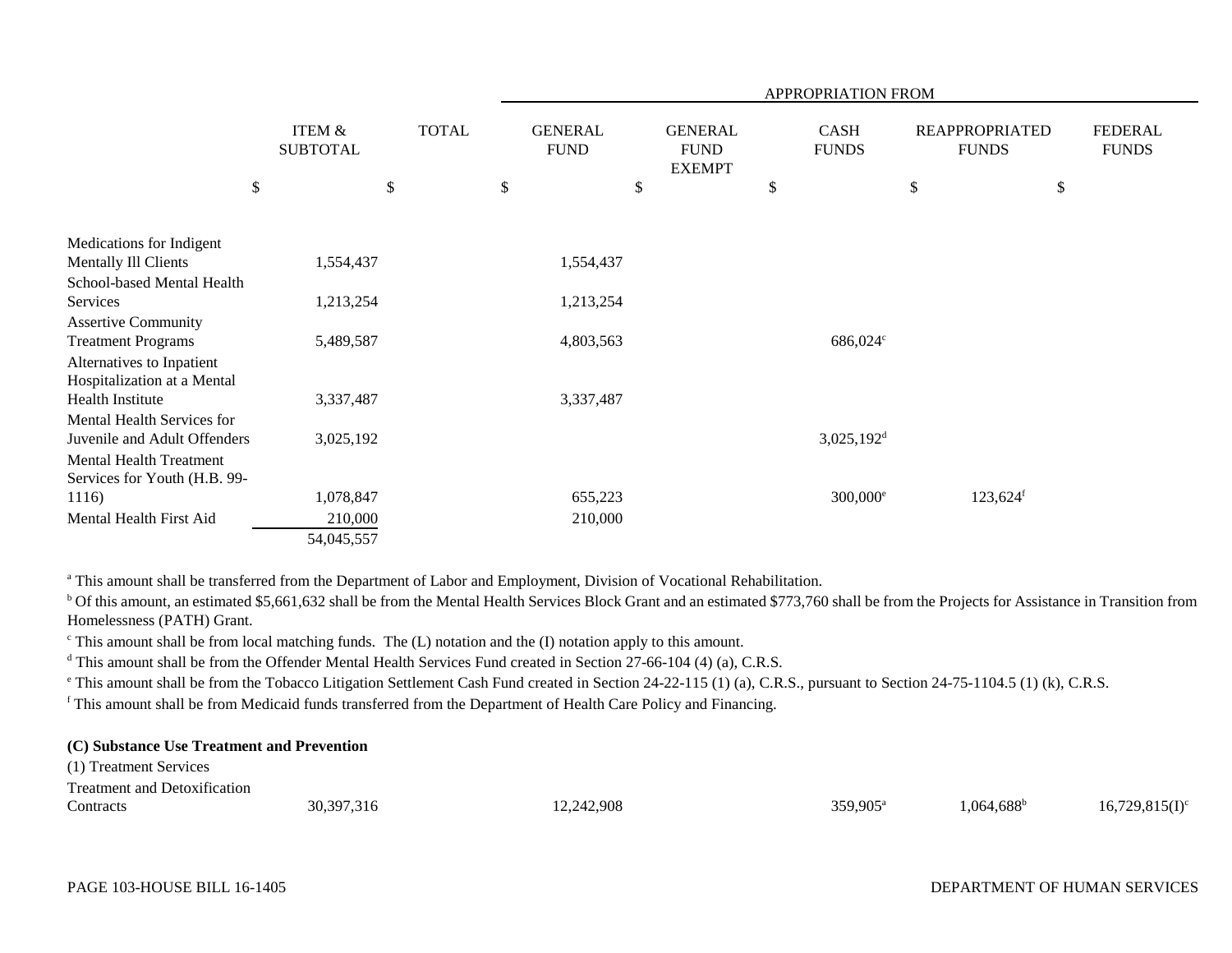|                                                                                                       |                           |    |              |    | APPROPRIATION FROM            |    |                                                |    |                             |                                       |                          |    |                                |
|-------------------------------------------------------------------------------------------------------|---------------------------|----|--------------|----|-------------------------------|----|------------------------------------------------|----|-----------------------------|---------------------------------------|--------------------------|----|--------------------------------|
|                                                                                                       | ITEM &<br><b>SUBTOTAL</b> |    | <b>TOTAL</b> |    | <b>GENERAL</b><br><b>FUND</b> |    | <b>GENERAL</b><br><b>FUND</b><br><b>EXEMPT</b> |    | <b>CASH</b><br><b>FUNDS</b> | <b>REAPPROPRIATED</b><br><b>FUNDS</b> |                          |    | <b>FEDERAL</b><br><b>FUNDS</b> |
|                                                                                                       | \$                        | \$ |              | \$ |                               | \$ |                                                | \$ |                             | \$                                    |                          | \$ |                                |
| Case Management for<br><b>Chronic Detoxification</b><br>Clients                                       | 369,464                   |    |              |    | 2,581                         |    |                                                |    |                             |                                       |                          |    | $366,883(I)^c$                 |
| Short-term Intensive<br>Residential Remediation and<br>Treatment (STIRRT)<br>High Risk Pregnant Women | 3,669,435                 |    |              |    | 3,146,489                     |    |                                                |    |                             |                                       | $522,946^{\circ}$        |    |                                |
| Program                                                                                               | 1,600,000<br>36,036,215   |    |              |    |                               |    |                                                |    |                             |                                       | $1,600,000$ <sup>d</sup> |    |                                |

<sup>a</sup> Of this amount, \$265,000 shall be from the Persistent Drunk Driver Cash Fund created in Section 42-3-303 (1), C.R.S., and \$94,905 shall be from the Adolescent Substance Abuse Prevention and Treatment Fund created in Section 18-13-122 (18), C.R.S.

<sup>b</sup> These amounts shall be transferred from the Judicial Department, Probation and Related Services, from the Offender Treatment and Services line item appropriation. These amounts originate as General Fund that is appropriated to the Correctional Treatment Cash Fund pursuant to Sections 18-19-103 (3.5) (b), (3.5) (c), and (4) (a), C.R.S.

c These amounts shall be from the Substance Abuse Prevention and Treatment Block Grant.

<sup>d</sup> This amount shall be Medicaid funds transferred from the Department of Health Care Policy and Financing.

| (2) Prevention and Intervention |           |        |                        |                             |
|---------------------------------|-----------|--------|------------------------|-----------------------------|
| <b>Prevention Contracts</b>     | 5,589,289 | 35,076 | $106,635$ <sup>a</sup> | $5,447,578(1)$ <sup>b</sup> |
| Persistent Drunk Driver         |           |        |                        |                             |
| Programs                        | 2,035,823 |        | $2,035,823^{\circ}$    |                             |
| Law Enforcement Assistance      |           |        |                        |                             |
| <b>Fund Contracts</b>           | 255,000   |        | $255,000$ <sup>d</sup> |                             |
|                                 | 7,880,112 |        |                        |                             |

<sup>a</sup> Of this amount, \$96,635 shall be from the Adolescent Substance Abuse Prevention and Treatment Fund created in Section 18-13-122 (18), C.R.S., and \$10,000 shall be from the Cigarette, Tobacco Product, and Nicotine Product Use by Minors Prevention Fund pursuant to Section 24-35-507 (1), C.R.S.

<sup>b</sup> It is anticipated that this amount shall be from the Substance Abuse Prevention and Treatment Block Grant.

<sup>c</sup> This amount shall be from the Persistent Drunk Driver Cash Fund created in Section 42-3-303 (1), C.R.S.

<sup>d</sup> This amount shall be from the Law Enforcement Assistance Fund created in Section 43-4-401, C.R.S.

## DEPARTMENT OF HUMAN SERVICES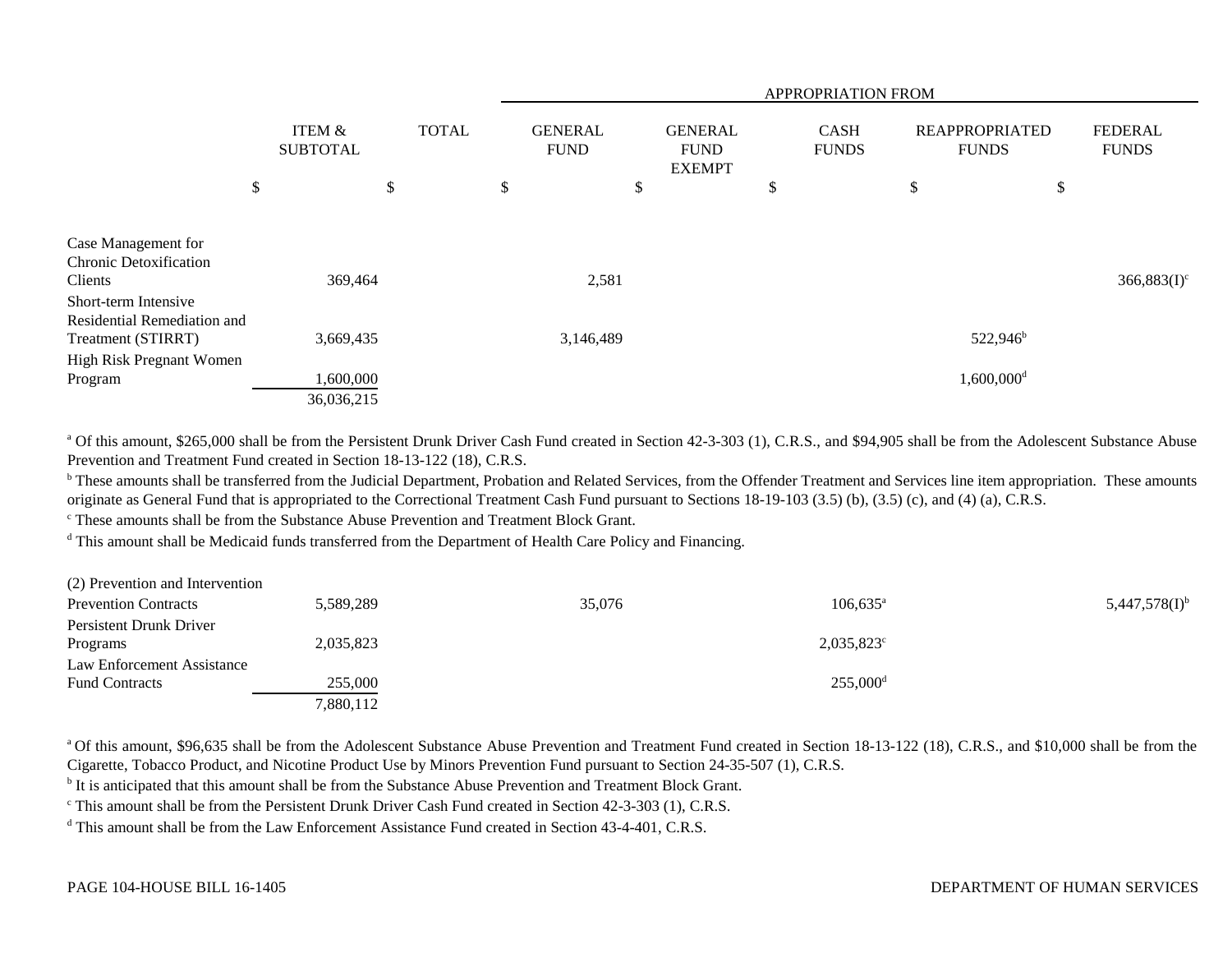|                                   |                           |              | APPROPRIATION FROM            |                                                |    |                             |                                       |                                |  |
|-----------------------------------|---------------------------|--------------|-------------------------------|------------------------------------------------|----|-----------------------------|---------------------------------------|--------------------------------|--|
|                                   | ITEM &<br><b>SUBTOTAL</b> | <b>TOTAL</b> | <b>GENERAL</b><br><b>FUND</b> | <b>GENERAL</b><br><b>FUND</b><br><b>EXEMPT</b> |    | <b>CASH</b><br><b>FUNDS</b> | <b>REAPPROPRIATED</b><br><b>FUNDS</b> | <b>FEDERAL</b><br><b>FUNDS</b> |  |
|                                   | \$                        | \$<br>\$     |                               | \$                                             | \$ |                             | \$                                    | \$                             |  |
|                                   |                           |              |                               |                                                |    |                             |                                       |                                |  |
|                                   |                           |              |                               |                                                |    |                             |                                       |                                |  |
| (3) Other Programs                |                           |              |                               |                                                |    |                             |                                       |                                |  |
| <b>Federal Grants</b>             | 3,287,818                 |              |                               |                                                |    |                             |                                       | $3,287,818(I)^a$               |  |
| <b>Balance of Substance Abuse</b> |                           |              |                               |                                                |    |                             |                                       |                                |  |
| <b>Block Grant Programs</b>       | 109,848                   |              | 9,848                         |                                                |    |                             |                                       | $100,000(I)^{b}$               |  |
| Community Prevention and          |                           |              |                               |                                                |    |                             |                                       |                                |  |
| Treatment                         | 756,298                   |              |                               |                                                |    | 756,298 <sup>c</sup>        |                                       |                                |  |
| <b>Rural Substance Abuse</b>      |                           |              |                               |                                                |    |                             |                                       |                                |  |
| Prevention and Treatment          | 175,000                   |              |                               |                                                |    | $175,000$ <sup>d</sup>      |                                       |                                |  |
| <b>Gambling Addiction</b>         |                           |              |                               |                                                |    |                             |                                       |                                |  |
| <b>Counseling Services</b>        | 100,000                   |              |                               |                                                |    | $100,000^{\circ}$           |                                       |                                |  |
|                                   | 4,428,964                 |              |                               |                                                |    |                             |                                       |                                |  |

<sup>a</sup> This amount includes estimated receipts for various federal substance abuse prevention and treatment grants.

<sup>b</sup> It is anticipated that this amount shall be from the Substance Abuse Prevention and Treatment Block Grant.

<sup>c</sup> This amount shall be from moneys in the Tobacco Litigation Settlement Cash Fund created in Section 24-22-115 (1) (a), C.R.S., that are transferred to the Alcohol and Drug Abuse Community Prevention and Treatment Fund pursuant to Section 24-75-1104.5 (1.5) (a) (VIII) (A), C.R.S.

<sup>d</sup> This amount shall be from the Rural Alcohol and Substance Abuse Cash Fund created in Section 27-80-117 (3) (a), C.R.S.

<sup>e</sup> This amount shall be from the Gambling Addiction Account within the Local Government Limited Gaming Impact Fund created in Section 12-47.1-1601 (1) (a), C.R.S.

## **(D) Integrated Behavioral Health Services**

| Crisis Response System -    |            |            |
|-----------------------------|------------|------------|
| Walk-in, Stabilization,     |            |            |
| Mobile, Residential, and    |            |            |
| <b>Respite Services</b>     | 22,952,410 | 22,952,410 |
| Crisis Response System -    |            |            |
| Telephone Hotline           | 2.395.915  | 2,395,915  |
| Crisis Response System -    |            |            |
| Marketing                   | 600,000    | 600,000    |
| <b>Community Transition</b> |            |            |
| Services                    | 5,147,901  | 5,147,901  |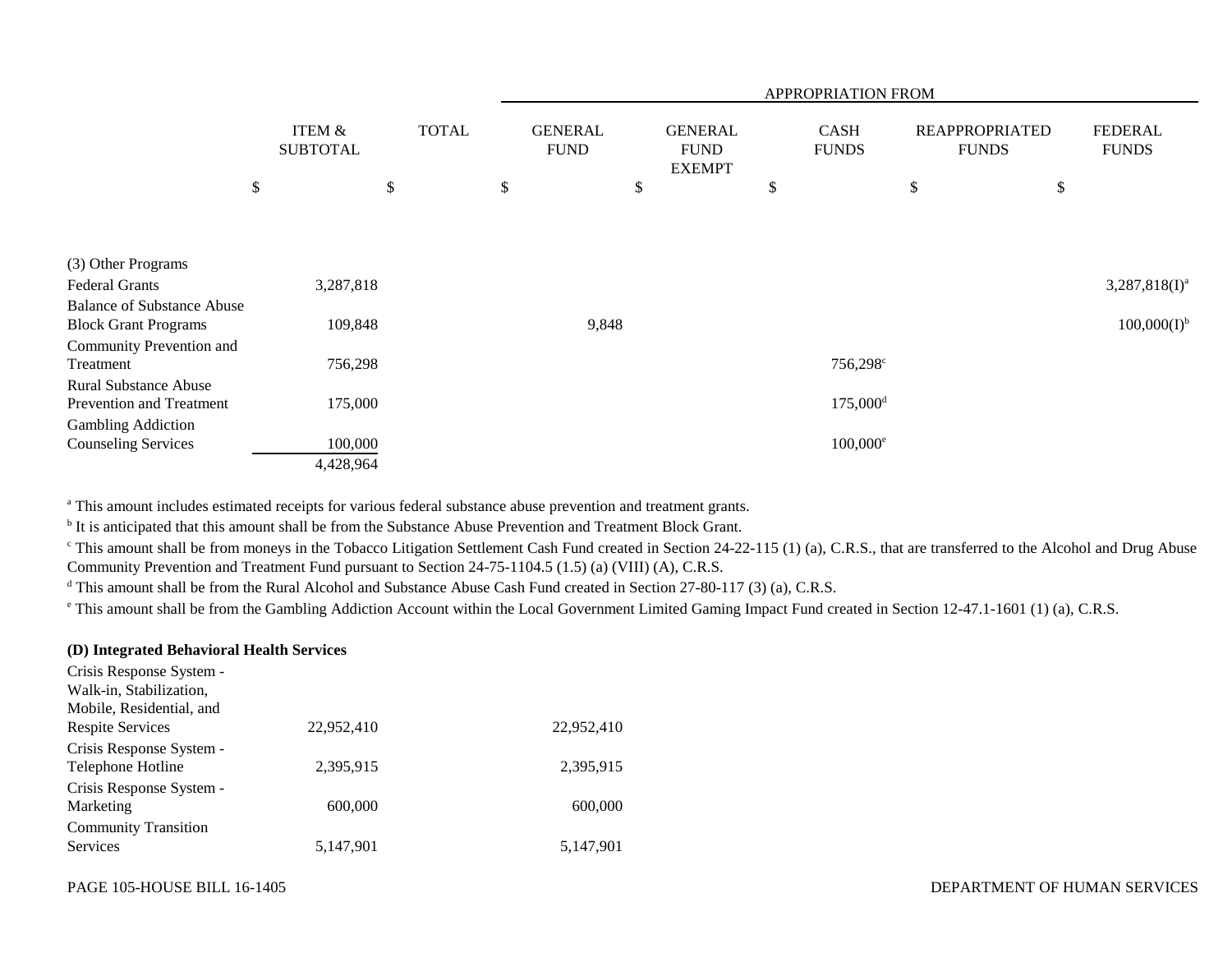|                                                       |                           |              |                               | <b>APPROPRIATION FROM</b>                      |                             |                                       |                         |  |  |  |  |  |
|-------------------------------------------------------|---------------------------|--------------|-------------------------------|------------------------------------------------|-----------------------------|---------------------------------------|-------------------------|--|--|--|--|--|
|                                                       | ITEM &<br><b>SUBTOTAL</b> | <b>TOTAL</b> | <b>GENERAL</b><br><b>FUND</b> | <b>GENERAL</b><br><b>FUND</b><br><b>EXEMPT</b> | <b>CASH</b><br><b>FUNDS</b> | <b>REAPPROPRIATED</b><br><b>FUNDS</b> | FEDERAL<br><b>FUNDS</b> |  |  |  |  |  |
|                                                       | \$                        | \$           | ۰D                            | D                                              | Φ<br>Ф                      | \$                                    | \$                      |  |  |  |  |  |
| Jail-based Behavioral Health<br>Services              | 5,083,522                 |              |                               |                                                |                             | $5,083,522^{\text{a}}$                |                         |  |  |  |  |  |
| Rural Co-occurring Disorder<br>Services <sup>49</sup> | 1,021,213<br>37,200,961   |              | 521,213                       |                                                | $500,000^{\rm b}$           |                                       |                         |  |  |  |  |  |

<sup>a</sup> This amount shall be transferred from the Judicial Department, Probation and Related Services, from the Offender Treatment and Services line item appropriation. This amount originates as General Fund that is appropriated to the Correctional Treatment Cash Fund pursuant to Sections 18-19-103 (3.5) (b), (3.5) (c), and (4) (a), C.R.S. <sup>b</sup> This amount shall be from the Marijuana Tax Cash Fund created in Section 39-28.8-501 (1), C.R.S.

**(E) Mental Health Institutes<sup>50</sup>**

| (1) Mental Health Institute at Ft. Logan |               |            |                     |            |
|------------------------------------------|---------------|------------|---------------------|------------|
| <b>Personal Services</b>                 | 19, 131, 795  |            |                     |            |
|                                          | $(218.6$ FTE) |            |                     |            |
| <b>Contract Medical Services</b>         | 1,269,465     |            |                     |            |
| <b>Operating Expenses</b>                | 1,066,278     |            |                     |            |
| Capital Outlay                           | 20,814        |            |                     |            |
| Pharmaceuticals                          | 1,353,110     |            |                     |            |
|                                          | 22,841,462    | 20,661,921 | $2,106,107^{\circ}$ | $73,434^b$ |

a This amount shall be from Medicare and other sources of patient revenues.

<sup>b</sup> This amount shall be from patient revenues. For informational purposes only, these patient revenues are estimated to be from Medicaid revenue earned from behavioral health organizations through Behavioral Health Capitation Payments.

| (2) Mental Health Institute at Pueblo |               |
|---------------------------------------|---------------|
| <b>Personal Services</b>              | 70.237.997    |
|                                       | $(983.2$ FTE) |
| <b>Contract Medical Services</b>      | 3.589.425     |
| <b>Operating Expenses</b>             | 5.411.246     |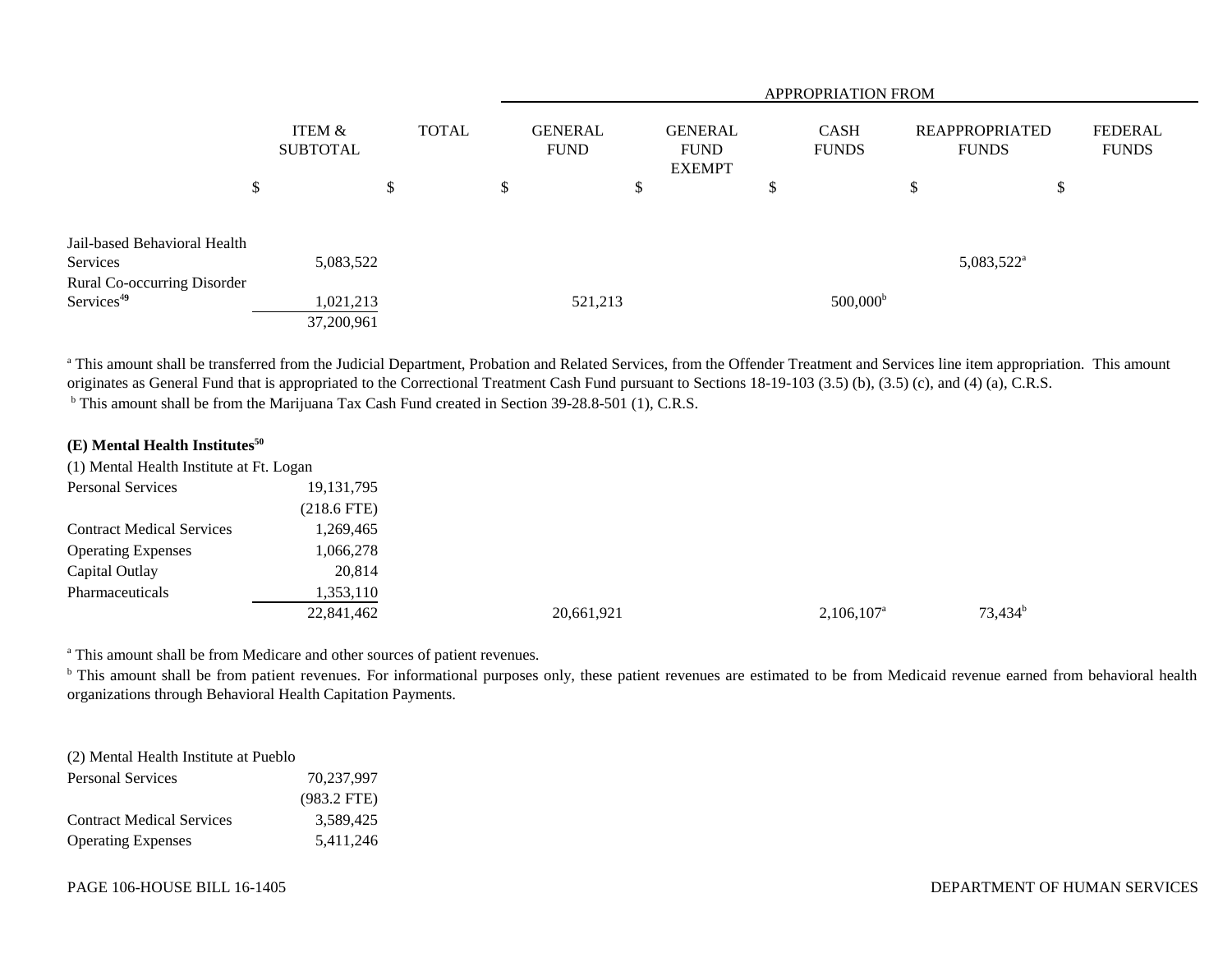|                             |                                      |              | APPROPRIATION FROM            |    |                                                |    |                             |    |                                       |                                |
|-----------------------------|--------------------------------------|--------------|-------------------------------|----|------------------------------------------------|----|-----------------------------|----|---------------------------------------|--------------------------------|
|                             | <b>ITEM &amp;</b><br><b>SUBTOTAL</b> | <b>TOTAL</b> | <b>GENERAL</b><br><b>FUND</b> |    | <b>GENERAL</b><br><b>FUND</b><br><b>EXEMPT</b> |    | <b>CASH</b><br><b>FUNDS</b> |    | <b>REAPPROPRIATED</b><br><b>FUNDS</b> | <b>FEDERAL</b><br><b>FUNDS</b> |
|                             | \$                                   | \$           | \$                            | \$ |                                                | \$ |                             | \$ |                                       | \$                             |
|                             |                                      |              |                               |    |                                                |    |                             |    |                                       |                                |
| Capital Outlay              | 65,793                               |              |                               |    |                                                |    |                             |    |                                       |                                |
| Pharmaceuticals             | 3,783,371                            |              |                               |    |                                                |    |                             |    |                                       |                                |
| <b>Educational Programs</b> | 205,909                              |              |                               |    |                                                |    |                             |    |                                       |                                |
|                             | $(2.7$ FTE)                          |              |                               |    |                                                |    |                             |    |                                       |                                |
| Jail-based Competency       |                                      |              |                               |    |                                                |    |                             |    |                                       |                                |
| <b>Restoration Program</b>  | 6,063,942                            |              |                               |    |                                                |    |                             |    |                                       |                                |
|                             | $(3.0$ FTE)                          |              |                               |    |                                                |    |                             |    |                                       |                                |
| Circle Program              | 2,078,001                            |              |                               |    |                                                |    |                             |    |                                       |                                |
|                             | $(21.3$ FTE)                         |              |                               |    |                                                |    |                             |    |                                       |                                |
|                             | 91,435,684                           |              | 76,610,474                    |    |                                                |    | 5,299,124 <sup>a</sup>      |    | $9,526,086^b$                         |                                |

a Of this amount, \$3,446,300 shall be from Medicare and other sources of patient revenues and \$1,852,824 shall be from the Marijuana Tax Cash Fund created in Section 39-28.8-501 (1), C.R.S.

b Of this amount, \$6,693,980 shall be from patient revenues, \$2,310,917 shall be transferred from the Department of Corrections, \$368,000 shall be transferred from the Judicial Department, and \$153,189 shall be transferred from the Department of Education. For informational purposes only, the entire amount of patient revenues is estimated to be from Medicaid funds transferred from the Department of Health Care Policy and Financing.

## 259,658,773

## **(9) SERVICES FOR PEOPLE WITH DISABILITIES**

## **(A) Regional Centers for People with Developmental Disabilities**

(1) Wheat Ridge Regional Center Wheat Ridge Regional

| Center Intermediate Care<br>Facility <sup>51</sup> | 25,037,293 | 779.589 <sup>a</sup> | $24,257,704^{\rm b}$<br>$(373.0$ FTE) |
|----------------------------------------------------|------------|----------------------|---------------------------------------|
| Wheat Ridge Regional<br>Center Provider Fee        | 1,435,612  |                      | $1,435,612^b$                         |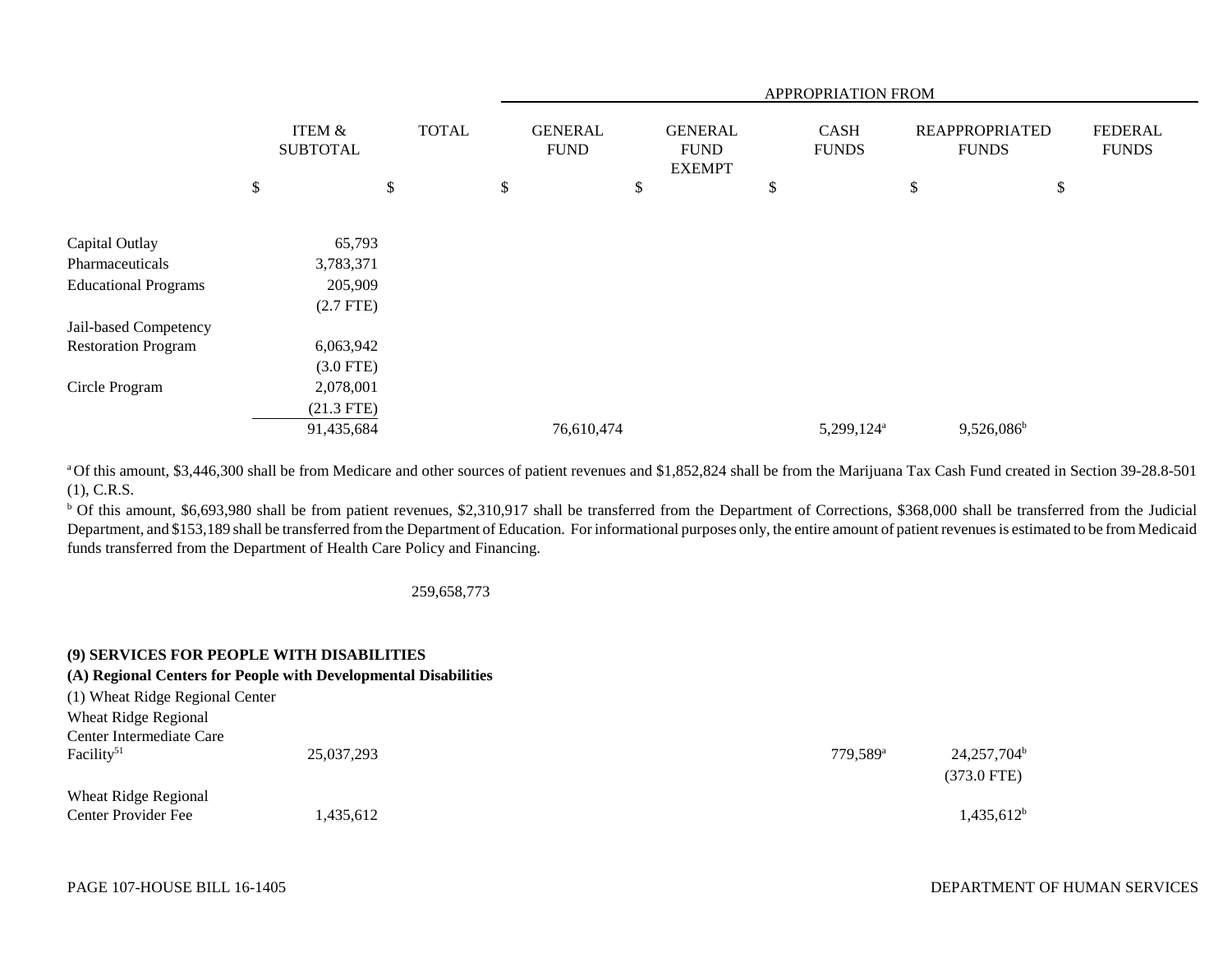|                                                    |               |                                                      |   |  | <b>APPROPRIATION FROM</b>                                                       |    |                                                                      |    |  |                         |                   |  |
|----------------------------------------------------|---------------|------------------------------------------------------|---|--|---------------------------------------------------------------------------------|----|----------------------------------------------------------------------|----|--|-------------------------|-------------------|--|
|                                                    |               | <b>ITEM &amp;</b><br><b>TOTAL</b><br><b>SUBTOTAL</b> |   |  | <b>GENERAL</b><br><b>GENERAL</b><br><b>FUND</b><br><b>FUND</b><br><b>EXEMPT</b> |    | <b>CASH</b><br><b>REAPPROPRIATED</b><br><b>FUNDS</b><br><b>FUNDS</b> |    |  | FEDERAL<br><b>FUNDS</b> |                   |  |
|                                                    | <sup>\$</sup> |                                                      | P |  |                                                                                 | \$ |                                                                      | \$ |  |                         | \$                |  |
| Wheat Ridge Regional<br><b>Center Depreciation</b> |               | 150,000<br>26,622,905                                |   |  |                                                                                 |    |                                                                      |    |  |                         | $150,000^{\rm b}$ |  |

<sup>a</sup> This amount shall be from client cash revenues.

<sup>b</sup> These amounts shall be from Medicaid funds transferred from the Regional Centers line item in the Department of Health Care Policy and Financing.

| 6,737,880  | 712,070 <sup>a</sup> | 6,025,810 <sup>b</sup>   |
|------------|----------------------|--------------------------|
|            |                      | $(98.8$ FTE)             |
|            |                      |                          |
| 453,291    |                      | $453,291$ <sup>b</sup>   |
|            |                      |                          |
| 10,051,713 | 398.264 <sup>a</sup> | $9,653,449$ <sup>b</sup> |
|            |                      | $(174.2$ FTE)            |
|            |                      |                          |
| 515,997    |                      | 515,997 <sup>b</sup>     |
| 17,758,881 |                      |                          |
|            |                      |                          |

a These amounts shall be from client cash revenues.

<sup>b</sup> These amounts shall be from Medicaid funds transferred from the Regional Centers line item in the Department of Health Care Policy and Financing.

| (3) Pueblo Regional Center    |            |                      |                      |
|-------------------------------|------------|----------------------|----------------------|
| Pueblo Regional Center        |            |                      |                      |
| Waiver Services <sup>52</sup> | 10,847,648 | 539,856 <sup>a</sup> | $10,307,792^{\rm b}$ |
|                               |            |                      | (181.8 FTE)          |
|                               |            |                      |                      |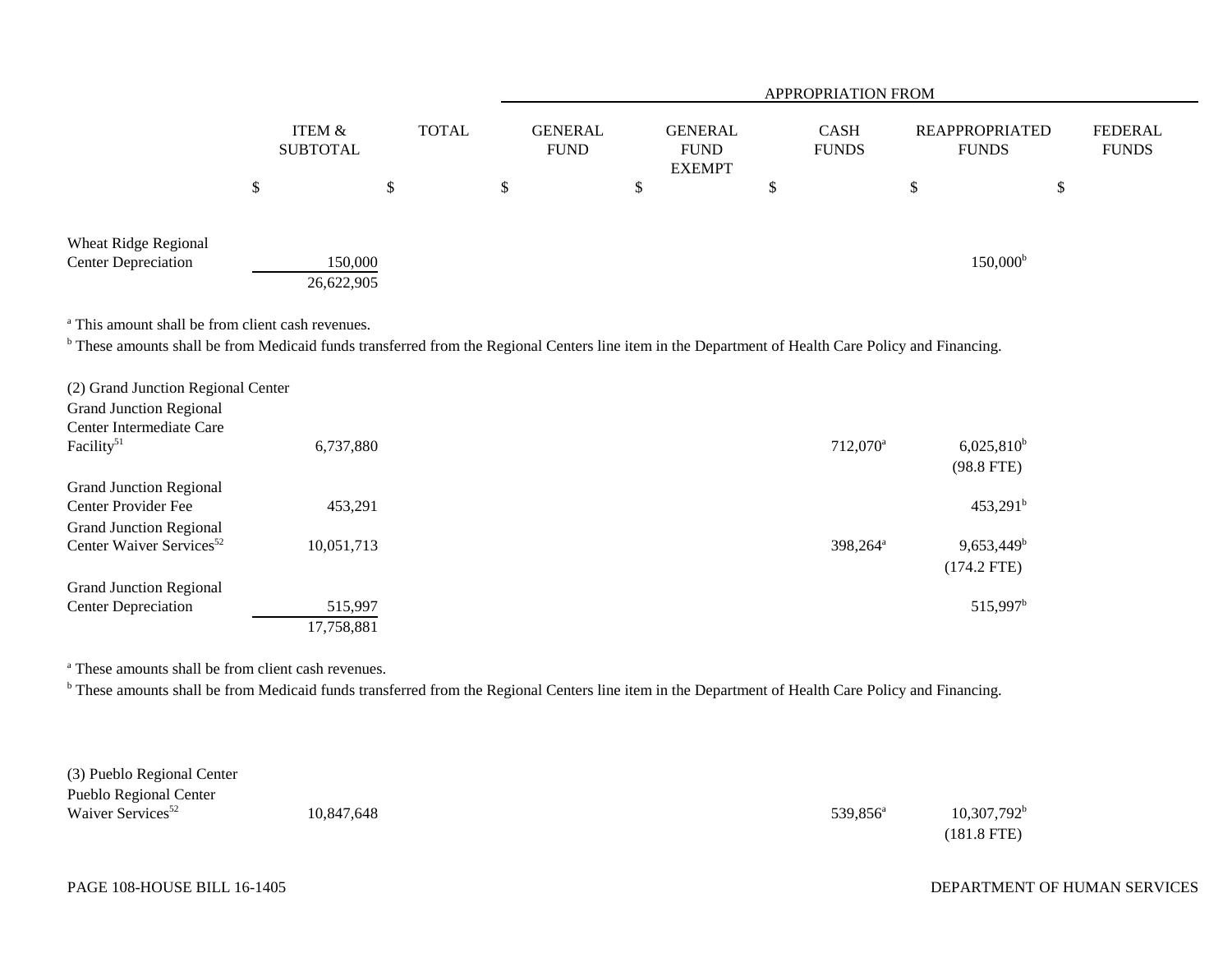|                                                                                                                                                                                                                                                                                                                                  |                           |              | APPROPRIATION FROM            |                                                 |                                         |                                       |                                |  |  |  |  |  |
|----------------------------------------------------------------------------------------------------------------------------------------------------------------------------------------------------------------------------------------------------------------------------------------------------------------------------------|---------------------------|--------------|-------------------------------|-------------------------------------------------|-----------------------------------------|---------------------------------------|--------------------------------|--|--|--|--|--|
|                                                                                                                                                                                                                                                                                                                                  | ITEM &<br><b>SUBTOTAL</b> | <b>TOTAL</b> | <b>GENERAL</b><br><b>FUND</b> | <b>GENERAL</b><br>${\rm FUND}$<br><b>EXEMPT</b> | CASH<br><b>FUNDS</b>                    | <b>REAPPROPRIATED</b><br><b>FUNDS</b> | <b>FEDERAL</b><br><b>FUNDS</b> |  |  |  |  |  |
|                                                                                                                                                                                                                                                                                                                                  | $\$$                      | $\$$         | $\$$                          | \$                                              | \$                                      | $\$$                                  | \$                             |  |  |  |  |  |
| Pueblo Regional Center<br>Depreciation                                                                                                                                                                                                                                                                                           | 436,036<br>11,283,684     |              |                               |                                                 |                                         | $436,036^b$                           |                                |  |  |  |  |  |
| <sup>a</sup> This amount shall be from client cash revenues.<br><sup>b</sup> These amounts shall be from Medicaid funds transferred from the Regional Centers line item in the Department of Health Care Policy and Financing.                                                                                                   |                           |              |                               |                                                 |                                         |                                       |                                |  |  |  |  |  |
| (B) Work Therapy<br>Program                                                                                                                                                                                                                                                                                                      | 570,421                   |              |                               |                                                 | 570,421 <sup>a</sup><br>$(1.5$ FTE)     |                                       |                                |  |  |  |  |  |
| <sup>a</sup> This amount shall be from the Work Therapy Cash Fund created in Section 26-8-107 (2) (a), C.R.S.                                                                                                                                                                                                                    |                           |              |                               |                                                 |                                         |                                       |                                |  |  |  |  |  |
| (C) Older Blind Grants and Traumatic Brain Injury Trust Fund                                                                                                                                                                                                                                                                     |                           |              |                               |                                                 |                                         |                                       |                                |  |  |  |  |  |
| Older Blind Grants                                                                                                                                                                                                                                                                                                               | 459,500                   |              |                               |                                                 | $45,000(L)^a$                           |                                       | $414,500^b$                    |  |  |  |  |  |
| Traumatic Brain Injury Trust<br>Fund                                                                                                                                                                                                                                                                                             | 2,800,000<br>3,259,500    |              |                               |                                                 | $2,800,000$ <sup>c</sup><br>$(1.5$ FTE) |                                       |                                |  |  |  |  |  |
| <sup>a</sup> This amount shall be from local recipients of Older Blind Grant funds.<br><sup>b</sup> This amount reflects federal funds anticipated to be received for state Older Blind Grants.<br><sup>c</sup> This amount shall be from the Colorado Traumatic Brain Injury Trust Fund created in Section 26-1-309 (1), C.R.S. |                           |              |                               |                                                 |                                         |                                       |                                |  |  |  |  |  |
| (D) Veterans Community Living Centers<br>Administration                                                                                                                                                                                                                                                                          | 2,034,500                 |              |                               |                                                 | $2,034,500(I)^a$<br>$(5.0$ FTE)         |                                       |                                |  |  |  |  |  |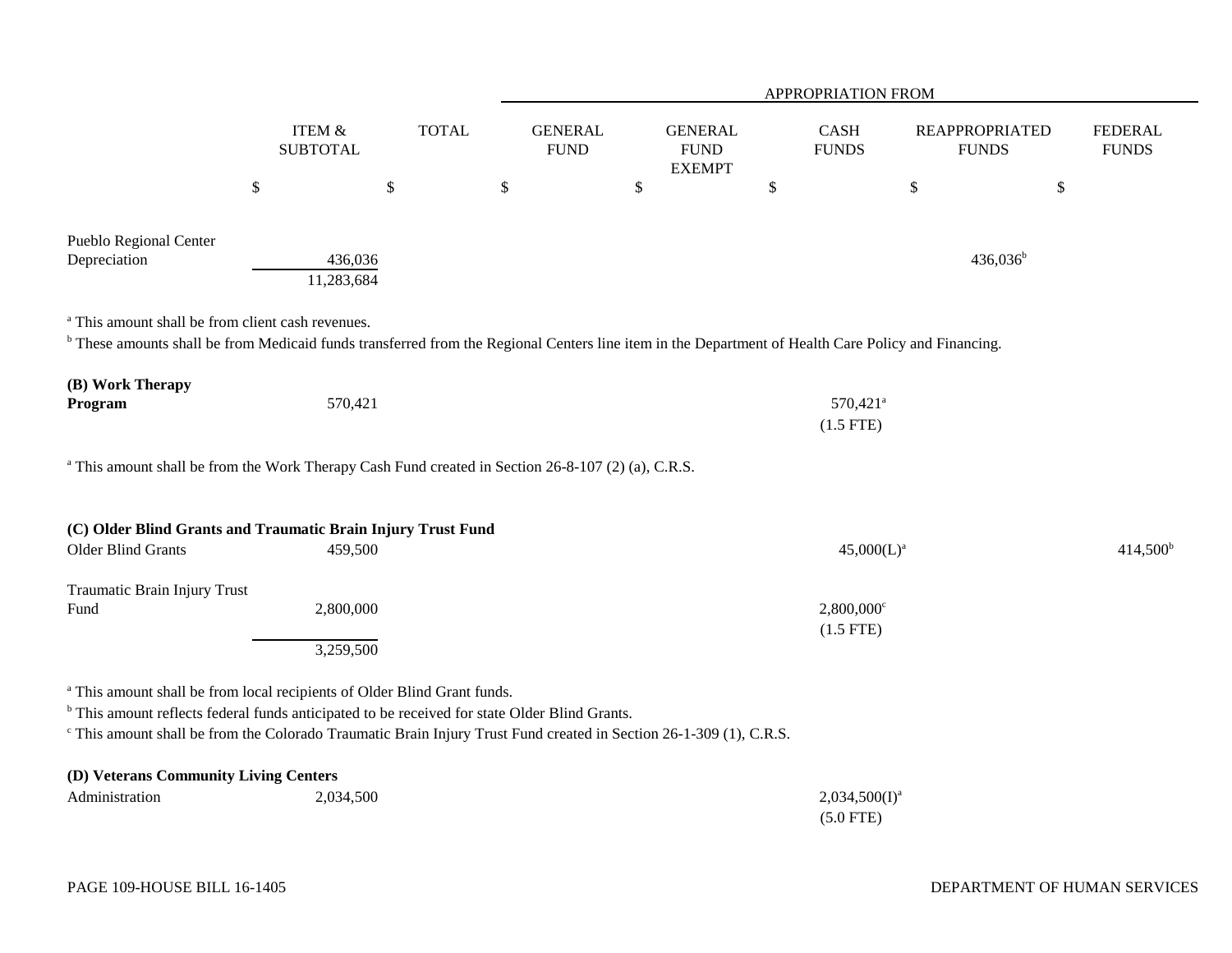|                                 |                                           |                    |                                      |                                                      | APPROPRIATION FROM         |              |                                       |                                      |
|---------------------------------|-------------------------------------------|--------------------|--------------------------------------|------------------------------------------------------|----------------------------|--------------|---------------------------------------|--------------------------------------|
|                                 | ITEM &<br><b>SUBTOTAL</b><br>$\mathbb{S}$ | \$<br><b>TOTAL</b> | \$<br><b>GENERAL</b><br>${\rm FUND}$ | \$<br><b>GENERAL</b><br><b>FUND</b><br><b>EXEMPT</b> | \$<br>CASH<br><b>FUNDS</b> | $\mathbb{S}$ | <b>REAPPROPRIATED</b><br><b>FUNDS</b> | \$<br><b>FEDERAL</b><br><b>FUNDS</b> |
|                                 |                                           |                    |                                      |                                                      |                            |              |                                       |                                      |
| <b>Fitzsimons Veterans</b>      |                                           |                    |                                      |                                                      |                            |              |                                       |                                      |
| <b>Community Living Center</b>  | 22,140,700                                |                    |                                      |                                                      | $10,627,500(I)^a$          |              |                                       | $11,513,200(I)^{b}$                  |
|                                 | $(238.4$ FTE)                             |                    |                                      |                                                      |                            |              |                                       |                                      |
| <b>Florence Veterans</b>        |                                           |                    |                                      |                                                      |                            |              |                                       |                                      |
| Community Living Center         | 11,502,900                                |                    |                                      |                                                      | $7,131,800(I)^a$           |              |                                       | $4,371,100(I)^{b}$                   |
|                                 | $(140.0$ FTE)                             |                    |                                      |                                                      |                            |              |                                       |                                      |
| Homelake Veterans               |                                           |                    |                                      |                                                      |                            |              |                                       |                                      |
| Community Living Center         | 7,924,230                                 |                    | 186,130                              |                                                      | $4,797,600(I)^a$           |              |                                       | $2,940,500(I)^{b}$                   |
|                                 | $(102.8$ FTE)                             |                    |                                      |                                                      |                            |              |                                       |                                      |
| <b>Rifle Veterans Community</b> |                                           |                    |                                      |                                                      |                            |              |                                       |                                      |
| Living Center                   | 8,989,700                                 |                    |                                      |                                                      | $6,382,700(I)^a$           |              |                                       | $2,607,000(I)^{b}$                   |
|                                 | $(115.6$ FTE)                             |                    |                                      |                                                      |                            |              |                                       |                                      |
| <b>Walsenburg Veterans</b>      |                                           |                    |                                      |                                                      |                            |              |                                       |                                      |
| Community Living Center         | 373,600                                   |                    |                                      |                                                      | $373,600(I)^a$             |              |                                       |                                      |
|                                 |                                           |                    |                                      |                                                      | $(1.0$ FTE)                |              |                                       |                                      |
| Transfer to the Central Fund    |                                           |                    |                                      |                                                      |                            |              |                                       |                                      |
| Pursuant to Section 26-12-      |                                           |                    |                                      |                                                      |                            |              |                                       |                                      |
| $108(1)$ (a.5), C.R.S.          | 800,000                                   |                    | 800,000                              |                                                      |                            |              |                                       |                                      |
|                                 | 53,765,630                                |                    |                                      |                                                      |                            |              |                                       |                                      |

<sup>a</sup> These amounts are shown for informational purposes only and reflect estimated operating costs for the veterans community living centers that are funded with resident payments for care and other revenues that are deposited to the Central Fund for Veterans Community Living Centers. The veterans community living centers have continuous spending authority pursuant to Sections 26-12-108 and 110, C.R.S. The veterans community living centers and Homelake Domiciliary are also anticipated to qualify as enterprises as defined by Section 20, Article X of the State Constitution.

<sup>b</sup> These amounts are shown for informational purposes only and reflect estimated operating costs for the veterans community living centers that are funded by federal per diem payments for veteran residents that are deposited to the Central Fund for Veterans Community Living Centers. The veterans community living centers have continuous spending authority pursuant to Sections 26-12-108 and 110, C.R.S.

113,261,021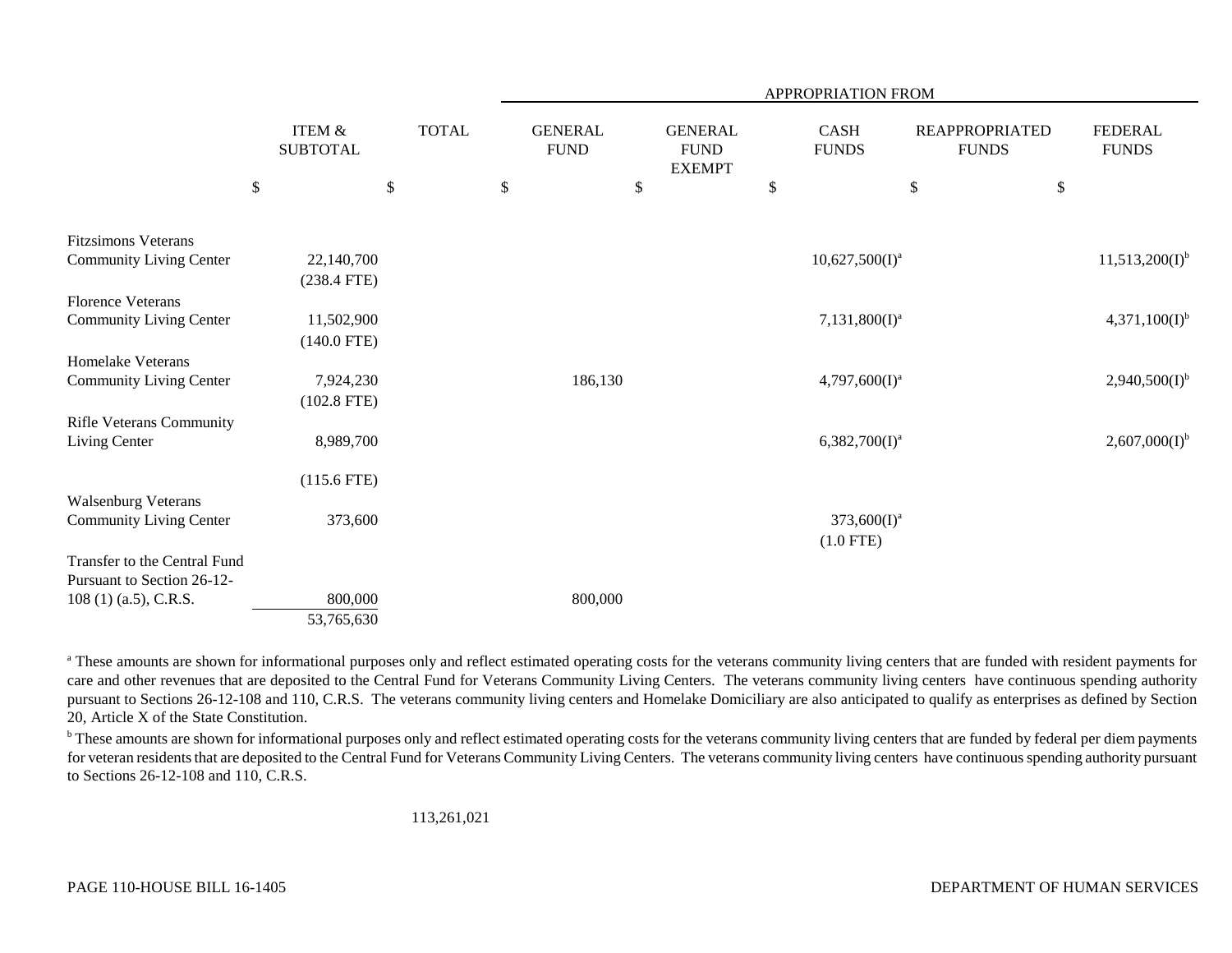|                                                                              |                                      |              |                               |                                                |               | APPROPRIATION FROM          |                                       |                                |
|------------------------------------------------------------------------------|--------------------------------------|--------------|-------------------------------|------------------------------------------------|---------------|-----------------------------|---------------------------------------|--------------------------------|
|                                                                              | <b>ITEM &amp;</b><br><b>SUBTOTAL</b> | <b>TOTAL</b> | <b>GENERAL</b><br><b>FUND</b> | <b>GENERAL</b><br><b>FUND</b><br><b>EXEMPT</b> |               | <b>CASH</b><br><b>FUNDS</b> | <b>REAPPROPRIATED</b><br><b>FUNDS</b> | <b>FEDERAL</b><br><b>FUNDS</b> |
|                                                                              | \$                                   | \$           | \$<br>\$                      |                                                | $\mathcal{S}$ |                             | \$                                    | \$                             |
| (10) ADULT ASSISTANCE PROGRAMS                                               |                                      |              |                               |                                                |               |                             |                                       |                                |
| (A) Administration                                                           | 1,014,538<br>$(11.0$ FTE)            |              | 902,614                       |                                                |               | $111,924$ <sup>a</sup>      |                                       |                                |
| <sup>a</sup> This amount shall be from refunds and state revenue intercepts. |                                      |              |                               |                                                |               |                             |                                       |                                |
| (B) Old Age Pension Program                                                  |                                      |              |                               |                                                |               |                             |                                       |                                |
| <b>Cash Assistance Programs</b>                                              | 95,007,967                           |              |                               |                                                |               | $95,007,967(1)^a$           |                                       |                                |
| Refunds                                                                      | 588,362                              |              |                               |                                                |               | 588,362 <sup>b</sup>        |                                       |                                |
| <b>Burial Reimbursements</b>                                                 | 918,364                              |              |                               |                                                |               | $918,364(I)^a$              |                                       |                                |
| <b>State Administration</b>                                                  | 392,548                              |              |                               |                                                |               | $392,548(1)^a$              |                                       |                                |
|                                                                              |                                      |              |                               |                                                |               | $(3.5$ FTE)                 |                                       |                                |
| County Administration                                                        | 2,566,974                            |              |                               |                                                |               | $2,566,974(I)^a$            |                                       |                                |
|                                                                              | 99,474,215                           |              |                               |                                                |               |                             |                                       |                                |

<sup>a</sup> These amounts shall be from the Old Age Pension Fund pursuant to Section 1, Article XXIV, of the State Constitution. For purposes of complying with the limitation on state fiscal year spending imposed by Section 20, Article X of the State Constitution, this money is included for informational purposes as it is continuously appropriated by Article XXIV of the State Constitution.

<sup>b</sup> This amount shall be from various sources of cash funds, including refunds and state revenue intercepts.

| (C) Other Grant Programs          |            |            |                          |
|-----------------------------------|------------|------------|--------------------------|
| <b>Administration - Home Care</b> |            |            |                          |
| Allowance SEP Contract            | 1.063.259  | 1,063,259  |                          |
| Aid to the Needy Disabled         |            |            |                          |
| Programs                          | 18,844,238 | 12,554,065 | $6,290,173$ <sup>a</sup> |
| <b>Burial Reimbursements</b>      | 508,000    | 402.985    | $105,015^{\rm b}$        |
| Home Care Allowance <sup>53</sup> | 9.415.544  | 8,913,580  | $501,964^{\rm b}$        |
| Home Care Allowance Grant         |            |            |                          |
| Program <sup>53</sup>             | 750,000    | 750,000    |                          |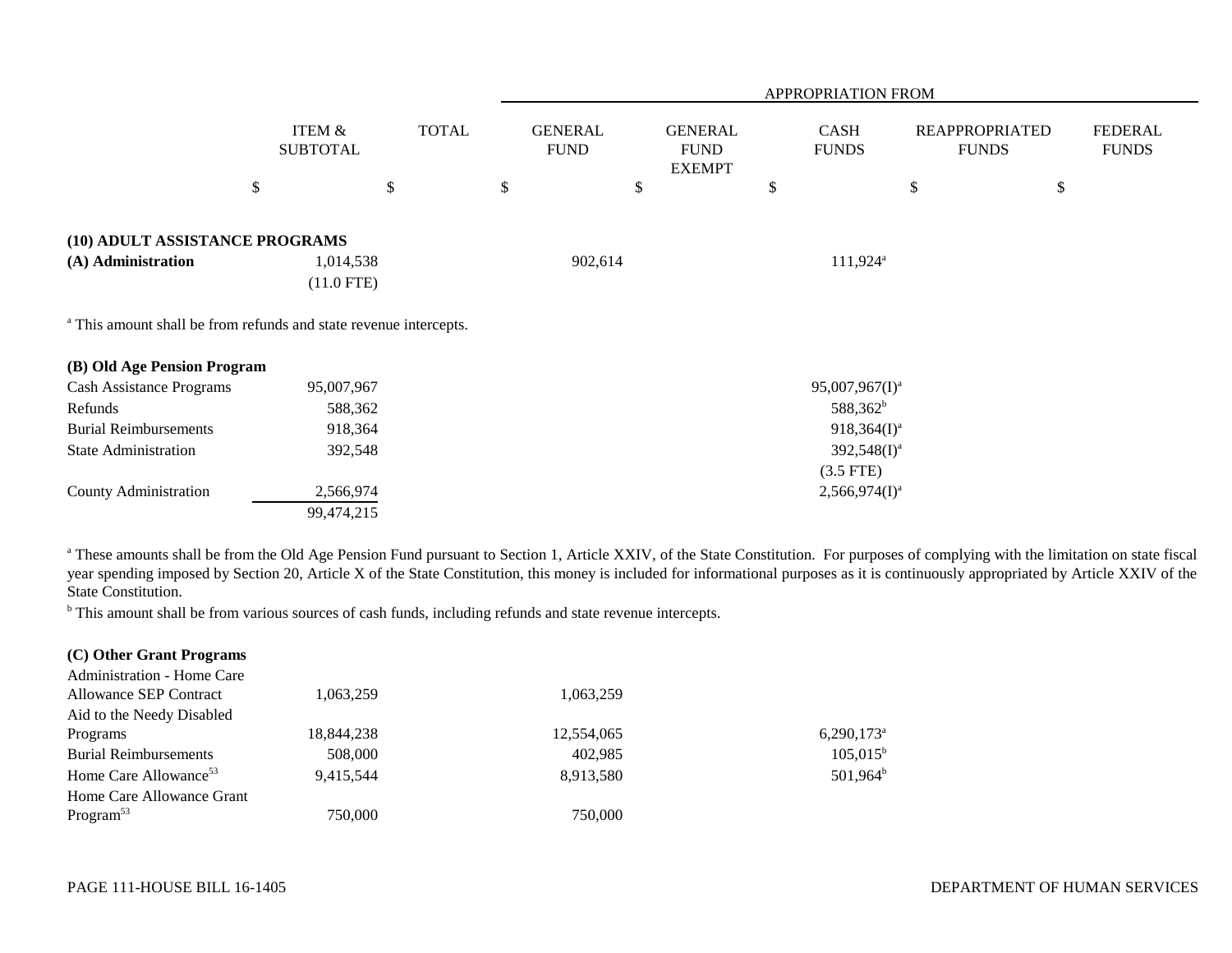|                               |                           |              |  | <b>APPROPRIATION FROM</b>     |  |                                         |  |   |  |                                                                      |     |                                |
|-------------------------------|---------------------------|--------------|--|-------------------------------|--|-----------------------------------------|--|---|--|----------------------------------------------------------------------|-----|--------------------------------|
|                               | ITEM &<br><b>SUBTOTAL</b> | <b>TOTAL</b> |  | <b>GENERAL</b><br><b>FUND</b> |  | GENERAL<br><b>FUND</b><br><b>EXEMPT</b> |  |   |  | <b>CASH</b><br><b>REAPPROPRIATED</b><br><b>FUNDS</b><br><b>FUNDS</b> |     | <b>FEDERAL</b><br><b>FUNDS</b> |
|                               |                           | D            |  |                               |  |                                         |  | ◡ |  | -7                                                                   | ۰Π. |                                |
| <b>SSI Stabilization Fund</b> |                           |              |  |                               |  |                                         |  |   |  |                                                                      |     |                                |
| Programs                      | 000,000.1                 |              |  | $1,000,000(I)^c$              |  |                                         |  |   |  |                                                                      |     |                                |
|                               | 31,581,041                |              |  |                               |  |                                         |  |   |  |                                                                      |     |                                |

<sup>a</sup> Of this amount, an estimated \$3,413,687(L)(I) shall be from local funds, an estimated \$2,279,944 shall be from federal interim assistance reimbursement payments, and an estimated \$596,542 shall be from other refunds and state revenue intercepts.

<sup>b</sup> These amounts shall be from local funds. The (L) notation and the (I) notation apply to these amounts.

 $\degree$ This amount shall be from the State Supplemental Security Income Stabilization Fund, created pursuant to Section 26-2-210 (1), C.R.S. This amount is shown for informational purposes only, as the State Supplemental Security Income Stabilization Fund is continuously appropriated to the Department of Human Services for qualified expenditures pursuant to Section  $26 - 2 - 210$  (1), C.R.S.

| (D) Community Services for the Eigerly |             |            |                         |                 |                                 |
|----------------------------------------|-------------|------------|-------------------------|-----------------|---------------------------------|
| Administration                         | 715,364     | 178,842(M) |                         |                 | 536,522 <sup>a</sup>            |
|                                        | $(7.0$ FTE) |            |                         |                 |                                 |
| Colorado Commission on                 |             |            |                         |                 |                                 |
| Aging                                  | 82,204      | 20,552(M)  |                         |                 | $61,652$ <sup>a</sup>           |
|                                        | $(1.0$ FTE) |            |                         |                 |                                 |
| <b>Senior Community Services</b>       |             |            |                         |                 |                                 |
| Employment                             | 857,161     |            |                         |                 | $857,161(I)^{b}$<br>$(0.5$ FTE) |
| Older Americans Act                    |             |            |                         |                 |                                 |
| Programs <sup>54</sup>                 | 17,574,052  | 765,125    | $3,079,710^{\circ}$     |                 | $13,729,217(I)^a$               |
| <b>National Family Caregiver</b>       |             |            |                         |                 |                                 |
| <b>Support Program</b>                 | 2,173,936   | 142,041    | 423,805 <sup>d</sup>    |                 | $1,608,090(I)^a$                |
| State Ombudsman Program                | 347,031     | 186,898(M) |                         | $1,800^{\circ}$ | 158,333(I) <sup>f</sup>         |
| <b>State Funding for Senior</b>        |             |            |                         |                 |                                 |
| Services <sup>54, 55</sup>             | 22,831,104  | 11,303,870 | 11,527,234 <sup>g</sup> |                 |                                 |
| Area Agencies on Aging                 |             |            |                         |                 |                                 |
| Administration                         | 1,375,384   |            |                         |                 | $1,375,384(I)^a$                |
| <b>Respite Services</b>                | 378,370     | 350,000    | $28,370^h$              |                 |                                 |
|                                        | 46,334,606  |            |                         |                 |                                 |

**(D) Community Services for the Elderly**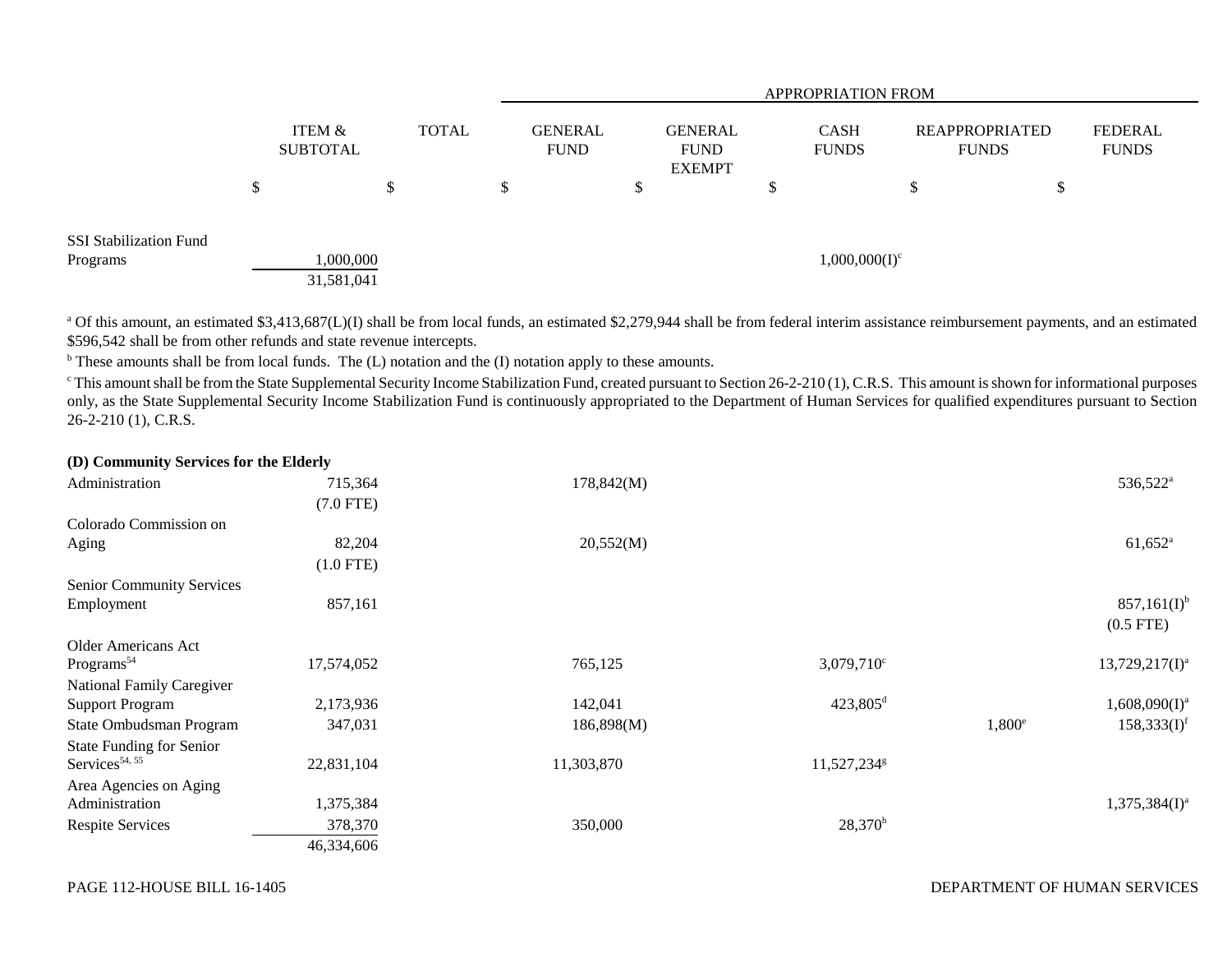|                   |              | APPROPRIATION FROM         |              |                       |                |  |  |  |  |  |  |
|-------------------|--------------|----------------------------|--------------|-----------------------|----------------|--|--|--|--|--|--|
| <b>ITEM &amp;</b> | <b>TOTAL</b> | GENERAL<br><b>GENERAL</b>  | <b>CASH</b>  | <b>REAPPROPRIATED</b> | <b>FEDERAL</b> |  |  |  |  |  |  |
| <b>SUBTOTAL</b>   |              | <b>FUND</b><br><b>FUND</b> | <b>FUNDS</b> | <b>FUNDS</b>          | <b>FUNDS</b>   |  |  |  |  |  |  |
|                   |              | <b>EXEMPT</b>              |              |                       |                |  |  |  |  |  |  |
|                   |              |                            |              |                       |                |  |  |  |  |  |  |

<sup>a</sup> These amounts shall be from Title III of the Older Americans Act. A state match is required to expend these funds, except in the Area Agencies on Aging Administration line item, where local expenditures provide the required non-federal match.

b This amount shall be from Title V of the Older Americans Act.

<sup>c</sup> Of this amount, an estimated \$3,039,710 (L) (I) shall be from local funds and an estimated \$40,000 shall be from the Older Coloradans Cash Fund created in Section 26-11-205.5 (5), C.R.S.

 $d$  This amount shall be from local funds. The (L) notation and the (I) notation apply to this amount.

<sup>e</sup> This amount shall be from Medicaid funds transferred from the Department of Health Care Policy and Financing, Department of Human Services Medicaid-funded Programs.

<sup>f</sup> This amount shall be from Title III and Title VII of the Older Americans Act. A state match is required to expend these funds, except in the Area Agencies on Aging Administration line item, where local expenditures provide the required non-federal match.

<sup>g</sup> This amount shall be from the Older Coloradans Cash Fund created in Section 26-11-205.5 (5) (a), C.R.S.

<sup>h</sup> This amount shall be from the Crimes Against At-Risk Persons Surcharge Fund created in Section 18-6.5-107 (4) (a), C.R.S.

## **(E) Adult Protective Services**

| <b>State Administration</b>             | 744,577     | 744,577    |                          |               |
|-----------------------------------------|-------------|------------|--------------------------|---------------|
|                                         | $(6.5$ FTE) |            |                          |               |
| Adult Protective Services <sup>37</sup> | 7,919,005   | 12,270,334 | $3,607,642$ <sup>a</sup> | $2,041,029^b$ |
|                                         | 18,663,582  |            |                          |               |

<sup>a</sup> This amount shall be from local funds. The (L) notation and the (I) notation apply to this amount.

<sup>b</sup> Of this amount, \$2,023,029 shall be from the Title XX Social Services Block Grant and \$18,000 shall be from various sources of federal funds.

197,067,982

## **(11) DIVISION OF YOUTH CORRECTIONS**

| (A) Administration        |           |              |
|---------------------------|-----------|--------------|
| Personal Services         | 1.468.509 | 1.468.509    |
|                           |           | $(14.8$ FTE) |
| <b>Operating Expenses</b> | 30.357    | 30.357       |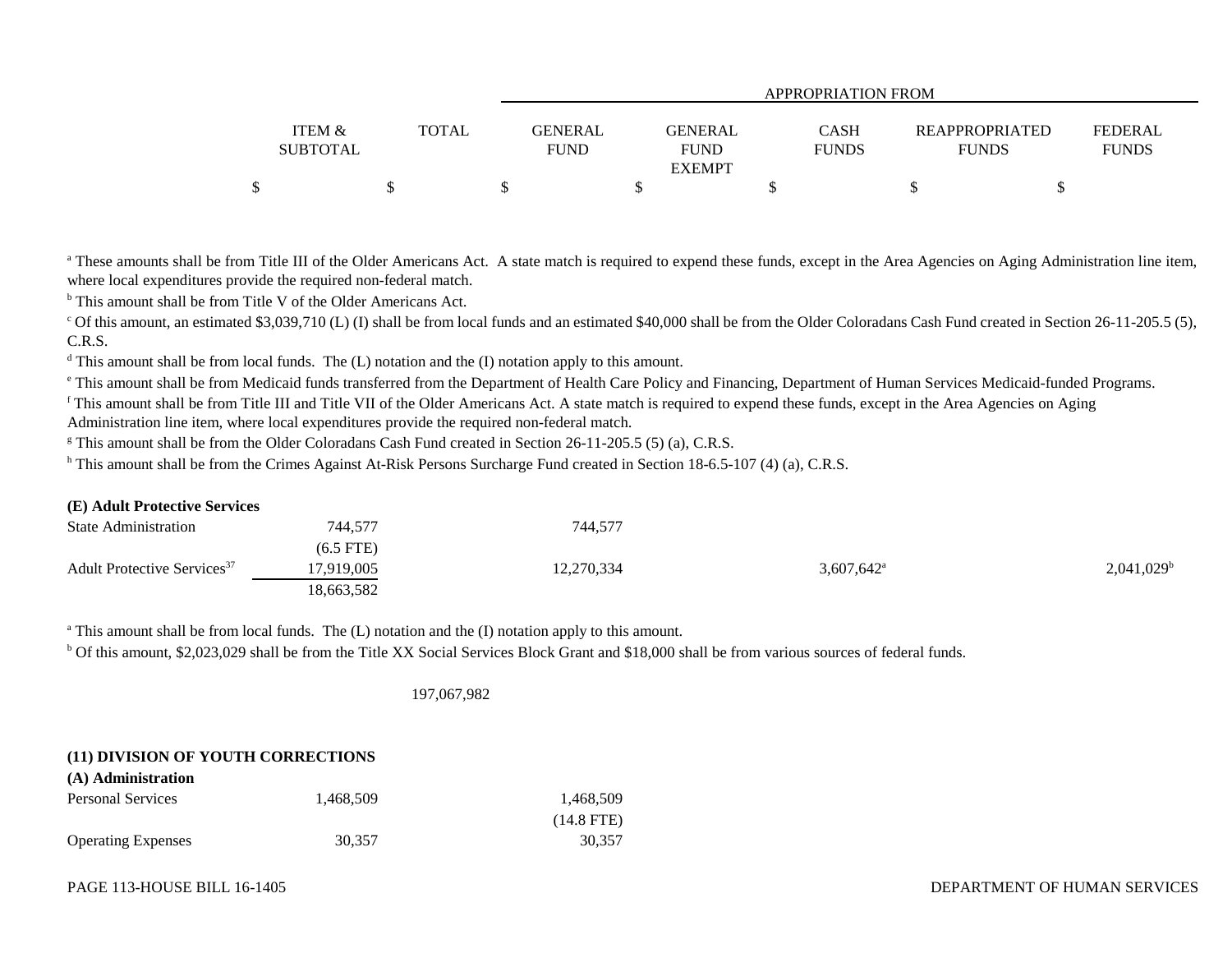|                   |   |                           |              |               | <b>APPROPRIATION FROM</b>     |   |                                         |    |                             |                                |                           |                         |  |
|-------------------|---|---------------------------|--------------|---------------|-------------------------------|---|-----------------------------------------|----|-----------------------------|--------------------------------|---------------------------|-------------------------|--|
|                   |   | ITEM &<br><b>SUBTOTAL</b> | <b>TOTAL</b> |               | <b>GENERAL</b><br><b>FUND</b> |   | GENERAL<br><b>FUND</b><br><b>EXEMPT</b> |    | <b>CASH</b><br><b>FUNDS</b> | REAPPROPRIATED<br><b>FUNDS</b> |                           | FEDERAL<br><b>FUNDS</b> |  |
|                   | ◡ |                           |              | <sup>\$</sup> |                               | J |                                         | \$ |                             | \$                             | D                         |                         |  |
| Victim Assistance |   | 29,203                    |              |               |                               |   |                                         |    |                             |                                | $29,203^a$<br>$(0.3$ FTE) |                         |  |
|                   |   | 1,528,069                 |              |               |                               |   |                                         |    |                             |                                |                           |                         |  |

<sup>a</sup> This amount shall be from the Victims Assistance and Law Enforcement Fund created in Section 24-33.5-506 (1), C.R.S., transferred from the Department of Public Safety, Division of Criminal Justice, Victims Assistance, State Victims Assistance and Law Enforcement Program.

| (B) Institutional Programs  |            |               |                  |        |
|-----------------------------|------------|---------------|------------------|--------|
| <b>Personal Services</b>    | 48,863,616 | 48,863,616    |                  |        |
|                             |            | $(845.6$ FTE) |                  |        |
| <b>Operating Expenses</b>   | 3,707,699  | 2,367,283     | $1,340,200(I)^a$ | 216(I) |
| <b>Medical Services</b>     | 6,579,411  | 6,579,411     |                  |        |
|                             |            | $(36.0$ FTE)  |                  |        |
| <b>Educational Programs</b> | 6,289,840  | 5,942,248     | $347,592^b$      |        |
|                             |            | $(32.3$ FTE)  | $(2.5$ FTE)      |        |
| Prevention/Intervention     |            |               |                  |        |
| Services                    | 49,693     |               | $49,693^{\circ}$ |        |
|                             |            |               | $(1.0$ FTE)      |        |
|                             | 65,490,259 |               |                  |        |

<sup>a</sup> This amount shall be transferred from the Department of Education, Assistance to Public Schools, Grant Programs, Distributions, and Other Assistance, Health and Nutrition, Federal Nutrition Programs for the federal school breakfast and lunch program.

<sup>b</sup> This amount shall be transferred from the Department of Higher Education, Division of Occupational Education, Area Vocational School Support, and the Department of Education, Assistance to Public Schools, from the line items for Grant Programs, Distributions, and Other Assistance, Other Assistance, Appropriated Sponsored Programs; and Categorical Programs, District Programs Required by Statute, Special Education Programs for Children with Disabilities.

<sup>c</sup> This amount shall be transferred from Behavioral Health Services, Substance Abuse Treatment Prevention, Other Programs, Balance of Substance Abuse Block Grant Programs.

| (C) Community Programs   |           |               |            |                   |                |
|--------------------------|-----------|---------------|------------|-------------------|----------------|
| <b>Personal Services</b> | 7,816,722 | 6,799,347     | $50,833^a$ | $305,768^{\rm b}$ | $660,774(I)^c$ |
|                          |           | $(101.7$ FTE) |            |                   |                |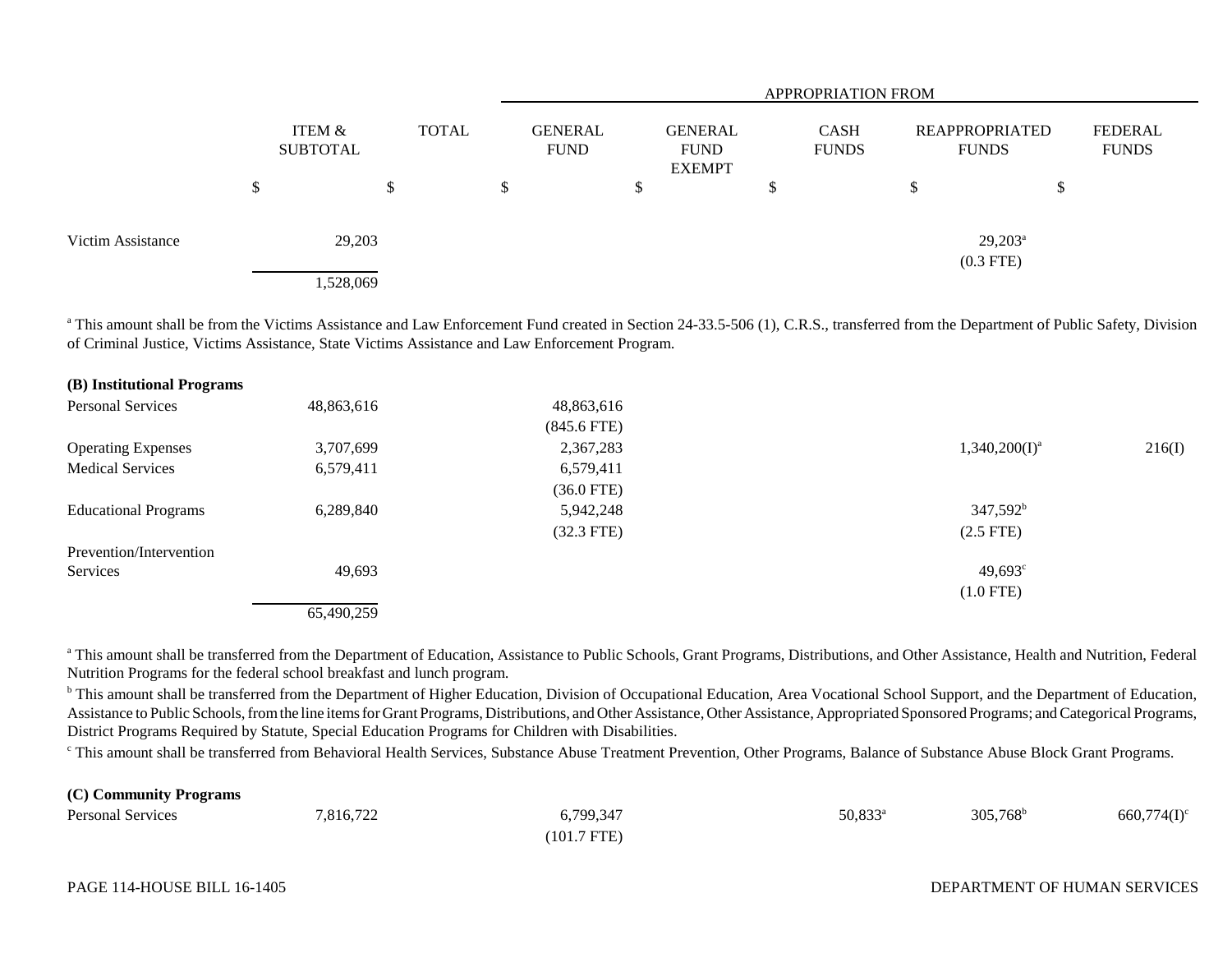|                             |                           |              | APPROPRIATION FROM            |            |    |                                                |                             |                          |                                       |               |    |                                |
|-----------------------------|---------------------------|--------------|-------------------------------|------------|----|------------------------------------------------|-----------------------------|--------------------------|---------------------------------------|---------------|----|--------------------------------|
|                             | ITEM &<br><b>SUBTOTAL</b> | <b>TOTAL</b> | <b>GENERAL</b><br><b>FUND</b> |            |    | <b>GENERAL</b><br><b>FUND</b><br><b>EXEMPT</b> | <b>CASH</b><br><b>FUNDS</b> |                          | <b>REAPPROPRIATED</b><br><b>FUNDS</b> |               |    | <b>FEDERAL</b><br><b>FUNDS</b> |
|                             | \$<br>\$                  |              | \$                            |            | \$ |                                                | \$                          |                          | \$                                    |               | \$ |                                |
| <b>Operating Expenses</b>   | 544,372                   |              |                               | 530,618    |    |                                                |                             | $2,448^{\circ}$          |                                       | $11,306^b$    |    |                                |
| <b>Purchase of Contract</b> |                           |              |                               |            |    |                                                |                             |                          |                                       |               |    |                                |
| Placements                  | 23,418,063                |              |                               | 21,443,175 |    |                                                |                             |                          |                                       | $1,100,328^b$ |    | $874,560(I)^c$                 |
| Managed Care Project        | 1,454,624                 |              |                               | 1,419,372  |    |                                                |                             |                          |                                       | $35,252^b$    |    |                                |
| S.B. 91-094 Programs        | 14,792,805                |              |                               | 12,792,805 |    |                                                |                             | $2,000,000$ <sup>d</sup> |                                       |               |    |                                |
| Parole Program Services     | 4,888,342                 |              |                               | 4,888,342  |    |                                                |                             |                          |                                       |               |    |                                |
| Juvenile Sex Offender Staff |                           |              |                               |            |    |                                                |                             |                          |                                       |               |    |                                |
| Training                    | 41,824                    |              |                               | 7,120      |    |                                                |                             | $34,704^e$               |                                       |               |    |                                |
|                             | 52,956,752                |              |                               |            |    |                                                |                             |                          |                                       |               |    |                                |

<sup>a</sup> These amounts shall be from the contractor for the Ridge View facility pursuant to Section 19-2-411.5 (2) (e), C.R.S.

<sup>b</sup> These amounts shall be from Medicaid funds transferred from the Department of Health Care Policy and Financing, Department of Human Services Medicaid-funded Programs.

<sup>c</sup> These amounts shall be from Title IV-E of the Social Security Act. Although these federal funds amounts are not appropriated, they were assumed in developing the appropriated fund source amounts in these line items. Further, they are reflected pursuant to Section 26-1-111 (2) (d) (II) (B), C.R.S., and shall be used in determining the amount to be deposited to the Excess Federal Title IV-E Reimbursements Cash Fund pursuant to Section 26-1-111 (2) (d) (II) (C), C.R.S.

<sup>d</sup> This amount shall be from the Marijuana Tax Cash Fund created in Section 39-28.8-501 (1), C.R.S.

e This amount shall be from the Sex Offender Surcharge Fund created in Section 18-21-103 (3), C.R.S.

#### 119,975,080

## **TOTALS PART VII(HUMAN SERVICES)** \$1,886,419,116 \$828,943,472 \$375,832,301<sup>a</sup> \$128,067,449<sup>b</sup> \$553,575,894<sup>c</sup>

a Of this amount, \$135,573,438 contains an (L) notation and \$255,647,755 contains an (I) notation.

 $b$  Of this amount, \$1,340,200 contains an (I) notation.

 $\degree$  Of this amount, \$242,534,663 contains an (I) notation.

**FOOTNOTES** -- The following statements are referenced to the numbered footnotes throughout section 2.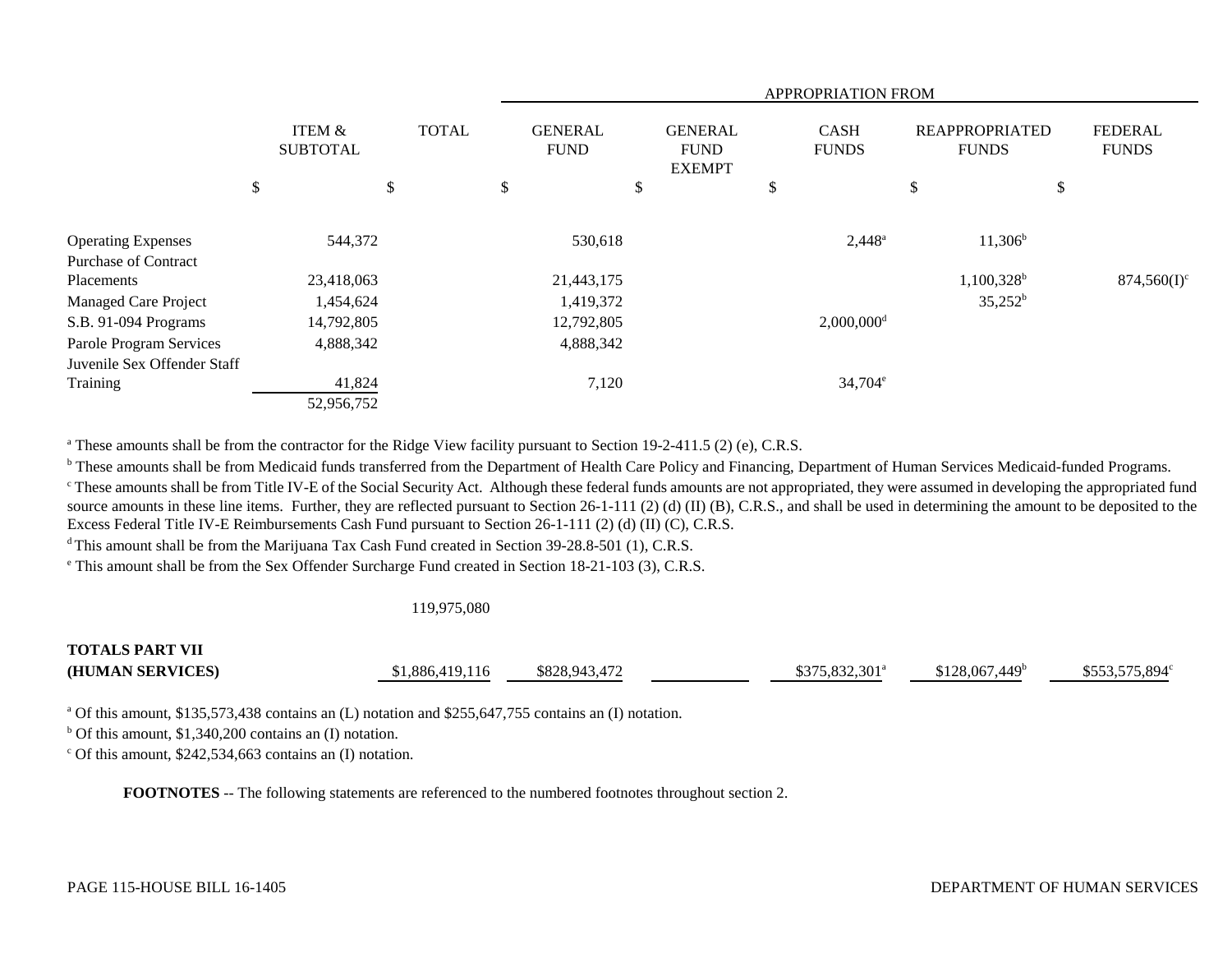|                   |       | APPROPRIATION FROM |               |              |  |                       |                |  |  |  |
|-------------------|-------|--------------------|---------------|--------------|--|-----------------------|----------------|--|--|--|
|                   |       |                    |               |              |  |                       |                |  |  |  |
| <b>ITEM &amp;</b> | TOTAL | GENERAL            | GENERAL       | CASH         |  | <b>REAPPROPRIATED</b> | <b>FEDERAL</b> |  |  |  |
| <b>SUBTOTAL</b>   |       | <b>FUND</b>        | <b>FUND</b>   | <b>FUNDS</b> |  | <b>FUNDS</b>          | <b>FUNDS</b>   |  |  |  |
|                   |       |                    | <b>EXEMPT</b> |              |  |                       |                |  |  |  |
|                   |       |                    |               |              |  |                       |                |  |  |  |

- 35 Department of Human Services, Office of Information Technology Services, Colorado Benefits Management System -- In addition to the transfer authority provided in Section 24-75-108, C.R.S., the Department is authorized to transfer up to 5.0 percent of the total appropriations in this subsection among line items in this subsection. The Department is also authorized to transfer up to 5.0 percent of the total appropriations in this subsection to the following line item appropriations within the Department of Health Care Policy and Financing: Executive Director's Office, Information Technology Contracts and Projects, Colorado Benefits Management Systems, Operating and Contract Expenses and Colorado Benefits Management System, Health Care and Economic Security Staff Development Center.
- 36 Department of Human Services, Office of Information Technology Services, Colorado Benefits Management System, Ongoing Expenses, Operating and Contract Expenses -- Of this appropriation, \$13,449,352 remains available through June 30, 2018.
- 37 Department of Human Services, County Administration, County Administration; and Adult Assistance Programs, Adult Protective Services, Adult Protective Services -- Any amount in the Adult Protective Services line item that is not required for the provision of adult protective services may be transferred to the County Administration line item and used to provide additional benefits under that program. Further, if county spending exceeds the total appropriations from the Adult Protective Services line item, any amount in the County Administration line item that is not required for the provision of services under that program may be transferred to the Adult Protective Services line item and used to provide adult protective services.
- 38 Department of Human Services, County Administration, County Share of Offsetting Revenues -- It is the intent of the General Assembly that, pursuant to section 26-13-108, C.R.S., the Department utilize recoveries to offset the costs of providing public assistance. This appropriation represents an estimate of the county share of such recoveries, and, if the amount of the county share of such recoveries is greater than the amount reflected in this appropriation, the Department is authorized to disburse an amount in excess of this appropriation to reflect the actual county share of such recoveries.
- 39 Department of Human Services, County Administration, County Incentive Payments; Office of Self Sufficiency, Colorado Works Program, County Block Grants; Child Support Enforcement, Child Support Enforcement -- Pursuant to Sections 26-13-108 and 26-13-112.5 (2), C.R.S., the Department shall distribute child support incentive payments to counties. Further, all of the State share of recoveries of amounts of support for public assistance recipients, less annual appropriations from this fund source for state child support enforcement operations, shall be distributed to counties, as described in Section 26-13-108, C.R.S. If the total amount of the State share of recoveries is greater than the total annual appropriations from this fund source, the Department is authorized to distribute to counties, for county incentive payments, the actual State share of any additional recoveries.
- 40 Department of Human Services, Division of Child Welfare -- It is the intent of the General Assembly to encourage counties to serve children in the most appropriate and least restrictive manner. For this purpose, the Department may transfer funds among all line items in this long bill group total for the Division of Child Welfare, except that the Department may not transfer funds from non-custodial line items to the Child Welfare Administration line item to increase funding for personal services.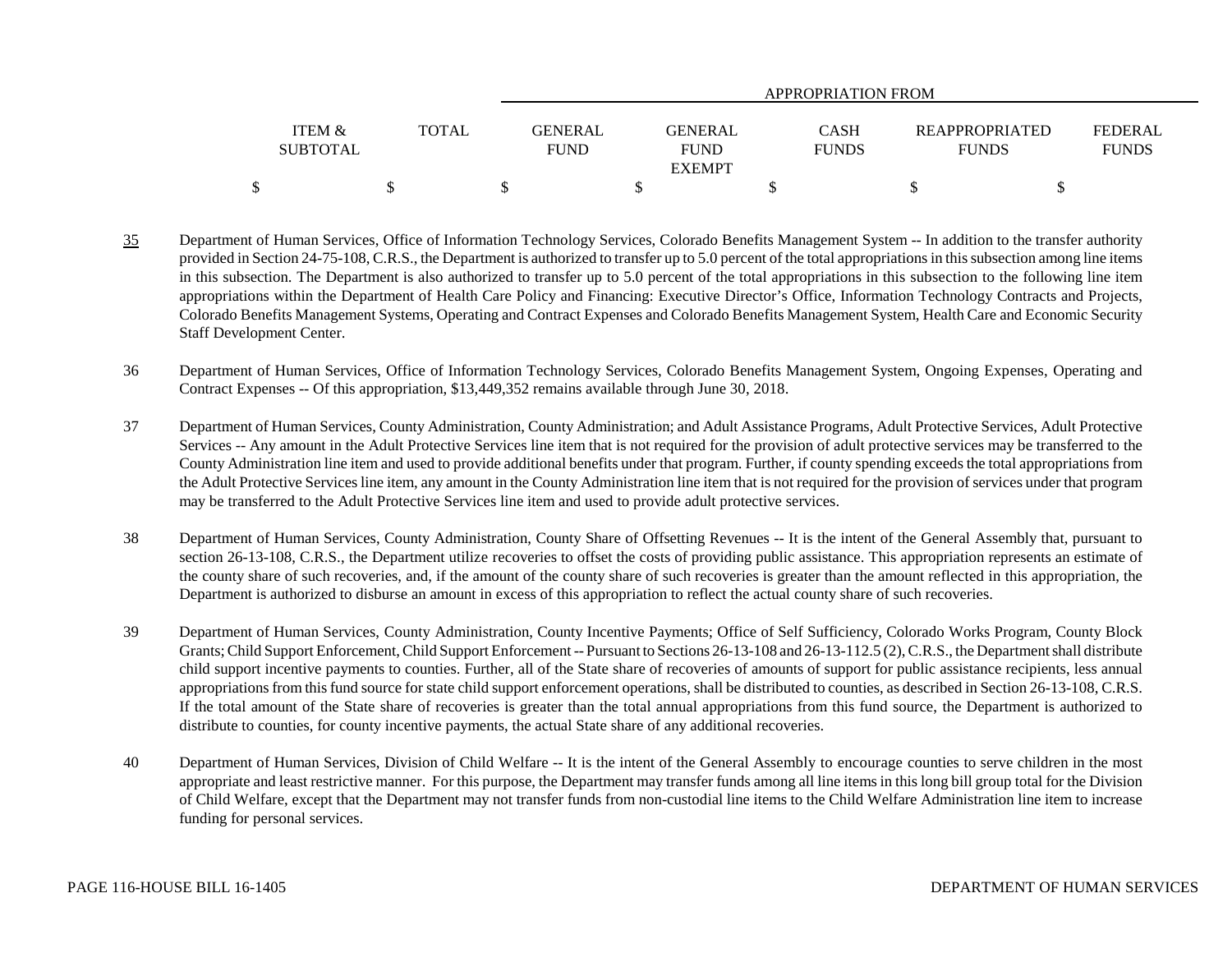|                   |              | APPROPRIATION FROM |                |              |                |                |  |  |  |  |  |
|-------------------|--------------|--------------------|----------------|--------------|----------------|----------------|--|--|--|--|--|
|                   |              |                    |                |              |                |                |  |  |  |  |  |
| <b>ITEM &amp;</b> | <b>TOTAL</b> | GENERAL            | <b>GENERAL</b> | CASH         | REAPPROPRIATED | <b>FEDERAL</b> |  |  |  |  |  |
| <b>SUBTOTAL</b>   |              | FUND               | <b>FUND</b>    | <b>FUNDS</b> | <b>FUNDS</b>   | <b>FUNDS</b>   |  |  |  |  |  |
|                   |              |                    | <b>EXEMPT</b>  |              |                |                |  |  |  |  |  |
|                   |              |                    |                |              |                |                |  |  |  |  |  |

- 41 Department of Human Services, Division of Child Welfare, Family and Children's Programs -- It is the intent of the General Assembly that \$4,006,949 of the funds appropriated for this line item be used to assist county departments of social services in implementing and expanding family- and community-based services for adolescents. It is the intent of the General Assembly that such services be based on a program or programs demonstrated to be effective in reducing the need for higher cost residential services.
- 42 Department of Human Services, Office of Early Childhood, Division of Community and Family Support, Early Childhood Mental Health Services -- It is the intent of the General Assembly that this appropriation be used for the purpose of supporting early childhood mental health specialists in each community mental health center.
- 43 Department of Human Services, Office of Self Sufficiency, Administration, Personal Services and Operating Expenses; and Special Purpose Welfare Programs, Supplemental Nutrition Assistance Program Administration -- The Department is authorized to transfer up to 5.0 percent of the total appropriations between these line items.
- 44 Department of Human Services, Office of Self Sufficiency, Colorado Works Program, County Block Grants -- Pursuant to Sections 26-2-714 (7) and 26-2-714 (9), C.R.S., under certain conditions, a county may transfer federal Temporary Assistance for Needy Families (TANF) funds within its Colorado Works Program Block Grant to the federal child care development fund or to programs funded by Title XX of the federal Social Security Act. One of the conditions specified is that the amount a county transfers must be specified by the Department of Human Services as being available for transfer within the limitation imposed by federal law. The Department may allow individual counties to transfer a greater percent of federal TANF funds than the state is allowed under federal law as long as: (a) Each county has had an opportunity to transfer an amount up to the federal maximum allowed; and, (b) the total amount transferred statewide does not exceed the federal maximum.
- 45 Department of Human Services, Office of Self Sufficiency, Colorado Works Program, County Block Grants -- The appropriation of local funds for Colorado Works program county block grants may be decreased by a maximum of \$100,000 to reduce one or more small counties' fiscal year 2016-17 targeted or actual spending level pursuant to Section 26-2-714 (8), C.R.S.
- 46 Department of Human Services, Office of Self Sufficiency, Colorado Works Program, County Block Grants -- It is the intent of the General Assembly that \$2,000,000 of the federal funds appropriation to this line item be allocated to counties for employment-focused programs.
- 47 Department of Human Services, Office of Self Sufficiency, Colorado Works Program, County Block Grants -- The Department may comply with the provisions of Section 26-2-714 (10), C.R.S., by reducing required county Temporary Assistance for Needy Families (TANF) maintenance of effort expenditures in the fiscal year after the State is notified that it has met federal work participation rates and qualifies for a percent reduction in the state's maintenance of effort. If the State is notified during state FY 2015-16 that it has met federal work participation rates for a prior year and therefore qualifies for a percent reduction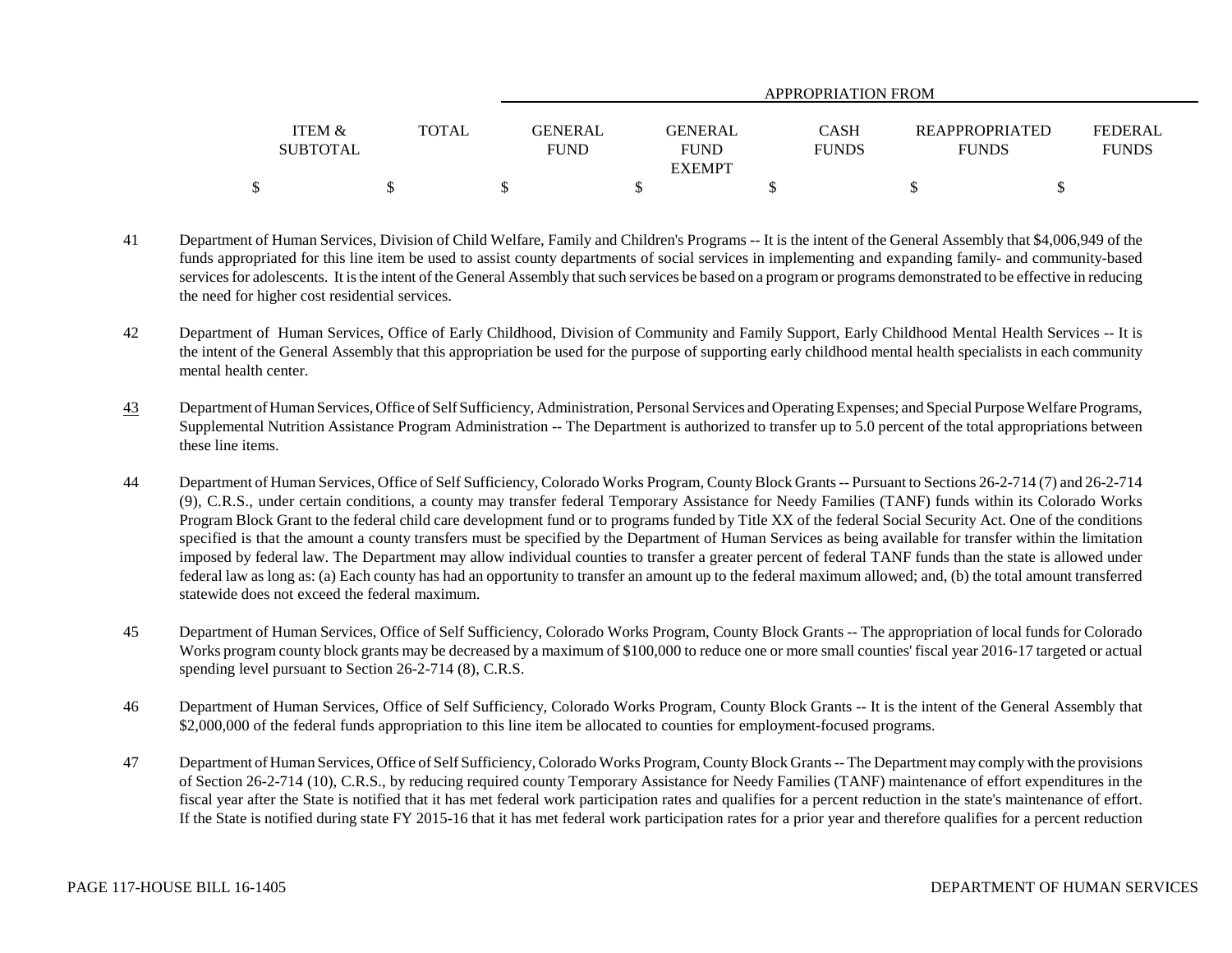|                   |              | APPROPRIATION FROM |                |              |                       |                |  |  |  |  |  |
|-------------------|--------------|--------------------|----------------|--------------|-----------------------|----------------|--|--|--|--|--|
|                   |              |                    |                |              |                       |                |  |  |  |  |  |
| <b>ITEM &amp;</b> | <b>TOTAL</b> | <b>GENERAL</b>     | <b>GENERAL</b> | CASH         | <b>REAPPROPRIATED</b> | <b>FEDERAL</b> |  |  |  |  |  |
| <b>SUBTOTAL</b>   |              | <b>FUND</b>        | <b>FUND</b>    | <b>FUNDS</b> | <b>FUNDS</b>          | <b>FUNDS</b>   |  |  |  |  |  |
|                   |              |                    | <b>EXEMPT</b>  |              |                       |                |  |  |  |  |  |
| \$                |              |                    |                |              |                       |                |  |  |  |  |  |

in the state's maintenance of effort, local cash funds expenditure obligations that are established in this line item pursuant to Section 26-2-714 (6) (c) (I), C.R.S., shall be reduced by \$5,524,726.

- 48 Department of Human Services, Behavioral Health Services, Mental Health Community Programs, Services for Indigent Mentally Ill Clients -- It is the intent of the General Assembly that \$500,000 of this appropriation be allocated to a community mental health center in western Colorado for the purpose of covering the uncompensated costs of co-managing an observation unit for individuals who seek care from the emergency department of a regional medical center and who are diagnosed with physical health conditions that may be exacerbated by co-occurring mental health conditions.
- 49 Department of Human Services, Behavioral Health Services, Integrated Behavioral Health Services, Rural Co-occurring Disorder Services -- It is the intent of the General Assembly that this appropriation be used for the purpose of providing a full continuum of co-occurring behavioral health treatment services in southern Colorado and the Arkansas Valley.
- 50 Department of Human Services, Behavioral Health Services, Mental Health Institutes -- In addition to the transfer authority provided in Section 24-75-108, C.R.S., the Department is authorized to transfer up to 10.0 percent of the total appropriations in this subsection among line items in this subsection.
- 51 Department of Human Services, Services for People with Disabilities, Regional Centers for People with Developmental Disabilities, Wheat Ridge Regional Center, Wheat Ridge Regional Center Intermediate Care Facility; and Grand Junction Regional Center, Grand Junction Regional Center Intermediate Care Facility -- In addition to the transfer authority provided in Section 24-75-108, C.R.S., the Department may transfer up to 5.0 percent of the total appropriation for Intermediate Care Facilities between the Wheat Ridge Regional Center and the Grand Junction Regional Center.
- 52 Department of Human Services, Services for People with Disabilities, Regional Centers for People with Developmental Disabilities, Grand Junction Regional Center, Grand Junction Regional Center Waiver Services; and Pueblo Regional Center, Pueblo Regional Center Waiver Services -- In addition to the transfer authority provided in Section 24-75-108, C.R.S., the Department may transfer up to 5.0 percent of the total appropriation for Regional Center waiver services between the Grand Junction Regional Center and the Pueblo Regional Center.
- 53 Department of Human Services, Adult Assistance Programs, Other Grant Programs, Home Care Allowance; and Home Care Allowance Grant Program -- Pursuant to Section 26-2-122.4 (3), C.R.S, any amount in the Home Care Allowance Grant Program line item that is not required to operate the Grant Program may be transferred to the Home Care Allowance line item and used to provide additional benefits under that program. Further, any amount in the Home Care Allowance line item that is unused may be transferred to the Home Care Allowance Grant Program line item and used to provide additional benefits under that program.
- 54 Department of Human Services, Adult Assistance Programs, Community Services for the Elderly, Older Americans Act Programs, and State Funding for Senior Services -- Amounts in the Older Americans Act Programs line item are calculated based on a requirement for a non-federal match of at least 15 percent,